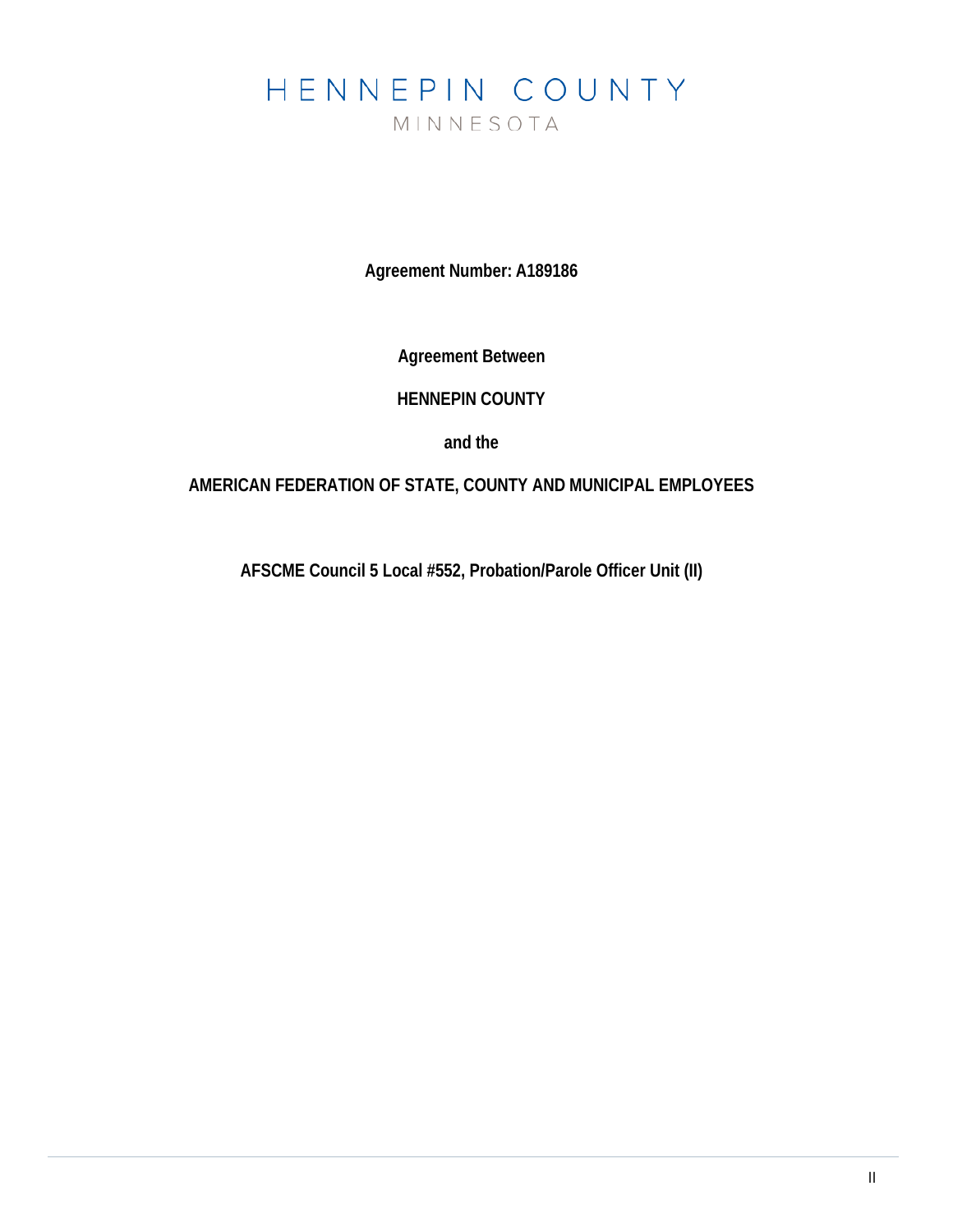# **Table of Contents**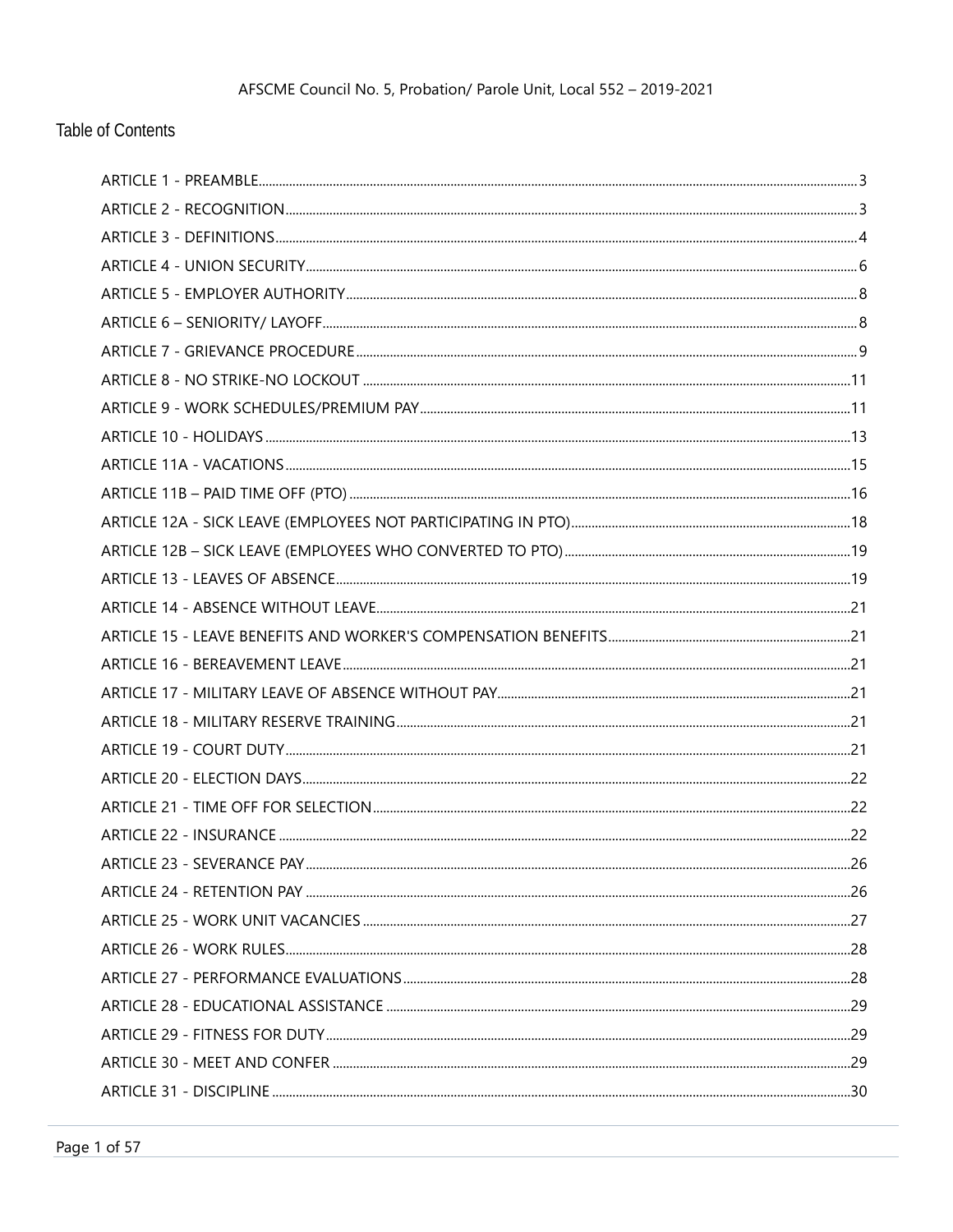| ATTACHMENT A - Hennepin County Map - Geographical areas related to layoff language 34 |  |
|---------------------------------------------------------------------------------------|--|
|                                                                                       |  |
|                                                                                       |  |
|                                                                                       |  |
|                                                                                       |  |
|                                                                                       |  |
|                                                                                       |  |
|                                                                                       |  |
|                                                                                       |  |
|                                                                                       |  |
|                                                                                       |  |
|                                                                                       |  |
|                                                                                       |  |
|                                                                                       |  |
|                                                                                       |  |
|                                                                                       |  |
|                                                                                       |  |
|                                                                                       |  |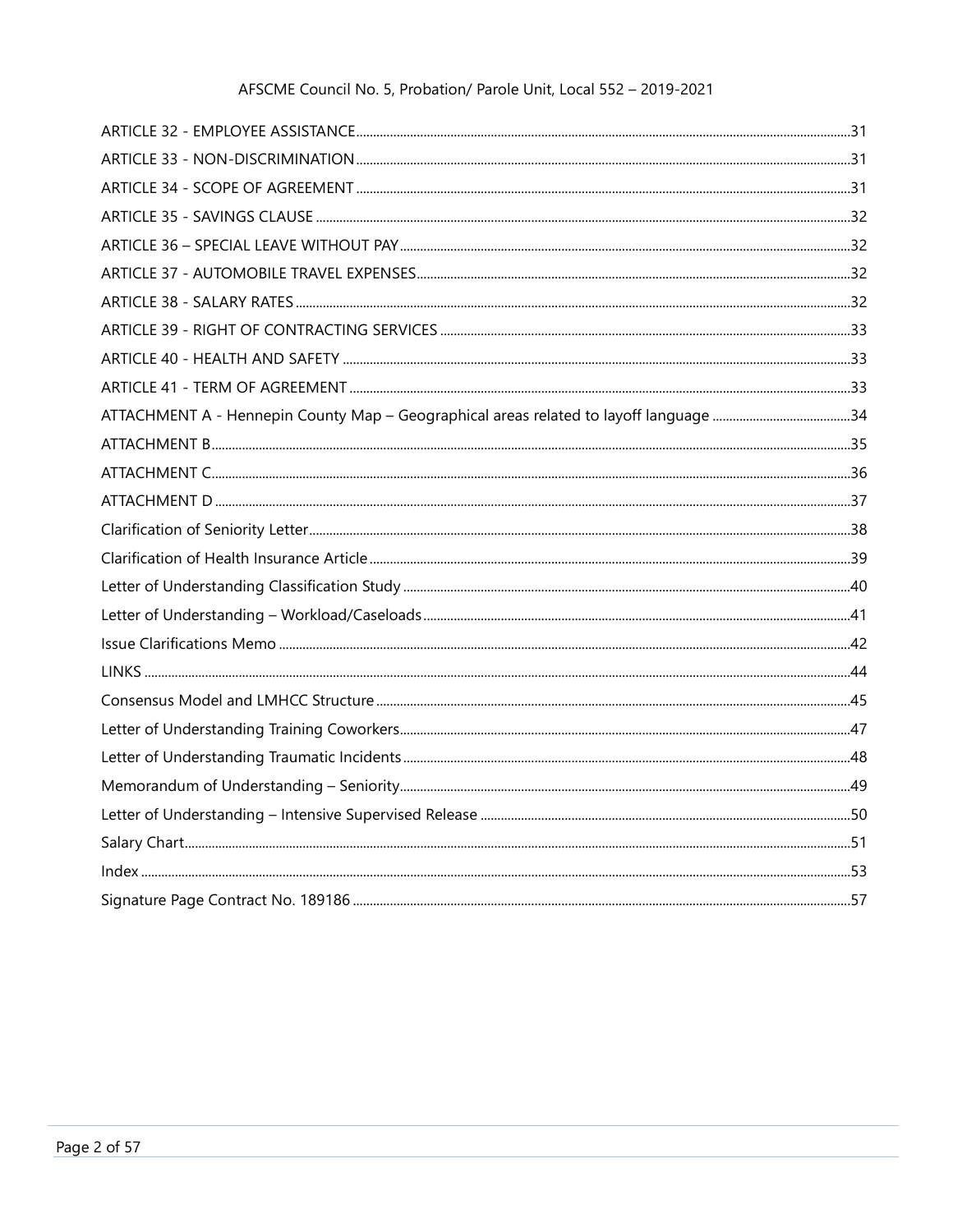# <span id="page-3-0"></span>**ARTICLE 1 - PREAMBLE**

This AGREEMENT, hereinafter referred to as the AGREEMENT, is entered into between the County of Hennepin, hereinafter called the EMPLOYER, and the American Federation of State, County and Municipal Employees, Council No. 5 and its affiliated locals as identified in the Article herein titled "Recognition," hereinafter called the UNION. The purpose of the AGREEMENT is to fulfill the mutual desire of the EMPLOYER and UNION to encourage and promote a culture of dignity and respect between the parties and a mutually satisfactory relationship with respect to the terms and conditions of employment in the county. The EMPLOYER and the UNION recognize that it is in the best interest of both parties that all dealings between them be characterized by mutual responsibility and respectful treatment.The parties hereto agree as follows:

# <span id="page-3-1"></span>**ARTICLE 2 - RECOGNITION**

**Section 1.** The EMPLOYER recognizes the UNION as the exclusive representative under the Minnesota Statutes, Section 179A.03, subd. 8, for a unit of all EMPLOYEES in Hennepin in the classifications of:

> Employees hired through programs such as the SCOPE program and/or under a TRAINEE plan in the following classifications are also represented by the union provided they also meet the requirements of M.S. 179A.

Probation/Parole Officer (00236), Senior Probation/Parole Officer (00284), Career Probation/Parole Officer (00433), Community Corrections Specialist (00952)

Excluding supervisory, confidential and all other EMPLOYEES.

- **Section 2** The UNION recognizes the Labor Relations Representative designated by the Chief Labor Relations Officer, as the representative of the EMPLOYER and shall meet and negotiate exclusively with such representative, except as may be otherwise specifically provided in this AGREEMENT. No agreement establishing terms and conditions of employment or other matters made between the UNION and the EMPLOYER shall be binding upon the EMPLOYER unless the signature of the EMPLOYER's designated Labor Relations Representative is affixed thereon.
- **Section 3.** The EMPLOYER, in accordance with the provisions of Minnesota Statute 179A.06, subd. 1, agrees not to enter into any agreements establishing terms and conditions of employment with members of the bargaining unit under jurisdiction of this AGREEMENT either individually or collectively which in any way conflict with the terms and conditions set forth in this AGREEMENT, except through the certified representative.
- **Section 4.** Disputes which may occur between the EMPLOYERand the UNION over the inclusion or exclusion of job classes, with respect to the bargaining unit identified in Section 1 of this Article, may be referred to the Bureau of Mediation Services (hereinafter BMS) for determination in accordance with applicable statutory provisions. Determination by the BMS shall be subject to such review and determination as provided by statute and rules and regulations promulgated thereunder.
- **Section 5.** If the EMPLOYER establishes new job classes within the bargaining unit identified in Section 1 of this Article, both parties agree to negotiate on wages. However, it is understood that all other terms and conditions of this AGREEMENT will apply.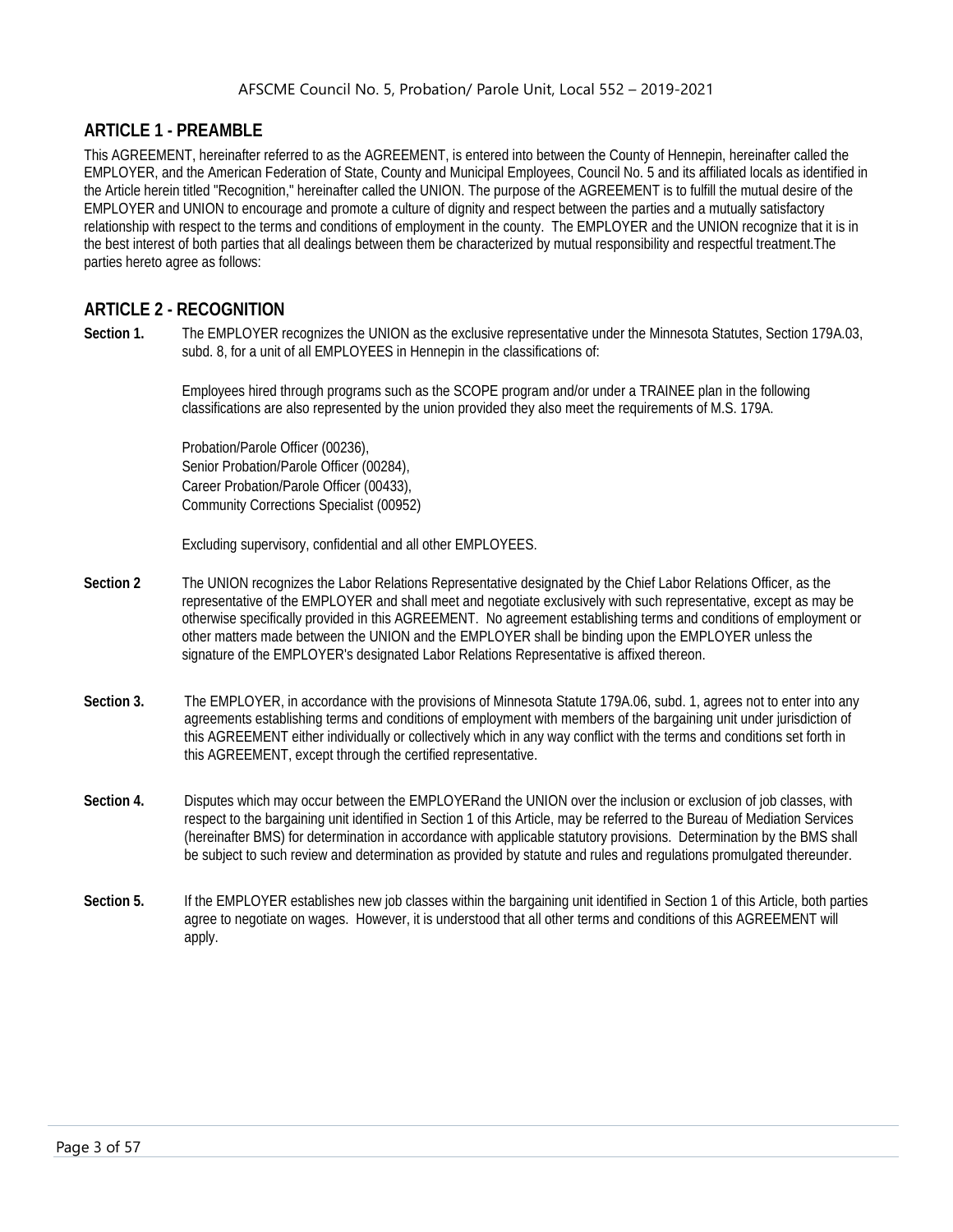# <span id="page-4-0"></span>**ARTICLE 3 - DEFINITIONS**

The following terms used in this AGREEMENT shall be defined as follows:

A. **BASE PAY RATE**:

**NON-EXEMPT** - The EMPLOYEE'S basic hourly rate exclusive of overtime premium, shift premium, retention or any other special allowances.

**EXEMPT** – The EMPLOYEE'S basic rate of pay exclusive of overtime premium, shift premium, retention or any other special allowances.

- B. **CLASS:** One or more positions sufficiently similar with respect to duties and responsibilities that the same descriptive title can be used with clarity to designate each position; that similar general qualifications are needed for the performance of duties; that comparable selection procedures may be used to recruit employees, and that the same schedule of compensation can be applied to all positions.
- C. **COMPENSATED PAYROLL STATUS**: Receipt of payment for scheduled time worked or for time on approved compensated leave.
- D. **CURRENT**: Shall mean the present time period as designated such as hour, day, month, year.
- E. **DAYS**: Unless otherwise indicated, means calendar days.
- F. **DEMOTION**: An involuntary change of an employee for just cause from a position in one classification to a position in another classification with less responsible duties and a lower salary range maximum.
- G. **DEPARTMENT**: The term department(s) as referenced in this AGREEMENT shall be those established by the EMPLOYER in its organizational structure. For reference purposes, a current description of such department(s) is included in Attachment B.
- H. **EMERGENCY**: An unforeseen crisis situation or condition so defined by the EMPLOYER.
- I. **EMPLOYEE**: A member of the exclusively recognized bargaining unit as identified in the Article herein titled "Recognition," who has been employed on the basis of REGULAR appointment to a continuing position.
- J. **EMPLOYER**: County of Hennepin or its designated representative(s).
- K. **FULL TIME**: A work schedule equivalent to an average of 2,080 REGULAR HOURS per year.
- L. **LAYOFF**: Separation from service with the EMPLOYER necessitated by lack of work, lack of funds or other reasons without reference to incompetence, misconduct or other behavioral considerations. When such separation is due to EMERGENCY circumstances, only a separation in excess of fifteen (15) calendar days shall be considered a layoff.
- M. **LEAVE OF ABSENCE**: An approved absence from work duty during a scheduled work period with or without compensation.
- N. **LIMITED DURATION EMPLOYEE:** Limited duration employees include the following three categories of termporary employees:

(a) temporary employees who are hired for six (6) months or less; such employees are not in the bargaining unit and are referred to as "Limited Duration 6 months or less"

(b) temporary employees whose work schedule is intermittent, non-continuous or irregular in nature regardless of the anticipated duration of the appointment. Such employees are referred to as "Limited Duration No Schedule" and are not in the bargaining unit unless or until they have worked the requisite number of hours and days under M.S. 179A as outlined in "Recogition" above. Limited Duration No Schedule employees who meet the hours requirement shall not participate in any benefit provided by this AGREEMENT with the exception of holiday premium pay and both night and weekend differential.

(c) an employee appointed to a temporary position that is expected to last more than six (6) months but less than two (2) years with standard hours in the payroll system of 20 or more hours per week; such employees are referred to as "Limited Duration with Benefits" and are in the bargaining unit;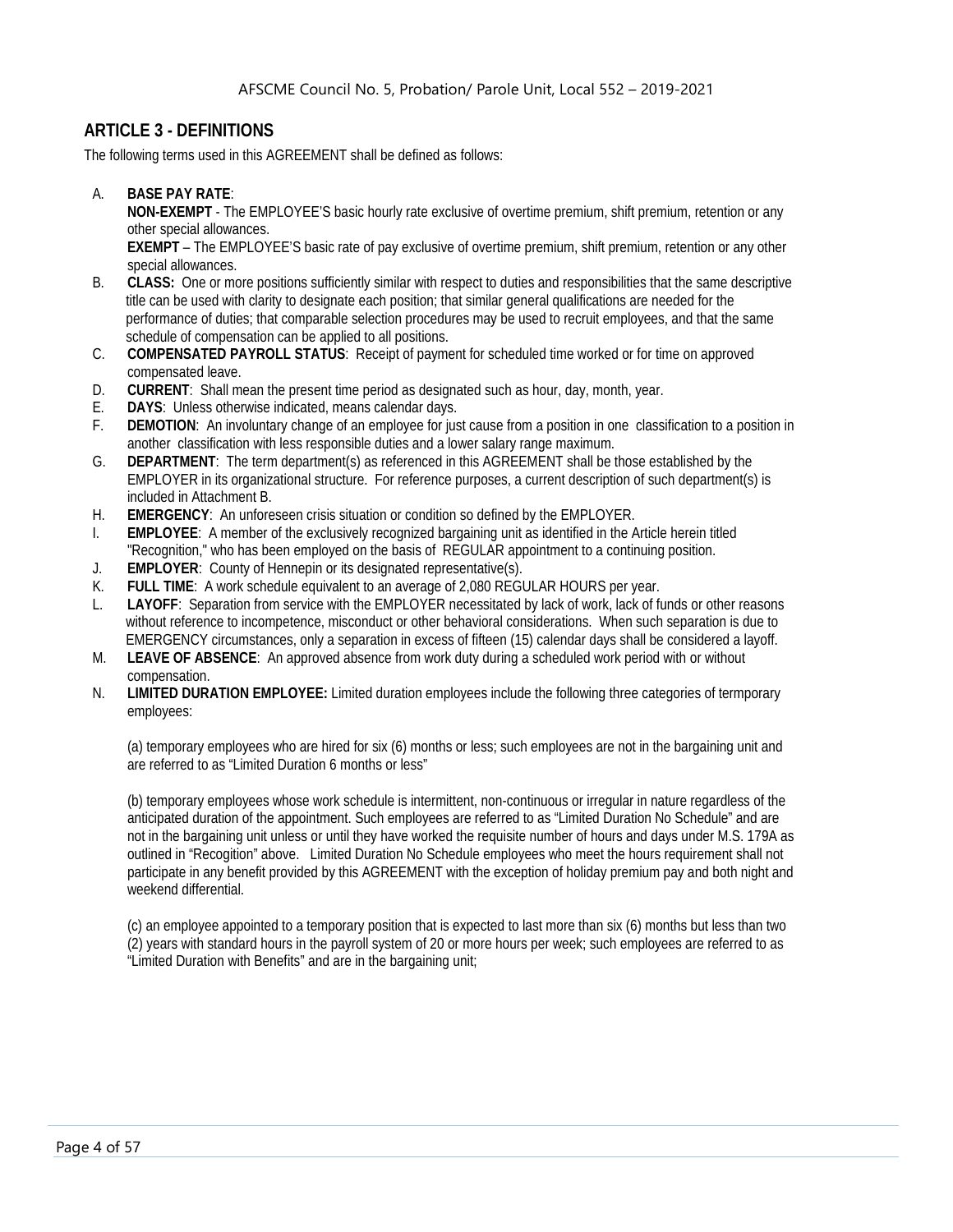O. **PART TIME EMPLOYEE**: An individual whose normal work schedule, as designated by the EMPLOYER, consists of fewer hours than the full-time schedule. A REGULAR PART-TIME EMPLOYEE working less than the full-time schedule shall not participate in any benefits provided by this AGREEMENT (other than holiday premium pay and night/weekend differential) unless their standard hours in the payroll system are 20 hours or more per week. Those working a schedule of twenty (20) hours or more per week shall participate in medical benefits. Other optional/elective benefits are also available at the 20+ and 30+ hour thresholds.

The EMPLOYER shall pay, however, the same health insurance premium amounts to employees who are scheduled to work at least twenty (20) hours per work week as it contributes to FULL-TIME REGULAR EMPLOYEEs.

The holiday benefit for REGULAR PART-TIME EMPLOYEES shall be in the same ratio that the REGULAR PART-TIME EMPLOYEE'S actual hours worked bears to the full-time work schedule in the previous calendar quarter where the holiday falls.

- P. **PROBATIONARY PERIOD**: The first twelve (12) calendar months of service of newly hired, rehired or reinstated employees in the classifications of Career Probation/Parole Officer, Probation/Parole Officer, or Senior Probation/Parole Officer who receive appointment by other than internal promotion or transfer, and the first six (6) calendar months of service following a promotional appointment or transfer.
- (1) Extensions of PROBATIONARY PERIOD. In all cases, PROBATIONARY PERIODS may be extended at the discretion of the EMPLOYER, provided such modification is communicated in writing to the employee and the union.
- (2) See Article 7, Grievance Procedure, regarding appeal rights related to PROBATION PERIOD being terminated.
- Q. **PROMOTION**: A change of an employee from a position in one classification to a position in another classification with more responsible duties and a higher salary range maximum.
- R. **REGULAR EMPLOYEE**: A member of the exclusively recognized bargaining unit as identified in the "Recognition" Article who has completed the required PROBATIONARY PERIOD for a REGULAR appointment to a continuing position in the Classified service.
- S. **REGULAR HOURS**: Time on COMPENSATED PAYROLL STATUS exclusive of overtime hours and exclusive of oncall hours.
- T. **REGULAR RATE OF PAY.** The rate of pay that is required for the calculation of overtime under the Fair Labor Standards Act (FLSA) for NON-EXEMPT EMPLOYEES.
- $U_{\cdot}$ **REHIRE**: Appointment of a former regular or probationary EMPLOYEE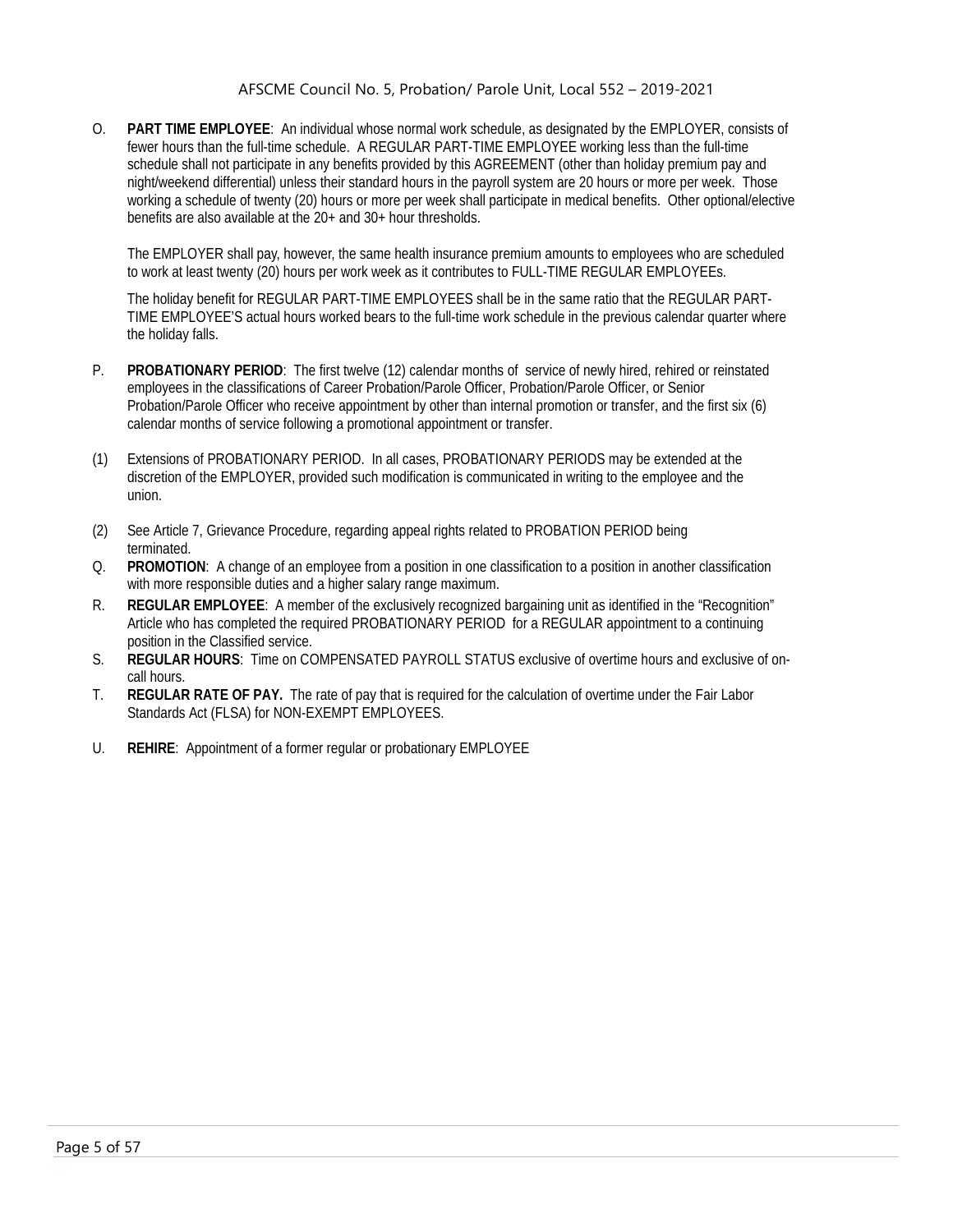- V. **SEPARATION IN GOOD STANDING**: Any termination, resignation or separation other than dismissal for disciplinary reasons
- W. **STEWARD**: An employee designated by the UNION for the purposes of communicating with the EMPLOYER on matters of interest to either party.

#### X. **TRAINEE**

a. An "Internal" TRAINEE shall be an employee who holds a regular position with Hennepin County. An "Internal" TRAINEE will maintain all seniority, benefit levels and the right to return to a position in their pay class subject to the seniority rights and layoff provisions. "Internal" TRAINEEs will be paid at the entry level TRAINEE salary of the class for which they are training, or at their existing salary, whichever is greater.

b. Each TRAINEE program shall specify the maximum length of time a TRAINEE may participate in the program.

c. "External" TRAINEEs are persons hired into a TRAINEE position who do not currently hold a regular position within Hennepin County. "External" TRAINEEs shall generaly earn up to 90% of the salary of the position for which they are training, unless a different wage has been negotiated with the UNION.

d. "External" TRAINEEs employed in a program six (6) months or longer in duration and who work half-time or more shall be eligible for Health and Life Insurance benefits unless a separate plan has been negotiated with the UNION.

e. "External" TRAINEEs shall receive the same holiday pay benefit as REGULAR EMPLOYEES.

f. Failure to meet the standards of the TRAINEE program shall be consdiered just cause for termination of employment for "External" TRAINEEs and just cause for termination from the TRAINEE program for "Internal" TRAINEEs.

- Y. **TRANSFER**: A change by an employee from a position in the same class to a different county department/organizational unit; or a change from one position in one class to a position in another class in the same county department/organizational unit or another department/organizational unit.
- Z. **UNION**: Local #552, American Federation of State, County and Municipal Employees.
- AA **UNION MEMBER:** A member of Local #552, American Federation of State, County and Municipal Employees.

# <span id="page-6-0"></span>**ARTICLE 4 - UNION SECURITY**

Section 1. In recognition of the UNION as the exclusive representative:

- A. The EMPLOYER shall once each payroll period deduct an amount sufficient to provide the payment of regular dues established by the UNION from the wages of all eligible employees authorizing, in writing, such deduction on a form designated and furnished for such purpose by the UNION. Only the duly certified exclusive representative shall be granted payroll deduction of dues for eligible employees covered by this AGREEMENT.
- B. The EMPLOYER shall remit such deductions each payroll period to the appropriate designated officer of the UNION with a list of the names of the eligible employees from whose wages deductions were made.
- C. The UNION shall certify to the EMPLOYER, in writing, the current amount of regular dues to be withheld each payroll period and any fair share assessments authorized by law.
- D. Dues deductions shall be cancelled by the EMPLOYER upon written notification by the Exclusive Representative.
- E. The EMPLOYER will provide to the UNION the add/drop report each pay period and the quarterly report electronically at no charge (monthly data is available on the quarterly reports). The EMPLOYER will charge the UNION \$25.00 for production of a report request that varies from this schedule.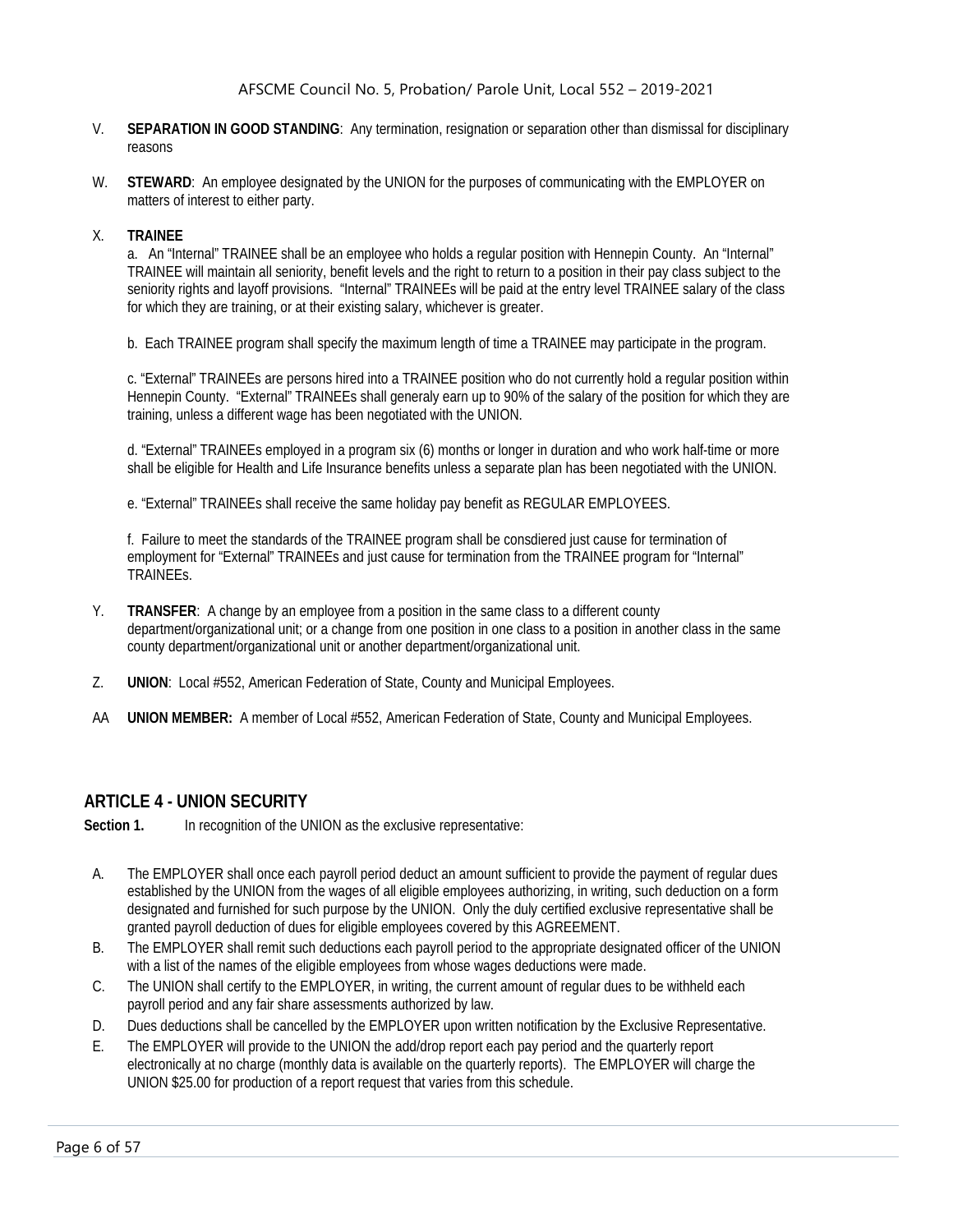- **Section 2.** The UNION agrees to indemnify and hold the EMPLOYER harmless against any and all claims, suits, orders or judgments brought or issued against the EMPLOYER as a result of any action taken or not taken under the provisions of this Article.
- **Section 3.** The UNION may designate certain employees from the bargaining unit to act as STEWARDS and shall, within thirty (30) days of the execution of this AGREEMENT and upon occurrence of any change thereafter, certify to the EMPLOYER a current list of business representatives, officers and STEWARDS who are authorized by the UNION to investigate and present grievances to the EMPLOYER. The EMPLOYER agrees to recognize such representatives for the purpose of investigating and presenting grievances to the EMPLOYER subject to the following stipulations:
	- A. There shall be not more than fourteen (14) Probation/Parole Officer STEWARDS, subject to alteration upon mutual agreement between the UNION and the EMPLOYER.
	- B. Not more than one employee representative (STEWARD or officer) will be authorized time off with pay to investigate or present any one grievance matter to the EMPLOYER. Nothing in this clause is intended to limit the number of union STEWARDS who may request to use their own time (vacation, PTO, compensatory, or time without pay) to investigate and present grievances.
	- C. Bargaining unit employee STEWARDS and officers may leave their work stations with the concurrence of their designated supervisor(s), and they shall notify their designated supervisor(s) upon return to their work stations. Concurrence of the supervisor to leave a work station for union business will be limited to the investigation and presentation of grievances to the EMPLOYER.
	- D. Employee representatives of the UNION shall receive paid time off to participate in joint labor-management committee meetings and meet and confer sessions with the EMPLOYER. Time off with pay under this subsection shall be limited to those activities specifically initiated and/or approved by the EMPLOYER and occurring during the employee's regularly scheduled work time. (See also Article 30 - Meet and Confer, Section 1 regarding number of participants).
	- E. The EMPLOYER shall make reasonable adjustments to the workloads of employee representatives of the UNION who receive paid time off for union related activities under the provisions of subsections B, C, and D above. Such adjustments shall be made only for those employees who perform these activities on a regular, ongoing basis.
- **Section 4.** Non-employee business representatives of the UNION as previously designated to the EMPLOYER as provided herein may, with concurrence of the EMPLOYER, come on the premises of the EMPLOYER for the purpose of investigating and presenting grievances.
- **Section 5.** The UNION agrees there shall be no solicitation for membership, signing up of members, collection of initiation fees, dues, fines or assessments, meetings or other union activities on the EMPLOYER's time.
- **Section 6.** The UNION may use the EMPLOYER's facilities for UNION business with prior approval of the EMPLOYER. The UNION shall have access to the EMPLOYER's internal mail distribution system and electronic (e-mail) system consistent with the practice existing on the effective date of this agreement. However, the UNION agrees to request prior authorization from the EMPLOYER's Labor Relations Department prior to use of the e-mail system for any mass communication.
- **Section 7.** The EMPLOYER agrees to allow the UNION to use designated bulletin boards for the purpose of posting notices of union meetings, union elections, union election returns, union appointments to office, union recreational and social affairs, arbitration awards, decisions of the BMS and the courts, and other items specifically approved by the EMPLOYER. It is agreed that items which reflect negatively on the UNION, employees, or the EMPLOYER shall not be posted. All posted materials must be union publications or legibly signed by an authorized union representative.
- **Section 8.** Employees have the right to join or to refrain from joining the UNION. Neither the EMPLOYER nor the UNION shall discriminate against or interfere with the rights of employees to become or not to become members of the UNION and further, there shall be no discrimination or coercion against any employee because of union membership or non-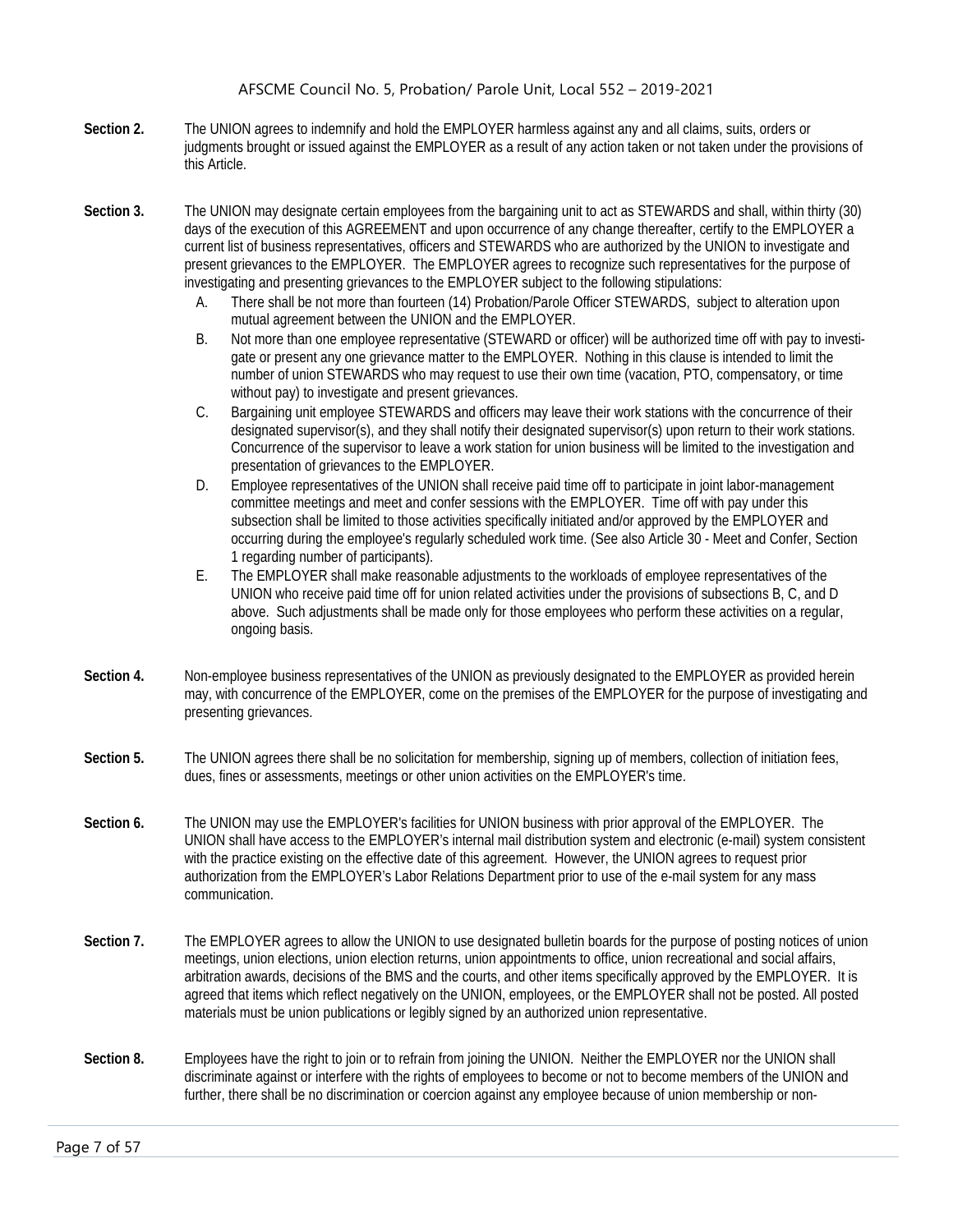membership. The UNION shall, in its responsibility as exclusive representative of the employees, represent all employees without discrimination, interference, restraint or coercion.

- **Section 9.** Nothing in this AGREEMENT shall be construed to affect the status of veterans in contravention of existing veterans preference laws relating to the employment, discharge or promotion of veterans.
- **Section 10.** The EMPLOYER shall show all new bargaining unit employees, at the time of new employee academy, how to find a copy of this AGREEMENT online.
- **Section 11.** The EMPLOYER shall provide the UNION with a report each payroll period which shall identify new hires by name, job class and bargaining unit. Further, the EMPLOYER shall refer newly hired AFSCME employees who attend the EMPLOYER's New Employee Academy program to a UNION orientation session which shall follow the EMPLOYER's orienation session, be limited to thirty (30) minutes in length and held in the same room as the EMPLOYER's New Employee Academy.

#### <span id="page-8-0"></span>**ARTICLE 5 - EMPLOYER AUTHORITY**

The UNION recognizes the right of the EMPLOYER to operate and manage its affairs in all respects in accordance with applicable laws and regulations of appropriate authorities. All rights and authority which the EMPLOYER has not officially abridged, delegated or modified by this AGREEMENT are retained by the EMPLOYER.

### <span id="page-8-1"></span>**ARTICLE 6 – SENIORITY/ LAYOFF**

- **Section 1.** Seniority is an employee's length of service for the EMPLOYER from the most recent date of employment, or REHIRE in the Department of Community Corrections or any of its predecessor departments, or any other Department of the EMPLOYER where an employee has been employed in a regular position as a probation/parole officer.
	- A. Seniority is not interrupted during the period an employee is on approved leave, including leave for UNION business or layoff, if the employee returns to active work status having complied with all the terms and conditions of this AGREEMENT and the conditions the EMPLOYER established in approving the leave.
	- B. Seniority in work classes covered by this AGREEMENT shall be retained and continue to accrue during the probationary period if an employee leaves the unit covered by this AGREEMENT for another position with the EMPLOYER because of promotion, demotion or transfer.
	- C. An employee appointed to a regular position in the same job class and department as they were employed as a limited duration six months or less employee or as a Limited Duration with Benefits employee shall have seniority for purposes of layoff and recall from the employee's most recent date of hire as a LIMITED DURATION EMPLOYEE provided such limited duration and regular appointments are contiguous and sequential. (Limited Duration No Schedulee employees whose work schedule is intermittent, non-continous or irregular in nature are excluded from this provision).
- Section 2. Seniority rights under this AGREEMENT shall terminate under the following conditions:
	- A. Termination of employment.
	- B. Layoff in excess of a period equal to an employee's length of employment but not more than three years.
	- C. Failure to return to work in accordance with the terms and conditions of an approved LEAVE OF ABSENCE.
- **Section 3.** Seniority lists shall contain the names of bargaining unit employees by class arranged in order of most to least senior.
	- A. Upon request of the UNION, but not more often than once each calendar year, the EMPLOYER shall establish a seniority list for the designated class(es) and unit. A seniority list shall also be established for affected class(es) within the unit at least ten (10) calendar days prior to the effective date of a layoff. A copy of seniority lists when established shall be furnished to the UNION's designated representative electronically.
	- B. Employees and the UNION shall be obligated to notify the EMPLOYER by certified mail of any error in the seniority list within thirty (30) days of the date the seniority list is furnished to the UNION's designated representative. Within thirty (30) days of notification of errors, the EMPLOYER shall correct errors in the seniority list and furnish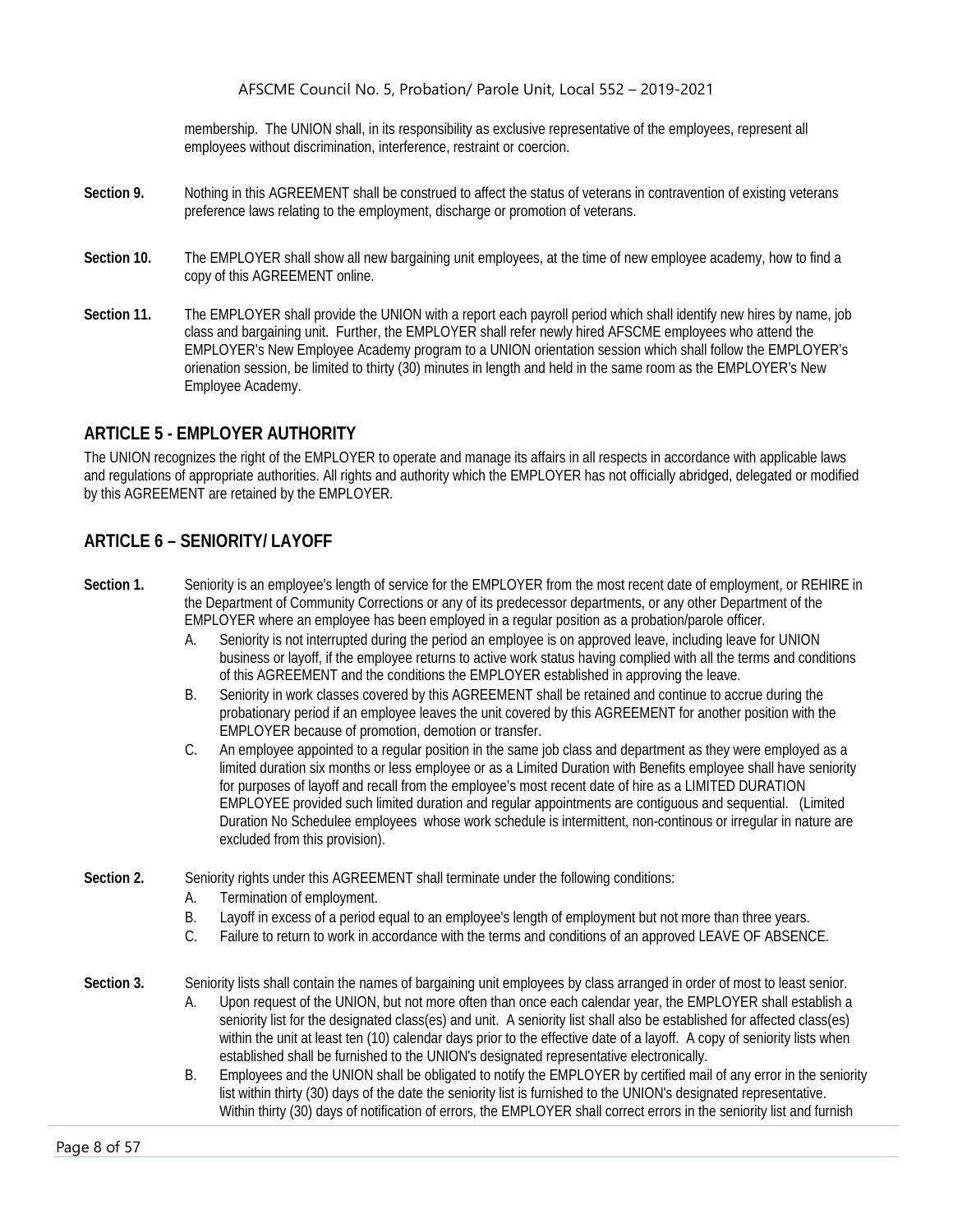the corrected list to the UNION's designated representative. If no error is reported within thirty (30) days after the date the seniority list is furnished or within thirty (30) days after the date a correction in such list is furnished to the UNION's designated representative, the list will stand correct as posted.

- **Section 4.** Except in those instances where senior employees are not qualified to perform remaining work duties, seniority shall determine the order of:
	- A. A layoff, which shall be in inverse order of seniority within each department.
	- B. Recall from layoff which shall be in order of seniority, provided that if an employee does not return to work upon recall, as directed by the EMPLOYER or on an extended date mutually acceptable to the employee and EMPLOYER, he/she shall automatically have terminated his/her employment.
- **Section 5.** The EMPLOYER shall issue written notice of layoff or recall from layoff to affected employees at least ten (10) calendar days in advance of the effective date. Such notice shall be made by certified mail to the employee's last known address as shown by the EMPLOYER's records except when the employees are present at the work site to receive notice.
- **Section 6.** Assignment of employees to designated departments shall be at the discretion of the EMPLOYER. When it is necessary for the EMPLOYER to assign/re-assign an employee to a different work assignment, the EMPLOYER will provide such employee with two (2) weeks advance notice when practicable.
- **Section 7.** The above provisions shall not apply to the seniority list established by the EMPLOYER and provided to the UNION prior to the effective date of a layoff as provided in Section 3A herein.
- **Section 8.** Employees on layoff will be recalled to fill vacancies in other classes and departments for which qualified, provided they may not exercise seniority rights to create such vacancies. Such employees may waive the recall if the salary rate offered by the EMPLOYER for the position to which recalled is more than twenty (20%) percent below the salary rate of the employee when laid off. The name of an employee so recalled will remain on the layoff list for the class from which laid off, subject to the conditions and limitations set forth in this AGREEMENT.

The parties agree to provide employees who are laid off and in the "Alternative Placement Process" the opportunity to state their preference when there is more than one placement opportunity available to them. (The County would be obligated to take the employee's preference into consideration but would not be required to grant the employee's preference).

The parties agree that if there are alternative placement opportunities available and placement is not accomplished within two (2) weeks of the layoff notice, the UNION may appeal the matter to a person designated by the County Administrator for expediting. If placement is not accomplished within 3 weeks of the layoff notice, and if there is an alternative placement opportunity available, the employee will be compensated at the rate of the available position subject to offset by any EMPLOYER derived earnings (i.e. temporary or intermittent wages, or Reemployment Insurance).

# <span id="page-9-0"></span>**ARTICLE 7 - GRIEVANCE PROCEDURE**

- **Section 1.** A grievance shall be defined as a dispute or disagreement raised by an employee against the EMPLOYER involving the interpretation or application of the specific provisions of this AGREEMENT.
- **Section 2.** It is specifically understood that any matters governed by statutory provisions, County Human Resources Rules, or departmental personnel rules, except as expressly provided for in this AGREEMENT, shall not be considered grievances under this AGREEMENT. If by law an appeal procedure, other than the grievance procedure contained herein, is available for resolution of a dispute arising from any provision covered by this AGREEMENT and the aggrieved party pursues the dispute through such appeal procedure provided by law, the aggrieved employee(s) shall be precluded from making an appeal under this grievance procedure.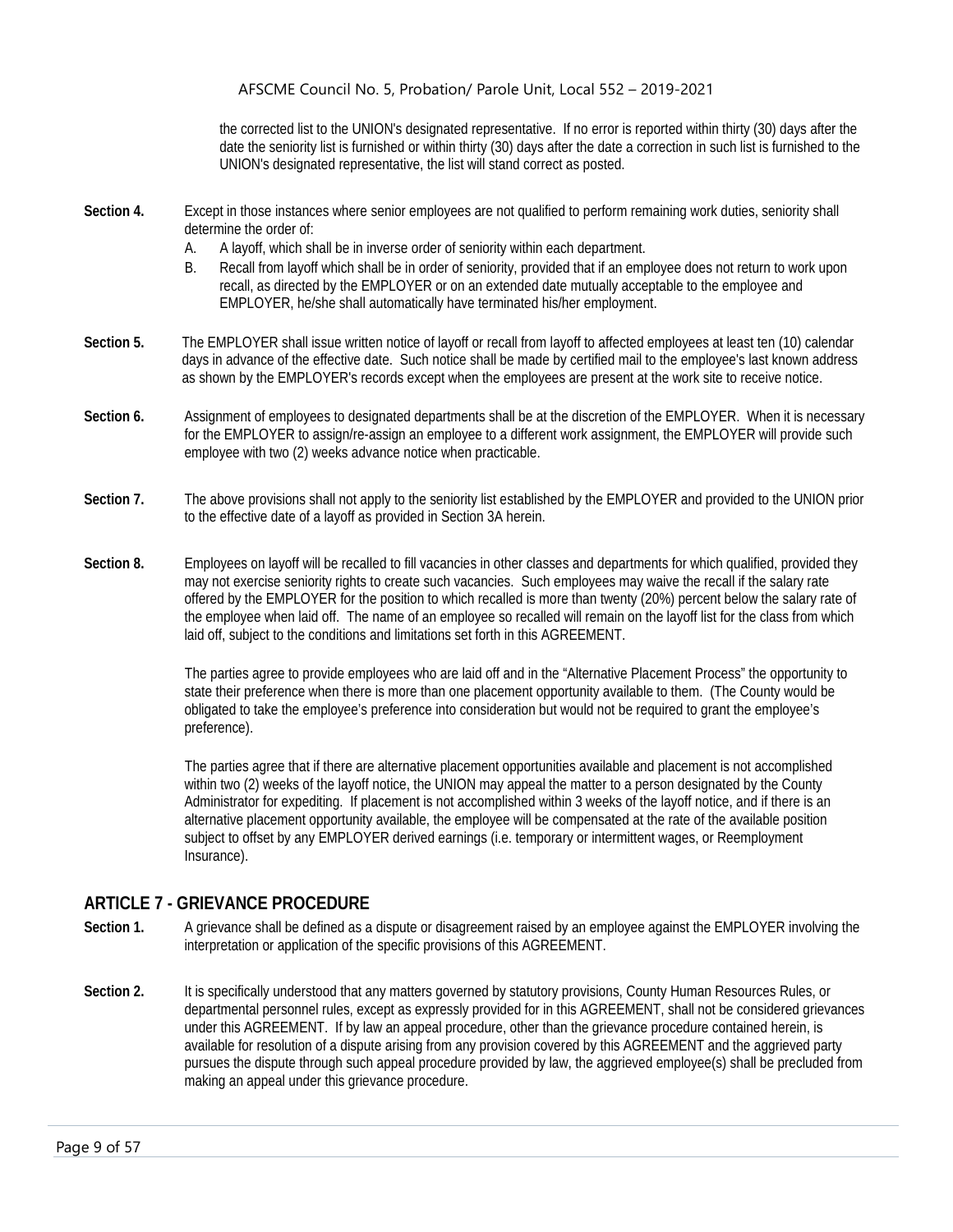Except that with respect to statutes under the jurisdiction of the United States Equal Employment Opportunity Commission or Minn. Stat. §§ 363.01 - .20, an employee pursuing a statutory remedy is not precluded from also pursuing an appeal under this grievance procedure.

**Section 3. GRIEVANCE PROCEDURE:** Grievances, as herein defined, shall be processed in the following manner:

**Step 1: INFORMAL**. An employee claiming a violation concerning the interpretation or application of the express provisions of this AGREEMENT shall:

- A. Within twenty-one (21) calendar days after the first occurrence of the event giving rise to the grievance, present such grievance, with or without the union representative, to his/her supervisor who is designated as appropriate for this purpose by the EMPLOYER.
- B. The supervisor shall give his/her verbal or written answer within fourteen (14) calendar days after such presentation to the employee and his/her STEWARD.

**Step 2: FORMAL**. If the grievance is not satisfactorily resolved in Step 1 and the UNION wishes to appeal the grievance to Step 2 of the grievance procedure, it shall be referred, in writing, to the Department Head or his/her designated representative and to the Chief Labor Relations Officer or his/her designee within fourteen (14) calendar days after the designated supervisor's answer as provided for in Section 3, Step 1-B. The grievance appeal shall be initiated by means of a written grievance to be signed by the employee and the union representative. The written grievance shall set forth the nature of the grievance, the facts on which it is based, the provisions of the AGREEMENT allegedly violated, and the relief requested. The Department Head and/or his/her designated representative shall discuss the grievance with the UNION within fourteen (14) calendar days after the date presented at a time agreeable to the parties. If the grievance is resolved as a result of such a meeting, the settlement shall be reduced to writing and signed by the Department Head or his/her designated representative and the union representative. If no settlement is reached, the Department Head or his/her designated representative shall give written answer to the union representative within fourteen (14) calendar days following their meeting.

Step 3: MEDIATION. If the grievance is not settled in accordance with the procedure set forth in Step 1 or Step 2, it may be submitted to mediation provided that the UNION and the Chief Labor Relations Officer or his/her designee, by mutual agreement, jointly petition the Minnesota Bureau of Mediation Services (BMS) for assistance in resolving the grievance within ten (10) working days after the employee and UNION's receipt of the EMPLOYER's written answer in Step 2. The parties shall have thirty (30) calendar days in which to resolve the grievance through mediation.

**Section 4**. **ARBITRATION:** If the grievance is not settled in accordance with the foregoing procedure, the UNION may refer the grievance to arbitration within fourteen (14) calendar days after the employee and UNION's receipt of the EMPLOYER's written answer in Step 2. The parties shall mutually agree upon an arbitrator. If the parties are unable to agree on an arbitrator, the selection of an arbitrator shall be made in accordance with the "Rules Governing the Arbitration of Grievances" as established by the Public Employment Relations Act and administered by the State of Minnesota Bureau of Mediation Services. The arbitrator shall hear the grievance at a scheduled meeting subject to the availability of the EMPLOYER and the union representatives. The arbitrator shall notify the union representative and the EMPLOYER of his/her decision within thirty (30) calendar days following the close of the hearing or submission of briefs by the parties, whichever is later, unless the parties agree to an extension thereof. The fees and expenses for the arbitrator's services and proceedings shall be borne equally by the EMPLOYER and the UNION, provided that each party shall be responsible for compensating its own representatives and witnesses. Employees who serve as such representatives or witnesses shall not be compensated at a rate in excess of their BASE PAY RATE. If either party desires a verbatim record of the proceedings, it may cause such a record to be made, provided it pays for the record. If both parties desire a verbatim record of the proceedings, the cost shall be shared equally. The arbitrator shall not have the right to amend, modify, nullify, ignore, add to, or subtract from the provisions of this AGREEMENT. The arbitrator shall consider and decide only the specific issue(s) submitted, in writing, by the EMPLOYER and the UNION, and shall have no authority to make a decision on any other issue(s) not so submitted. The arbitrator shall be without power to make decisions contrary to or inconsistent with or modifying or varying in any way the application of laws, rules or regulations having the force and effect of law. The decision shall be based solely upon the arbitrator's interpretation or application of the express terms of this AGREEMENT and on the facts of the grievance presented. If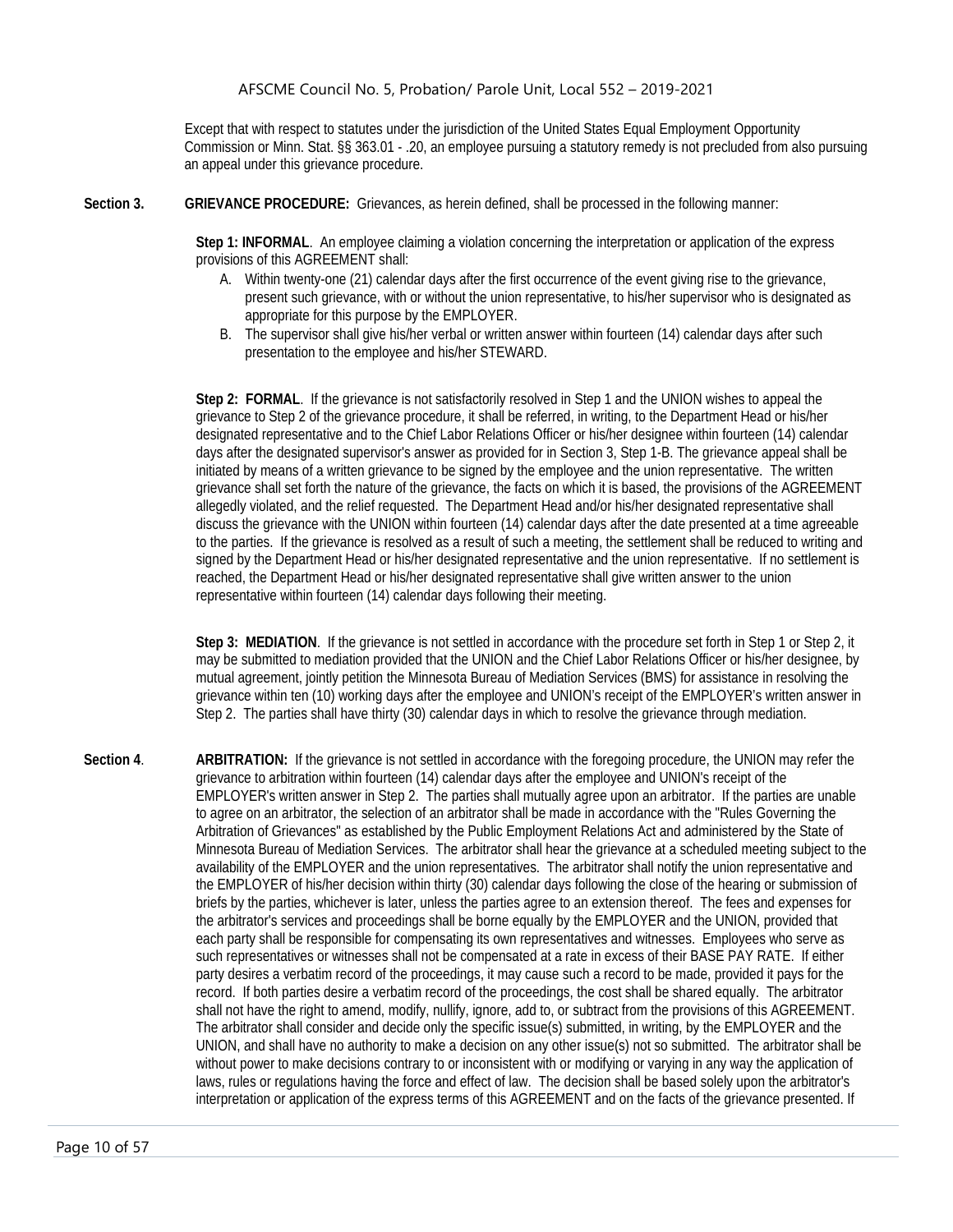the arbitrator determines that the grievance is covered by law or statute, or not covered by the express provisions of this AGREEMENT, the arbitrator shall refer the grievance back to the parties without decision or recommendation. The parties may, by written agreement, agree to submit more than one grievance to the arbitrator provided that each grievance will be considered as a separate issue and each on its own merits.

- **Section 5.** If a grievance is not presented within the time limits set forth above, it shall be considered waived. If a grievance is not appealed to the next step within the specified time limit or any agreed extension thereof, it shall be considered settled on the basis of the EMPLOYER's last answer. If the EMPLOYER does not answer a grievance or an appeal thereof within the specified time limits, the employee/UNION may elect to treat the grievance as denied at that step. The UNION may then immediately appeal the grievance to the next step. The time limit in each step may be extended by mutual written agreement of the EMPLOYER and union representatives involved in each step.
- **Section 6.** Employees serving an initial PROBATIONARY PERIOD shall have right of appeal only through Step 2 of this grievance procedure except for a grievance alleging an error in salary or benefits due.
- **Section 7**. A REGULAR EMPLOYEE serving a PROBATIONARY PERIOD who is returned to their previous classification upon failure to pass probation shall have right of appeal only to Step 2 of this grievance procedure. When feasible, a demoted employee shall be returned to the geographic area from which originally promoted.
- **Section 8.** LIMITED DURATION with benefits employees and employees serving in the unclassified service shall have right of appeal only through Step 2 of this grievance procedure.
- **Section 9.** The grievant shall not suffer loss of regular pay while the grievant's presence is necessary at a grievance presentation meeting with the EMPLOYER or an arbitrator, except where such grievance presentation meeting or arbitration hearing occurs during the period the grievant has been removed from his/her job for disciplinary reasons. The time spent by the grievant in an arbitration hearing shall not be counted as time worked for overtime eligibility.

# <span id="page-11-0"></span>**ARTICLE 8 - NO STRIKE-NO LOCKOUT**

- Section 1. In recognition of the provisions included in this AGREEMENT for a grievance procedure to be used for resolution of disputes, the UNION agrees that neither the UNION, its officers or agents, nor any of the employees covered by this AGREEMENT will engage in, encourage, sanction, support or suggest any strikes, slow downs, mass absenteeism, mass use of sick leave, the willful absence from one's position, the stoppage of work or the abstinence in whole or in part of the full, faithful and proper performance of the duties of employment. Any violation of any provisions of this Article may be cause for disciplinary action including discharge.
- **Section 2.** No lockout shall be instituted by the EMPLOYER during the life of this AGREEMENT provided Section 1 of this Article is not violated by employees or the UNION.

#### <span id="page-11-1"></span>**ARTICLE 9 - WORK SCHEDULES/PREMIUM PAY**

- **Section 1.** This Article is intended only to define the normal hours of work and to provide the basis for the calculation of premium pay, if any. Nothing shall be construed as a guarantee of hours of work per day or per week.
- Section 2. A payroll period shall be an averaged eighty (80) hours.
- **Section 3.** Worked hours (including approved paid vacation/PTO hours) in excess of forty (40) hours per work week shall be overtime and compensated at one and one-half (1 ½) times the employee's REGULAR RATE OF PAY or one and onehalf (1  $\frac{1}{2}$ ) hours compensatory time for each hour worked, subject to the provision that no employee shall be eligible for overtime premium unless prior approval of the overtime work was granted by the employee's immediate supervisor or his/her designee.

Page 11 of 57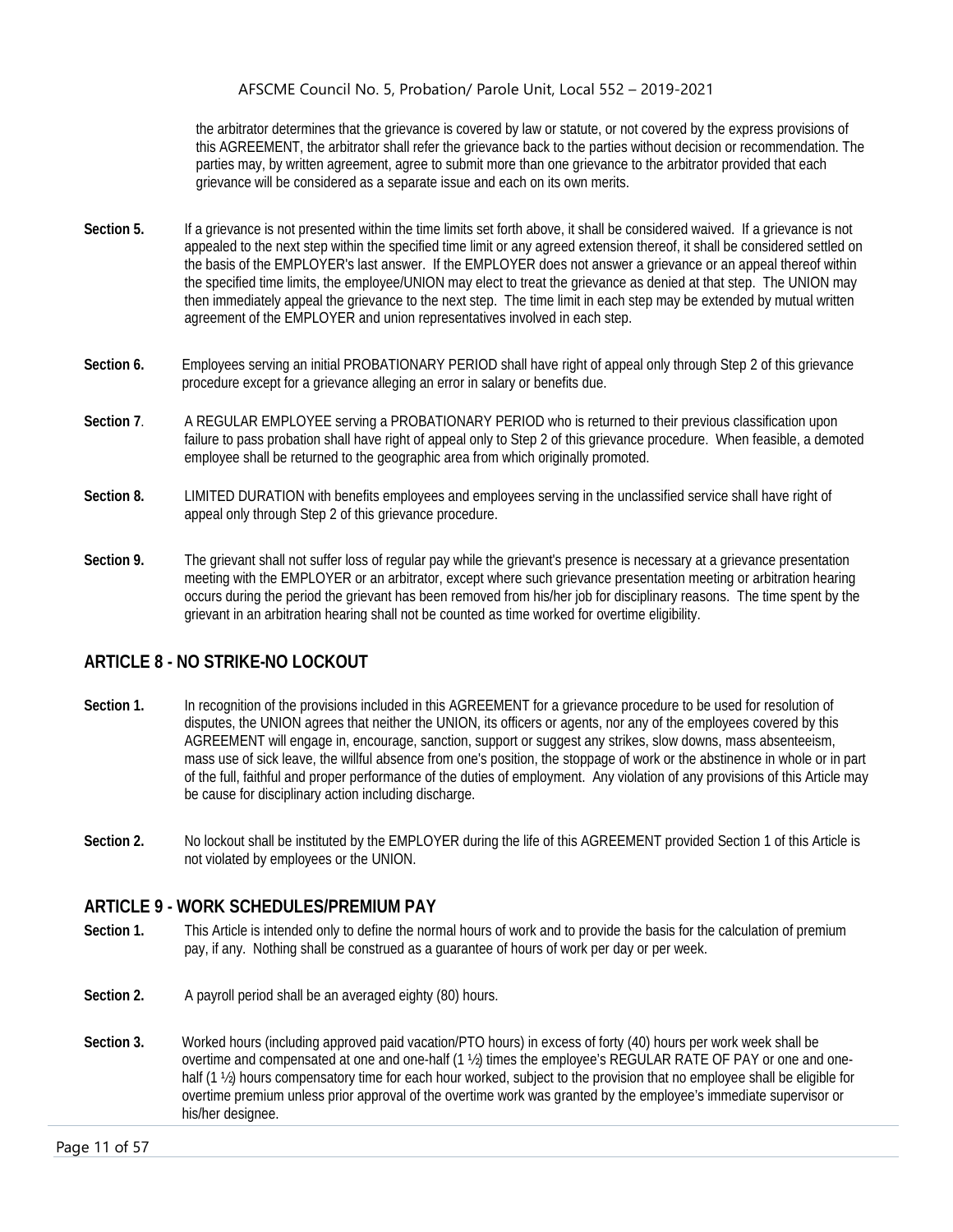Overtime premium shall be provided in the form of either cash payment or compensatory time as determined appropriate by the EMPLOYER, provided employees shall have the right to indicate their preference to the EMPLOYER, on a per pay period basis.

For purposes of calculating overtime, vacation shall be considered time worked.

**Section 4.** Work shifts, work breaks, staffing schedules and the assignment of employees, shall be established by the EMPLOYER.

If changes concerning length and/or start and end of shifts for a work unit are to be made in existing full-time shifts, the EMPLOYER shall notify the UNION in advance of implementing the proposed changes and will provide the UNION the opportunity to meet and confer with respect to the proposed changes and their effect on employees. Such meet and confer sessions shall be conducted prior to the implementation of the change, except where an EMERGENCY or other unpredictable condition makes this impractical.

Employees shall normally be granted an unpaid lunch break and two (2) fifteen (15) minute paid relief periods during each full work shift of eight hours or more at times designated by the EMPLOYER. In some situations work demands may on occasion preclude the granting of an uninterrupted lunch break or relief period.

- **Section 5**. The BASE PAY RATE or premium compensation shall not be paid more than once for the same hours worked under any provisions of this AGREEMENT.
- **Section 6.** When the EMPLOYER determines changes in work schedules are necessary, notice shall be given to employees in advance whenever practicable.
- **Section 7.** Consistent with the HR Rules, when an employee is expressly assigned to perform the duties of a position allocated to a different classification that is temporarily unoccupied, and such assignment is for forty (40) or more continuous REGULAR HOURS, the employee shall be paid for all such hours at the employee's current salary rate when assigned to work in a lower or equal class, or at a rate within a higher range which is equal to the minimum rate for the higher class or a minimum of three (3) percent higher than the employee's current salary, whichever is greater. See H.R. Rules for specific compensation practices. In order to qualify for such higher rate, the employee must perform that work which distinguishes the higher classification from the employee's regular class in terms of level of responsibility, types of duties, and/or quality and quantity. Rotation of employees through a position in a higher class for the purpose of avoiding payment of out of class pay is a violation of the intent of the out of class pay agreement.
- **Section 8**. Shift Differential Employees regularly scheduled by the EMPLOYER to an assigned shift where at least five (5) hours of the shift occur between 5 p.m. and 7 a.m. shall receive a shift differential of \$1.00 per hour.
- **Section 9.** Weekend Differential. Employees scheduled by the EMPLOYER to an assigned shift which begins on either Saturday or Sunday shall receive a weekend differential of \$1.00 per hour.
- **Section 10.** An employee explicitly assigned by the EMPLOYER to work a scheduled full-time or part-time shift in addition to the employee's regular work schedule shall be compensated for such full-time or part-time shift at his/her regular base pay rate or at a premium rate if the hours worked qualify for such premium pay. Employees shall have the right to inform the EMPLOYER of their preference for cash payment or compensatory time, on a per pay period basis.

Employees who are called in by the EMPLOYER to work such an additional shift shall be paid for all hours worked on such a shift at their BASE PAY RATE or at a premium rate if the hours worked qualify for such premium pay but not less than three (3) hours of regular pay.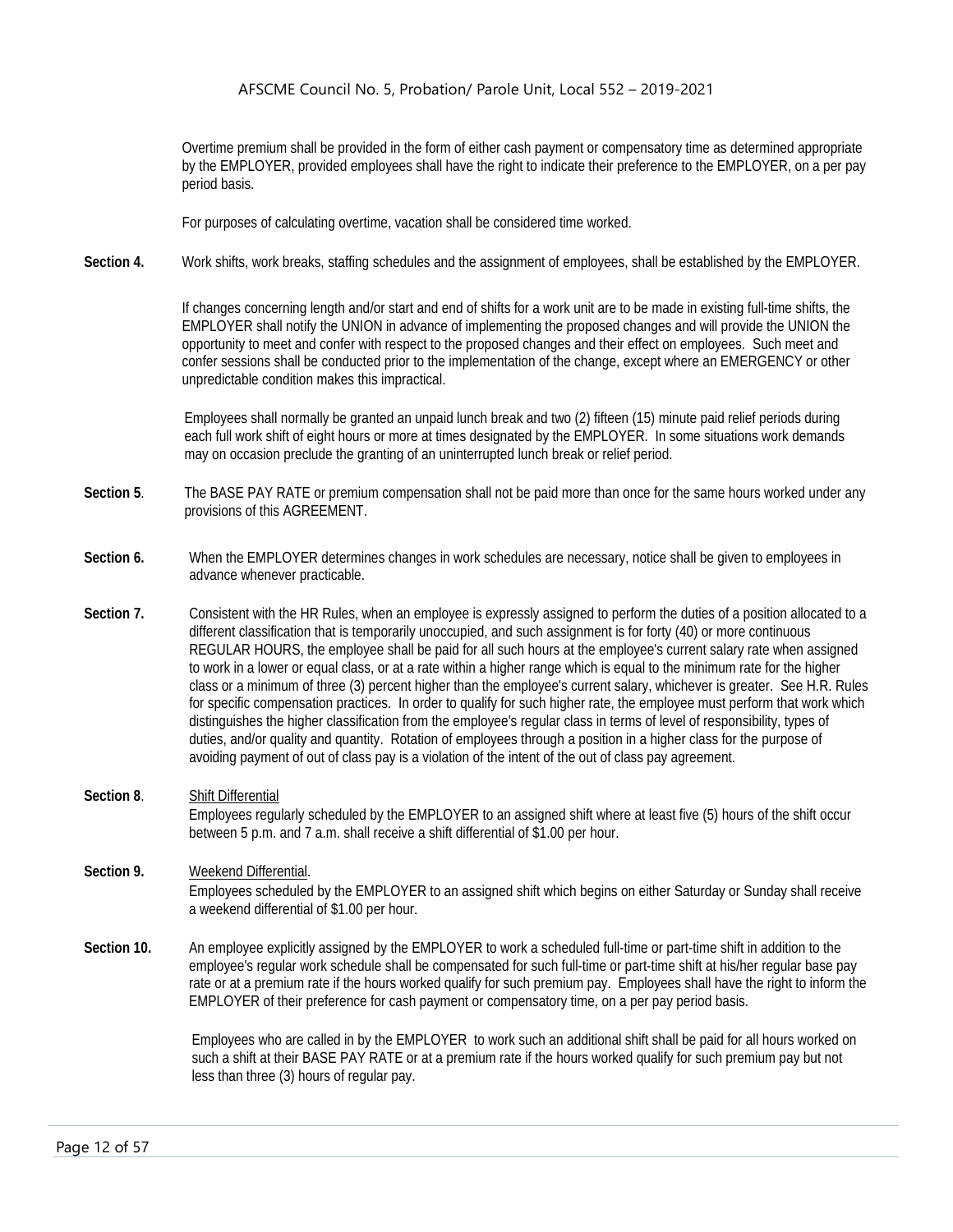Section 11. Foreign / Sign Language Stipends.

Bargaining unit employees who are specifically required or authorized by the EMPLOYER to use foreign or sign language skills shall be compensated for such work according to the following terms and conditions:

- A.. Certified and Regular Bi-Lingual Stipend. EMPLOYEES who are regularly required to use foreign language or sign language skills in addition to other job duties shall receive a salary stipend of \$47.50 per payroll period. This stipend will be in effect for all compensated hours including compensated leaves.
- B. Occasional Bi-Lingual Pay. Employees who provide foreign language or sign language skills on an occasional or irregular basis at the request of the EMPLOYER shall receive \$9.50 in addition to their regular salaries for any work day on which such services are performed. This additional compensation shall not exceed \$47.50 for any one payroll period.
- Section 12. On Call Off Premises Pay Employees expressly assigned by the EMPLOYER to remain in "On Call – Off Premises" status shall receive \$2.60 for each hour so assigned.
- **Section 13.** Employees expressly assigned to a position in the "Intensive Supervised Release" (ISR) and Electronic Home Monitoring (EHM) program shall be paid an additional \$120.00 per pay period**.**
- **Section 14.** Employees expressly assigned to a position in the "Intensive Supervised Release" (ISR) and Electronic Home Monitoring (EHM) program shall be paid an additional \$120.00 per pay period.

Officers whose business travel requirements result in their being away from home on weekends, will be paid up to eight (8) hours of compensatory pay at a straight time rate per weekend day away reduced by any actual hours paid on that day regardless of the rate at which these additional hours are paid.

**Section 15.** In the event the EMPLOYER exercises its discretion to close a department, work site or workplace due to an EMERGENCY, including inclement weather, employees who were scheduled to work but could not due to such EMPLOYER decision may use accrued leave (vacation/PTO, sick leave, compensatory time, deferred holiday) to cover the hours missed. Further, with the approval of the EMPLOYER, an employee may be allowed to make up the time by working additional hours. Such approved additional hours may be assigned in a work location which is different from the employee's regular work location, if practicable.

# <span id="page-13-0"></span>**ARTICLE 10 - HOLIDAYS**

**Section 1. Eligibility for Holidays.** Active benefit-eligible FULL TIME employees are awarded eight (8) hours of holiday in the pay period prior to the designated holiday, regardless of shift length. Active benefits-eligible part-time employees are awarded prorated holiday hours for designated holidays. Employees must remain on active status through the designated holiday.

#### **Holiday Benefit**

Eligible employees as described above shall be entitled to compensated time off for designated holidays. Such compensation is referred to as the "holiday benefit" and is separate from compensation an employee receives if they also work on a designated holiday. See Section 2 below.

Designated holidays shall be eight (8) hours each for FULL TIME employees, regardless of shift length and are as follows: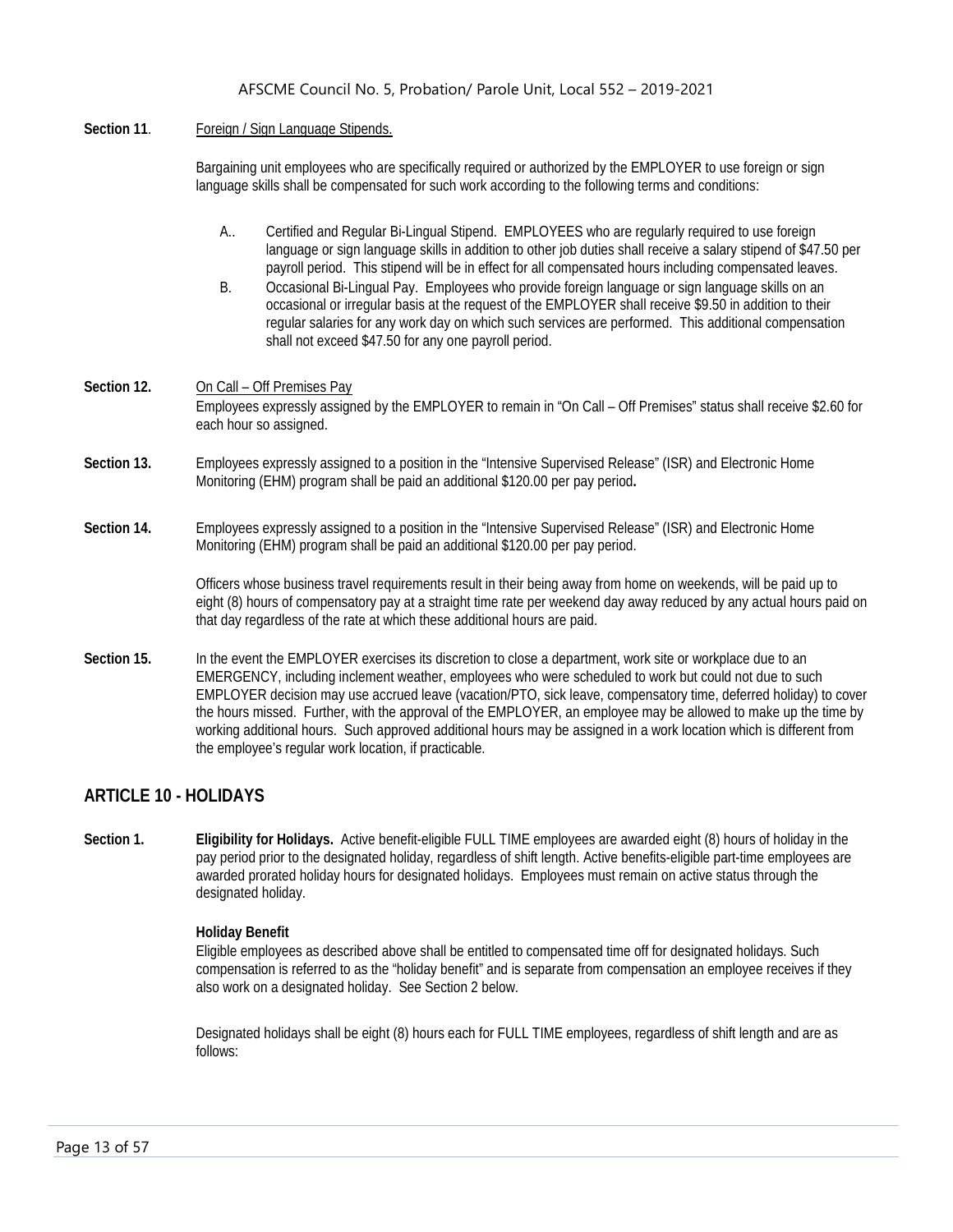| New Years Day              | January 1                                                |
|----------------------------|----------------------------------------------------------|
| Martin Luther King Day     | Third Monday in January                                  |
| <b>Presidents Day</b>      | Third Monday in February                                 |
| <b>Memorial Day</b>        | Last Monday in May                                       |
| Independence Day           | July 4                                                   |
| Labor Day                  | <b>First Monday in September</b>                         |
| <b>Veterans Day</b>        | November 11                                              |
| <b>Thanksgiving Day</b>    | Fourth Thursday in November                              |
| <b>Thanksgiving Friday</b> | The day immediately following Thanksgiving Day           |
| <b>Christmas Eve Day</b>   | The work day immediately preceding the Christmas holiday |
| Christmas Day              | December 25                                              |

Except for operations which are seven (7) days per week and twenty-four (24) hours per day, when one of the designated holidays listed above falls on Sunday, the following day (Monday) shall be considered the **observed** holiday for eligible employees, or when such holiday falls on Saturday, the preceding day (Friday) shall be considered the **observed** holiday for eligible employees. Any eligible employee, regardless of his/her work schedule, shall receive the same number of holidays as an eligible employee whose normal work week is Monday through Friday.

**Employees who are not assigned to work on a designated holiday.** Active benefit-eligible employees who are not assigned to work a designated holiday are entitled to receive compensation (ie., the "holiday benefit") on the designated holiday by using awarded holiday hours. These hours may be supplemented with vacation, PTO, compensatory time special leave without pay and/or other leave without pay if the awarded holiday hours do not cover the employee's regular shift (i.e., a 10 hour shift or a 8 hour shift for part-time employees). Employees whose assigned schedule does not include the holiday may cash out holiday hours or save the hours for future use.

#### **Section 2**. **Premium Pay for Working on a Holiday**

**Employees who are assigned to work a holiday with the exception of Christmas Eve Day** shall receive compensation of one and one-half (1 1/2) times their REGULAR RATE OF PAY for hours worked on the holiday. (Employees who voluntarily work on a holiday do so at straight time). Eligible employees who work on a holiday receive their pay for working on the holiday and may save their holiday benefit hours (8 hours for FULL-TIME employees) for use at another time and/or may cash out the holiday benefit hours.

**Eligible employees who are assigned to work the Christmas Eve holiday** shall receive compensation of one (1) times their REGULAR RATE OF PAY for hours worked on that holiday. Compensation for holiday hours assigned/worked shall be provided either in compensated time off or cash payment as approved by the EMPLOYER. Eligible employees who work on Christmas Eve receive their pay for working and may save their holiday benefit hours (8 hours for FULL-TIME employees) for use at another time and/or may cash out the holiday benefit hours.

- **Section 3.** Holidays which occur within an employee's approved and compensated vacation/PTO or sick leave period will not be chargeable to the employee's vacation/PTO or sick leave time.
- **Section 4.** Religious Holidays. Employees may observe a religious holiday on days which do not fall on a legal holiday. Observance of such religious holiday shall be charged against accumulated vacation/PTO, compensatory leave or taken as leave without pay. The EMPLOYER may arrange to have the employee work an equivalent number of hours to the hours taken for such holiday if arrangements can be made for the employee to work another day. The employee must notify the EMPLOYER at least ten (10) days in advance of the religious holiday of his/her intent to observe such holiday. The EMPLOYER may waive this ten (10) day requirement if the EMPLOYER determines that absence of such employee will not substantially interfere with the department's function.
- Section 6. All regular and probationary employees working less than full time but forty (40) hours or more per payroll period shall receive compensation for holidays in proportion to the time they are on compensated payroll status. The following formula shall be used in computing the number of holiday hours compensated to such employees: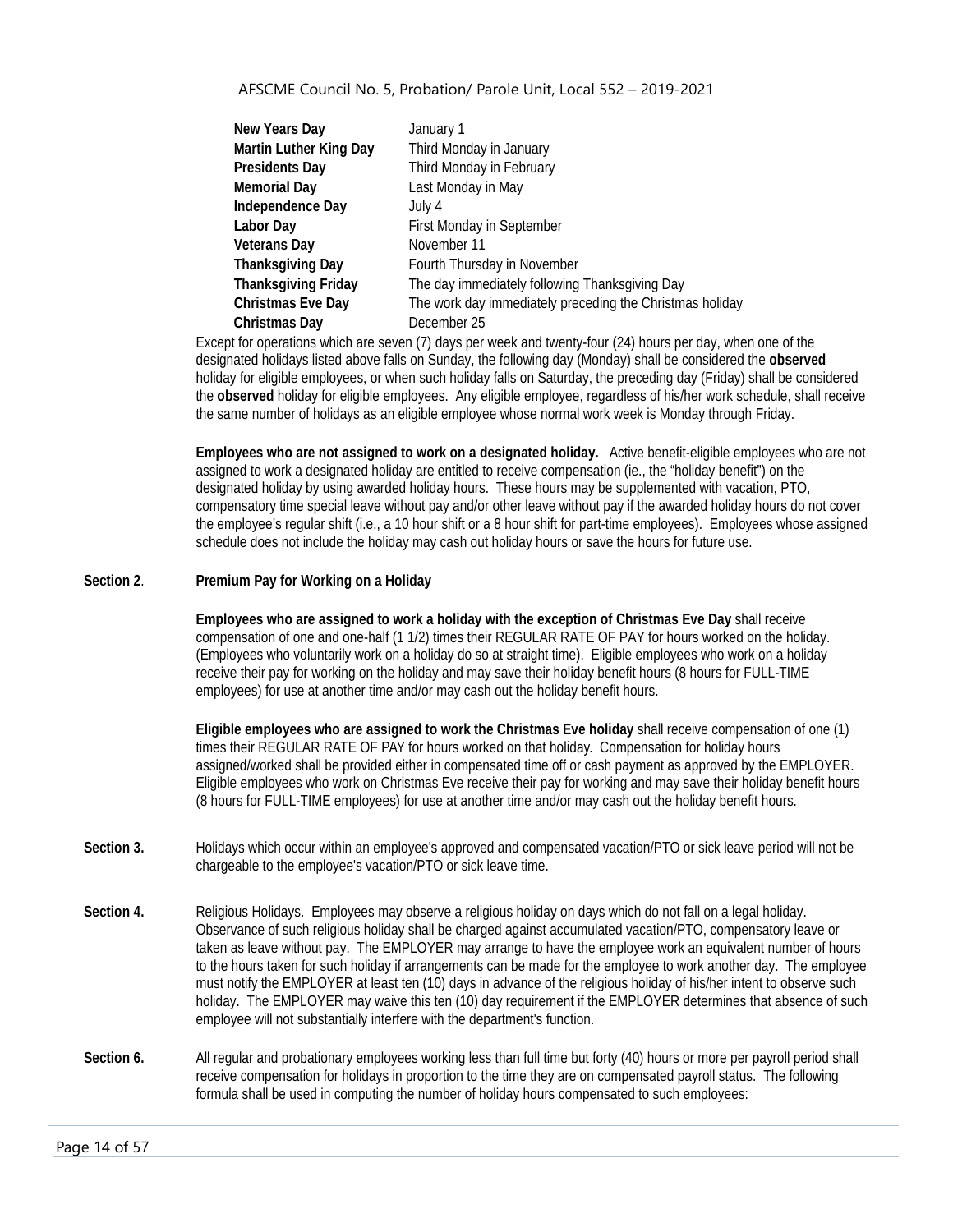| Average Number Actual         |  |                               |
|-------------------------------|--|-------------------------------|
| Hours Worked in the           |  | Number of Hours               |
| <b>Current Payroll Period</b> |  |                               |
| 80                            |  | $=$ Compensated for a Holiday |

#### <span id="page-15-0"></span>**ARTICLE 11A - VACATIONS**

**Section 1.** All full-time employees who choose not to participate in paid time off (PTO) shall be eligible for vacation at their current BASE PAY RATE.

> In all cases, if an employee joins the bargaining unit having participated in paid time off (PTO), such employee shall retain paid time off (PTO) at their existing PTO schedule 1 or 2, which is dependent on their date of hire.

**Section 2.** FULL-TIME employees who have chosen not to participate in paid time off (PTO) shall accrue vacation in accordance with the following schedule:

| <b>Total Length of Service Since Most Recent Date of Hire</b> | <b>Annual Vacation Accrual Rate</b> |
|---------------------------------------------------------------|-------------------------------------|
| Less than six (6) months                                      | 64 hours (8 days)                   |
| More than six (6) months but less than five (5) years         | 96 hours (12 days)                  |
| More than five (5) years but less than eight (8) years        | 120 hours (15 days)                 |
| More than eight (8) years but less than twelve (12) years     | 144 hours (18 days)                 |
| More than twelve (12) years but less than eighteen (18) years | 160 hours (20 days)                 |
| Over eighteen (18) years                                      | 184 hours (23 days)                 |
|                                                               |                                     |

- **Section 3.** Vacation shall not accumulate in excess of two hundred eighty (280) hours. The EMPLOYER shall not be responsible for managing an employee's vacation balance so as to ensure no loss of the benefit because the balance is at or near the two-hundred-eighty (280) hour limit. Correspondingly, the EMPLOYER will not force employees to take vacation for such purpose.
- Section 4. Requests for vacation must be submitted to the employee's designated supervisor at least forty-eight (48) hours in advance of the absence requested and are subject to the supervisor's written approval. The forty-eight (48) hour advance notice requirement may be waived if, in the judgment of the supervisor, the leave will not cause undue inconvenience to the EMPLOYER. The EMPLOYER shall respond in writing to written employee vacation requests within seven (7) calendar days of the date the request is received provided the request is received by the EMPLOYER at least seven (7) calendar days prior to the beginning of the requested vacation period. Such EMPLOYER approval must be received by the employee in order for such vacation request to be considered approved. Vacations, once approved, shall not be cancelled by the EMPLOYER except for unforeseen circumstances.
- **Section 5.** When it is necessary for the EMPLOYER to disapprove vacation leave requests because the number of employees requesting leave exceeds the number of employees the EMPLOYER determines it possible to grant such vacation leave, the EMPLOYER shall consider seniority, job assignment and order of submission in granting such requests.
- Section 6. Upon the complete separation of employment, employees shall be eligible to receive their unused accumulated vacation as a severance payment. Any vacation severance shall be paid at the employee's BASE PAY RATE at the time of termination, and shall be subject to the limitations on severance payment stated in the Article herein titled "Severance Pay."
- Section 7. Employees may use accumulated vacation as an extension of sick leave, provided all sick leave has been exhausted. Vacation utilized as an extension of sick leave shall be subject to the same conditions regulating the use of sick leave.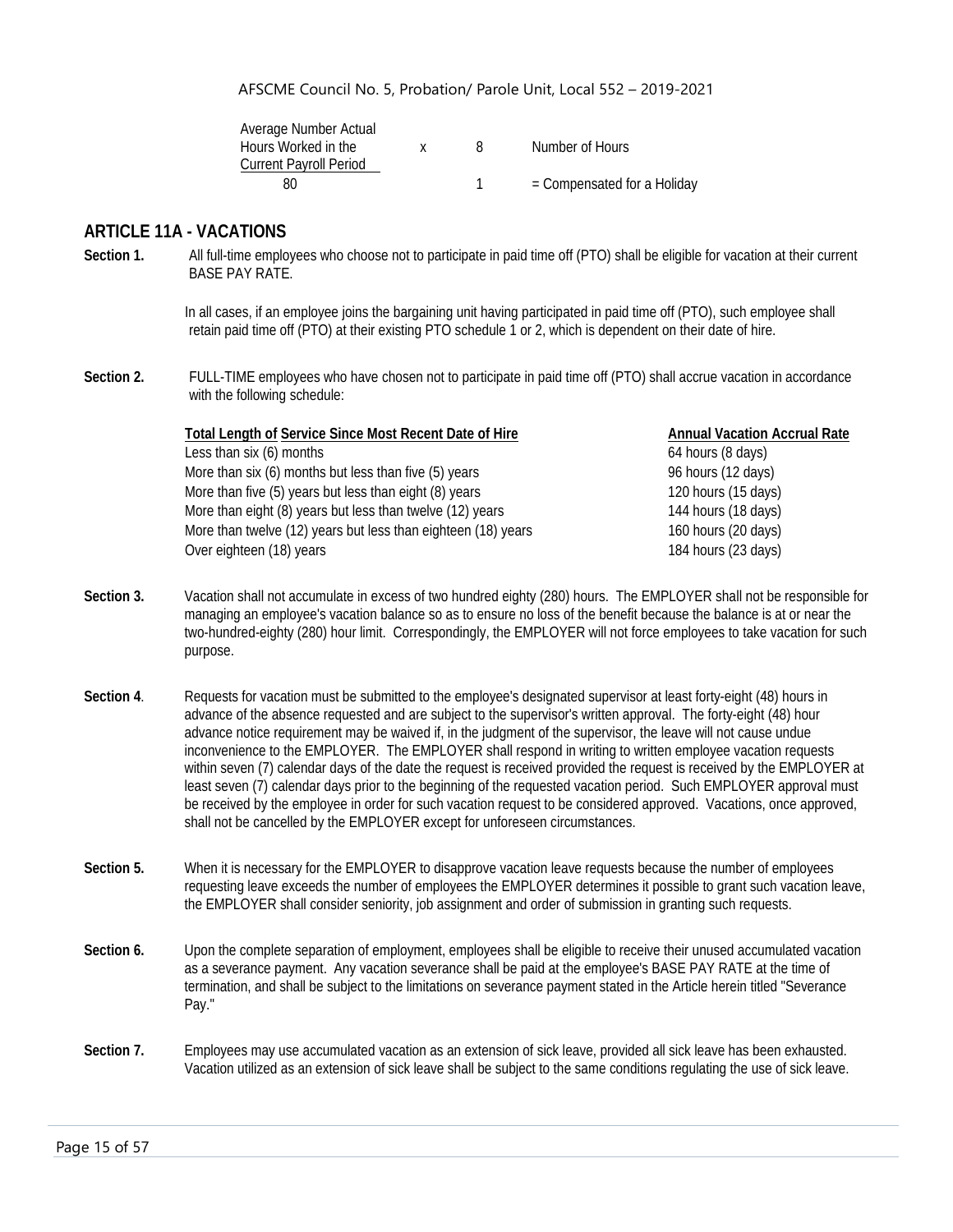- **Section 8.** At the discretion of the Department Director, employees hired after December 18, 2001, may receive vacation accrual rate credit for previous relevant experience with another employer. Further, at the discretion of the Department Director, additional vacation accrual may be granted for the purposes of retaining a valuable employee.
- **Section 9.** Vacation Cash Out. Pursuant to Internal Revenue Service Rules and Regulations, employees may annually, with the approval of the County Administrator, cash-out, up to forty (40) hours of vacation. In order to convert such vacation to cash, the employee must, during Open Enrollment of the payroll year PRIOR to cash out, submit to the EMPLOYER online, the specific number of vacation hours requested for cash out. The EMPLOYER shall convert such vacation to cash at a designated time during the payroll year following receipt of the irrevocable election. At the employee's option, he/she may deposit all or part of this cash into a deferred compensation account.

# <span id="page-16-0"></span>**ARTICLE 11B – PAID TIME OFF (PTO)**

**Section 1**. Employees Hired On or After December 21, 2009:

Employees hired on or after December 21, 2009 may choose either paid time off (PTO) or the Vacation/Sick Leave described in Articles 11A and 12A of this AGREEMENT. This choice shall initially be made during the first two payroll periods of employment. Failure to make a definitive choice between paid time off (PTO) and Vacation/Sick will result in the new employee receiving Vacation/Sick. The paid time off (PTO) program available to such employees shall be that described in Schedule 1, below:

Employees hired on or after December 21, 2009 who initially elect Vacation/Sick may, at any time choose to move from the traditional Vacation/Sick to paid time off (PTO) as described in Schedule 1 below. This one-time choice to PTO shall be irrevocable.

Paid Time Off (PTO) Schedule 1

| Total Number of Eligible Years Since Most Recent Date of Hire | Annual PTO Accrual Rate |
|---------------------------------------------------------------|-------------------------|
| More than zero (0) months but less than five (5) years        | 20 days                 |
| More than five (5) years but less than eight (8) years        | 23 days                 |
| More than eight (8) years but less than twelve (12) years     | 26 days                 |
| More than twelve (12) years but less than eighteen (18) years | 28 days                 |
| Over eighteen (18) years                                      | 31 Days                 |

#### **Section 2**. Employees Hired Prior to December 21, 2009.

Employees hired prior to December 21, 2009 may, choose to move from Vacation/Sick Leave as described in Articles 11A and 12A of this AGREEMENT, to paid time off (PTO). This one-time choice shall be irrevocable. The paid time off (PTO) available to such employees shall be that described in Schedule 2, below:

Paid Time Off (PTO) Schedule 2

| Total Number of Eligible Years Since Most Recent Date of Hire | Annual PTO Accrual Rate |
|---------------------------------------------------------------|-------------------------|
| More than zero (0) months but less than five (5) years        | 22 days                 |
| More than five (5) years but less than eight (8) years        | 25 days                 |
| More than eight (8) years but less than twelve (12) years     | 28 days                 |
| More than twelve (12) years but less than eighteen (18) years | 30 days                 |
| Over eighteen (18) years                                      | 33 days                 |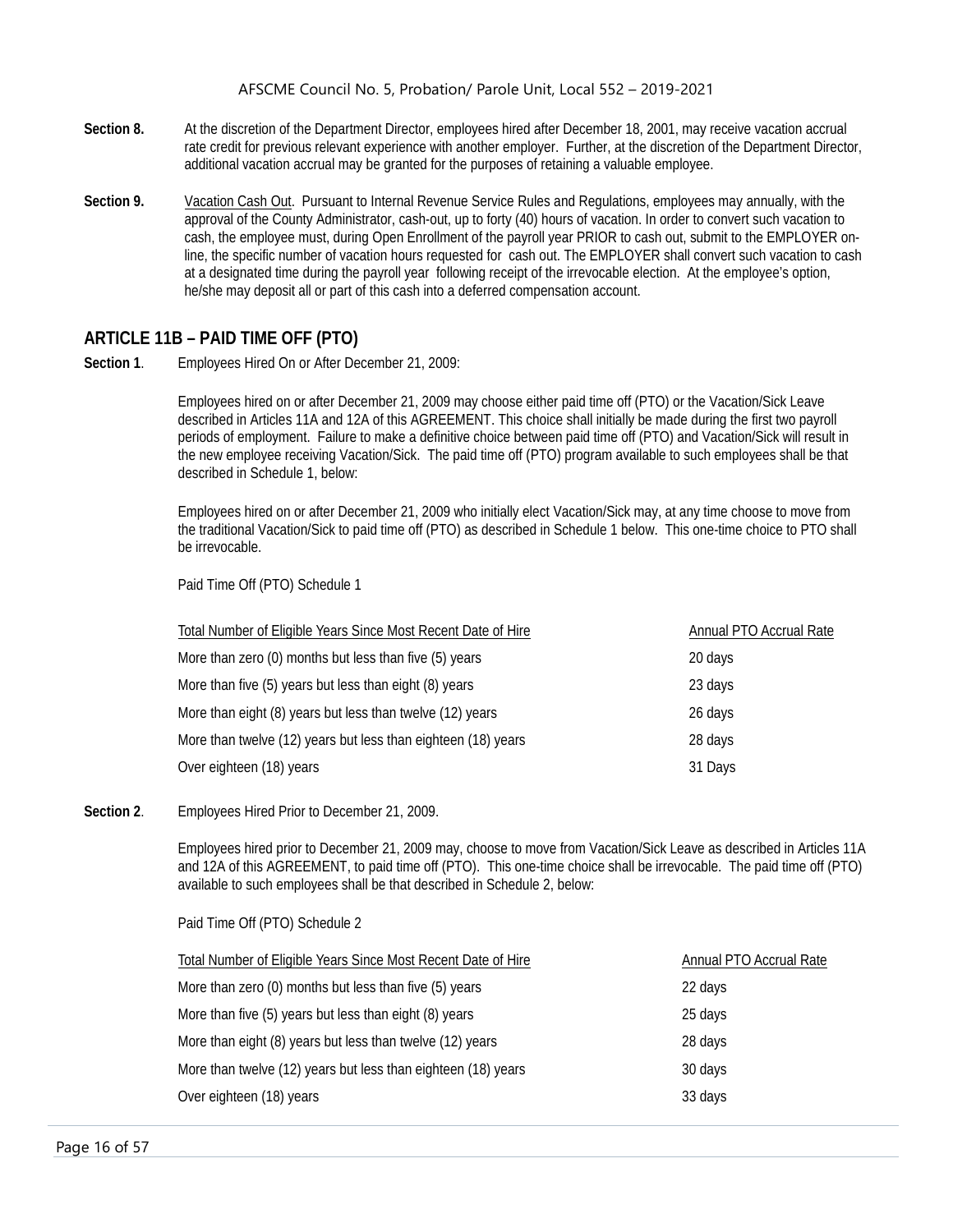- **Section 3**. Unused paid time off (PTO) hours, which have accrued to the credit of the employee, may be accumulated to a maximum of sixty (60) days (480 hours).
- Section 4. For employees who choose paid time off (PTO), paid time off (PTO) and vacation hours shall be combined and referred to as paid time off (PTO). However, no employee may accrue more than 480 hours of paid time off (PTO). The EMPLOYER shall not be responsible for managing an employee's paid time off (PTO) balance so as to ensure no loss of benefit because the balance is at or near the 480 hour limit. Correspondingly, the EMPLOYER will not force an employee to take paid time off (PTO) for such purpose.
- Section 5. Requests for paid time off (PTO) must be submitted to the employee's designated supervisor at least forty-eight (48) hours in advance of the absence requested and are subject to the supervisor's written approval. The forty-eight (48) hour notice requirement may be waived in the event of illness, or if in the judgment of the supervisor, the leave will not cause undue inconvenience to the EMPLOYER. The EMPLOYER shall respond in writing to written employee paid time off (PTO) requests within seven (7) calendar days of the date the request is received provided the request is received by the EMPLOYER at least seven (7) calendar days prior to the beginning of the requested paid time off (PTO) period. Such EMPLOYER approval must be received by the employee in order for such paid time off (PTO) request to be considered approved. Paid time off (PTO), once approved, shall not be cancelled by the EMPLOYER, except for unforeseen circumstances.
- **Section 6.** When it is necessary for the EMPLOYER to disapprove paid time off (PTO) leave requests because the number of employees requesting leave exceeds the number of employees the EMPLOYER determines it possible to grant such paid time off (PTO), the EMPLOYER shall consider seniority, job assignment and order of submission in granting such requests.
- **Section 7.** Upon separation of employment, REGULAR EMPLOYEES shall be eligible to receive their unused accumulated paid time off (PTO) up to a maximum of four-hundred-eighty-(480) hours. Any paid time off (PTO) shall be paid at the employee's BASE PAY RATE at the time of termination and shall be subject to the limitations on severance payment stated in the Article entitled "Severance Pay".
- **Section 8.** At the discretion of the Department Director, employees hired after December 21, 2009, may receive paid time off (PTO) accrual rate credit for previous relevant experience with another employer. Further, at the discretion of the Department Director, additional paid time off (PTO) accrual may be granted for purposes of retaining a valuable employee.
- Section 9. Trade Time for Fitness. Employees may use paid time off (PTO) to pay for approved health and fitness activities to a maximum of \$2,000.00 per payroll year. Where applicable, this language shall be coordinated with Article 12B, Sick Leave, Section 6, to ensure that no employee uses paid time off (PTO) hours and frozen sick leave hours totalling more than \$2,000.00 per payroll year.
- **Section 10.** Medical LEAVE OF ABSENCE without pay. An employee who, because of illness or injury, has exhausted all sick leave benefits may be granted a medical LEAVE OF ABSENCE without pay. The seniority status of an employee who is granted a medical LEAVE OF ABSENCE shall be determined in accordance with the provisions of the article herein titled "Seniority/Layoff." An employee requesting a medical LEAVE OF ABSENCE without pay shall be required to furnish conclusive evidence of disability to the EMPLOYER, specifically the Leave and Accomodation Management (LAM) Office. If the employee fails to furnish conclusive evidence that the absence from duty is necessary, or if the employee fails to undergo an evaluation or furnish a medical report as requested by the EMPLOYER in accordance with the article herein titled "Fitness for Duty", the EMPLOYER shall have the right to require the employee to return to work on a specified date. Should the employee not return to work on such specified date, the employee may be considered to have resigned in accordance with the article herein titled "Absence Without Leave."
- **Section 11**. Employees who consistently fail to provide adequate notice prior to the use of paid time off (PTO), shall be subject to disciplinary action or shall be required to submit medical verification attesting to the necessity of the leave from a medical authority.

Page 17 of 57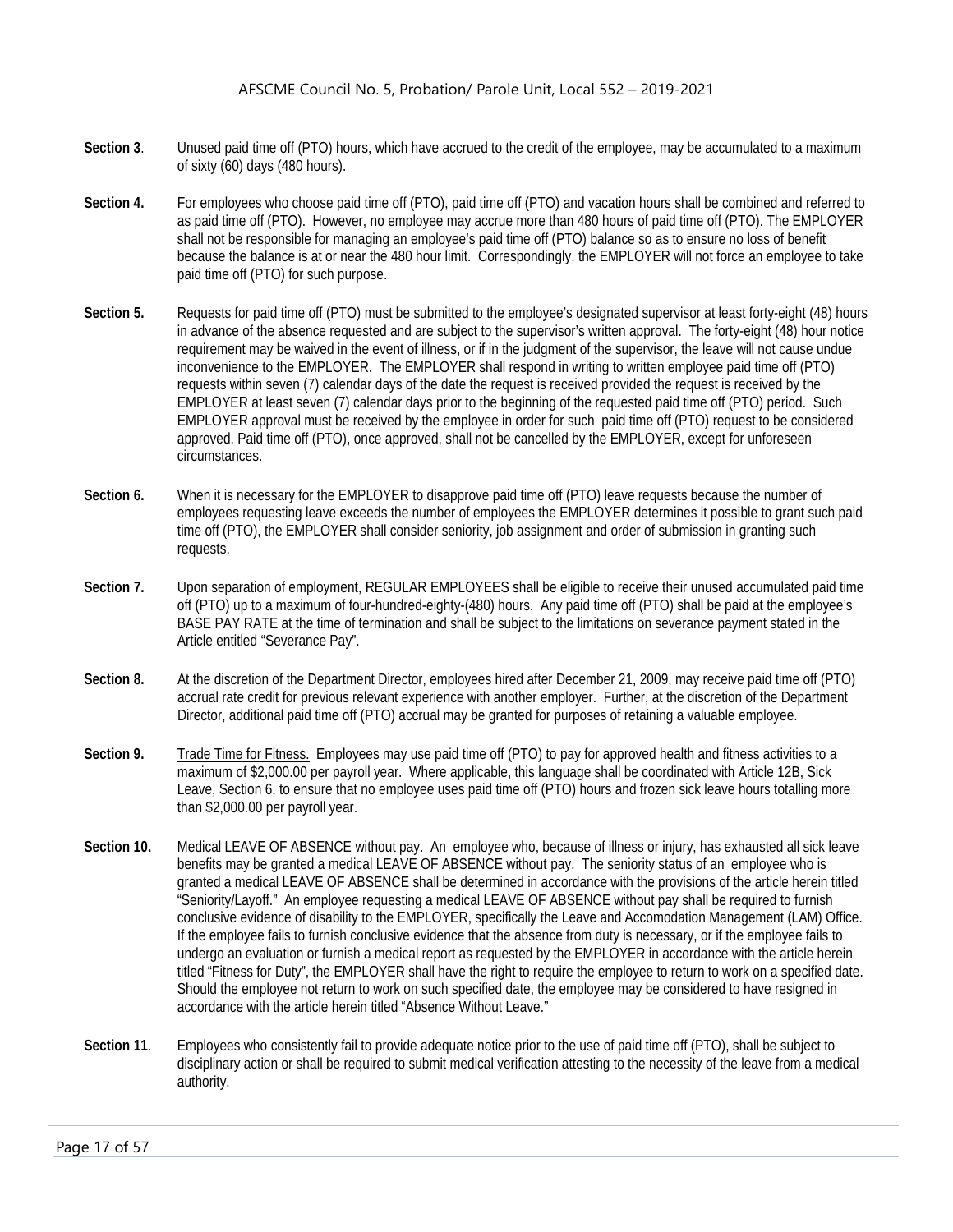- **Section 12.** If an employee joins the bargaining unit having participated in the paid time off (PTO), such employee shall retain paid time off (PTO) at their existing PTO schedule 1 or 2.
- **Section13.** PTO Cash Out. Pursuant to Internal Revenue Service Rules and Regulations, employees may annually, with the approval of the County Administrator, cash-out up to forty (40) hours of Paid Time Off (PTO). In order to convert such PTO to cash, the employee must, during open enrollment of the payroll year PRIOR to cash out, submit to the EMPLOYER online, the specific number of PTO hours requested for cash out. The EMPLOYER shall cash out such PTO at a designated time the year following receipt of the irrevocable election. At the employee's option, he/she may deposit all or part of this cash into a deferred compensation account.

# <span id="page-18-0"></span>**ARTICLE 12A - SICK LEAVE (EMPLOYEES NOT PARTICIPATING IN PTO)**

- **Section 1.** Sick leave shall be earned by eligible employees who are not participating in paid time off (PTO) and shall be at the rate of .046154 hours for each hour of service except that newly hired, or REHIRED employees who have completed less than six (6) months of service, shall earn sick leave benefits at the rate of .030769 hours for each hour of service.
- **Section 2.** Sick leave benefits shall only accrue when an eligible employee is on compensated REGULAR HOURS or, in accordance with state and federal laws, is on approved military leave.
- **Section 3.** An eligible employee may accumulate seven hundred twenty (720) hours of sick leave. For every eight (8) hours of sick leave accumulated in excess of seven hundred twenty (720) hours, the employee will be given credit for four (4) hours of additional vacation and four (4) hours of sick leave. Sick leave shall be charged off only for hours that would normally have been worked.
- **Section 4**. Upon separation of employment in good standing of any REGULAR EMPLOYEE, such employee shall be paid for h is/her accumulated unused sick leave at the employee's BASE PAY RATE subject to the limitations on severance payment stated in the Article herein titled "Severance Pay."
- **Section 5.** An employee may utilize their allowance of sick leave if approved by the EMPLOYER for absences necessitated by inability to perform the duties of his/her position by reason of illness or injury, by necessity for medical care or dental care, or by exposure to contagious disease under circumstances in which the health of employees with whom he/she is associated or members of the public with whom he/she deals would be endangered by their attendance on duty, or by illness in their immediate family for such periods as their absence is necessary subject to certification by medical authority.

The term "immediate family" is limited to child, stepchild, adopted child, foster child, adult child, spouse, sibling, parent, mother-in-law, father-in-law, stepparent, grandparent and an adult person regularly residing in the employee's immediate household.

Sick leave usage is subject to approval and verification by the EMPLOYER who may, after three (3) consecutive days' absence, require the employee to furnish a report from a recognized physical or mental authority attesting to the necessity of the leave, and other information the EMPLOYER deems necessary, as provided in the Article herein titled "Fitness for Duty." Employees whose use of sick leave is habitual, patterned or inappropriate may be required to submit such report for absences of less than three (3) days duration.

- **Section 6.** Sick leave benefits when authorized shall be paid at the employee's current BASE PAY RATE.
- Section 7. To be eligible for sick leave payment, an employee must notify his/her supervisor or his/her designee as soon as possible but not later than the starting time of his/her scheduled shift. This notice may be waived if the employee can conclusively establish that he/she could not reasonably have been expected to comply with this requirement because of circumstances beyond the control of the employee.

Page 18 of 57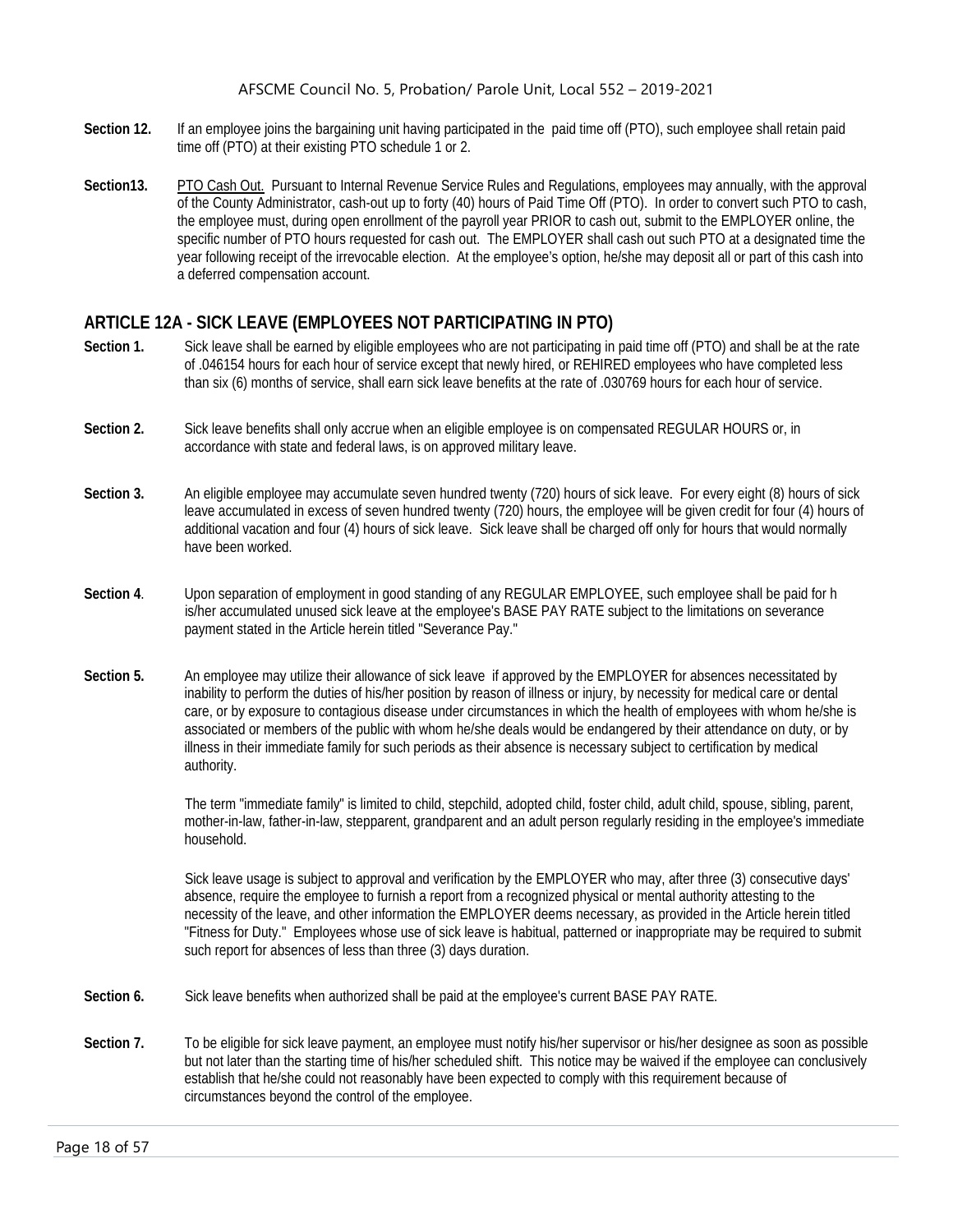- **Section 8.** Medical LEAVE OF ABSENCE. An employee who, because of illness or injury, has exhausted all sick leave benefits may be granted a medical LEAVE OF ABSENCE without pay. The seniority status of an employee who is granted a medical LEAVE OF ABSENCE shall be determined in accordance with the provisions of the Article herein titled "Seniority/Layoff." An employee requesting a medical LEAVE OF ABSENCE without pay shall be required to furnish conclusive evidence of disability to the EMPLOYER, specifically the Leave and Accomodation Management (LAM) Office. If the employee fails to furnish conclusive evidence that the absence from duty is necessary, or if the employee fails to undergo an evaluation or furnish a medical report as requested by the EMPLOYER in accordance with the Article herein titled "Fitness for Duty," the EMPLOYER shall have the right to require the employee to return to work on a specified date. Should the employee not return to work on such specified date, the employee may be considered to have resigned in accordance with the Article herein titled "Absence Without Leave."
- **Section 9.** All sick leave that has been accumulated by an employee (and not paid out as severance) shall be cancelled upon the date of separation from the County service.
- Section 10. Trade Time for Fitness. Employees may utilize sick leave to pay for approved health and fitness activities, to a maximum of \$2,000.00 per year. Where applicable, this language shall be coordinated with Article 11B, Section 9, Paid Time Off, to ensure that no employee uses paid time off (PTO) hours and frozen sick leave hours totaling more than \$2,000.00 per payroll year.
- **Section 11.** When an employee leaves employment with the county and later returns to a any position, sick leave hours will not be restored.

# <span id="page-19-0"></span>**ARTICLE 12B – SICK LEAVE (EMPLOYEES WHO CONVERTED TO PTO)**

- Section 1. For employees who participate in paid time off (PTO), sick leave balances, if any, will be frozen. No additional sick leave will accrue.
- **Section 2.** Use of frozen sick leave shall be limited to inability to perform the duties of his/her position by reason of illness or injury, by necessity for medical care or dental care, or by exposure to contagious disease under which the health of employees with whom he/she is associated or members of the public with whom he/she deals would be endangered by his/her attendance on duty, or by illness in his/her immediate family for such periods as his/her absence shall be necessary subject to certification by a medical authority.
- **Section 3.** Upon separation of employment in good standing of any REGULAR EMPLOYEE, such employee shall be paid for his/her frozen sick leave balance at the employee's BASE PAY RATE subject to the limitations on severance payment stated in the article herein titled "Severance Pay".
- **Section 4.** Frozen sick leave benefits, when authorized, shall be paid at the employee's current BASE PAY RATE.
- **Section 5.** Employees who participate in the EMPLOYER's paid time off (PTO) Program, shall not accrue sick leave, but rather shall accrue paid time off (PTO) consistent with Article 11B, Paid Time Off (PTO.)
- **Section 6.** Trade Time for Fitness. Employees may utilize their frozen sick leave to pay for approved Health and fitness activities to a maximum of \$2,000.00 per year. Where applicable, this language shall be coordinated with Article 11B, Section 9, Paid Time Off, to ensure that no employee uses paid time off (PTO) hours and frozen sick leave hours totalling more than \$2,000.00 per payroll year.

#### <span id="page-19-1"></span>**ARTICLE 13 - LEAVES OF ABSENCE**

**Section 1.** Except as otherwise provided in this AGREEMENT, written request for leave shall be made by employees prior to the beginning of the period(s) of absence and no payment for any absence shall be made until the leave is properly approved. All LEAVES OF ABSENCE without pay shall be granted at the discretion of the EMPLOYER and must be approved by the EMPLOYER in advance. Upon application by the employee, LEAVE OF ABSENCE may be extended or renewed at the discretion of the EMPLOYER.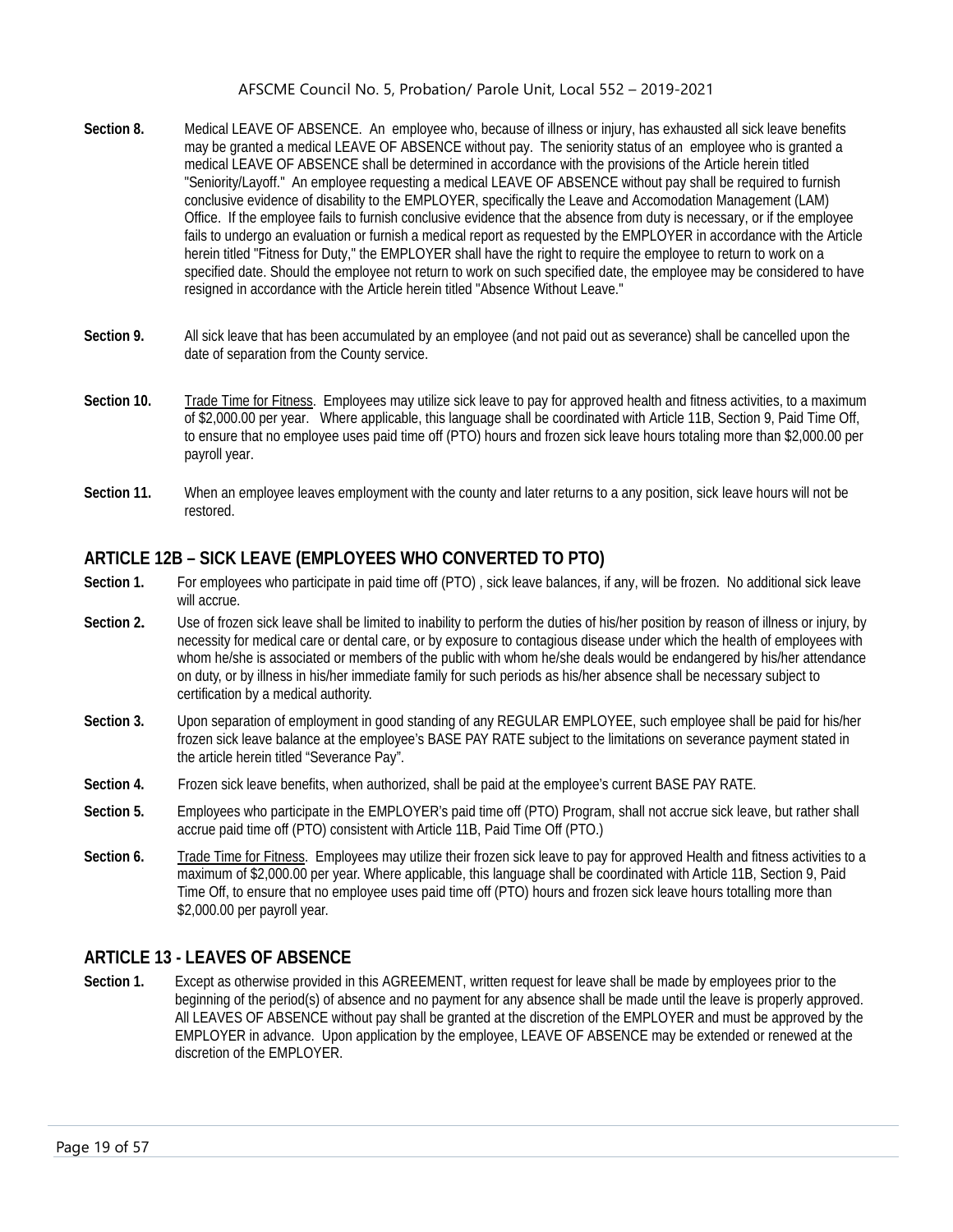**Section 2** A request for a medical, FMLA or disability-related LEAVE OF ABSENCE without pay of more than three (3) days must be submitted to the Leave and Accommodation Management (LAM) Office who will provide a leave designation within five (5) days of receipt of appropriate documentation justifying the need for the leave.

> For any other leave of absence requests i.e. requests that do not need to be approved by the LAM Office, authorization for or denial of a requested leave of absence without pay of more than ten (10) working days duration, shall be furnished to the employee in writing by the EMPLOYER within seven (7) working days of its receipt.

All leave of absence requests shall be given reasonable consideration by the EMPLOYER.

- **Section 3.** Deductions from leave accumulations for an employee on leave with pay shall be made on a work shift basis, and no such deductions shall be made from leave accumulations for holidays or non-work days falling within such leave with pay, subject to the provisions set forth in the Article herein titled "Holidays."
- **Section 4.** Accrual of vacation, sick leave and paid time off (PTO) benefits during the period of leave of absence with pay shall continue. If an employee is granted leave without pay, he/she will not be credited with vacation or sick leave or paid time off (PTO) accruals for the period of leave without pay with the exception of approved military leave when required by law.
- **Section 5.** A LEAVE OF ABSENCE for birth or adoption of a child shall be in accordance with the policy set forth in Section 12, Hours of Work and Leaves of Absence, of the Hennepin County Human Resources Rules.
- **Section 6.** All leaves of absence without pay shall be subject to the condition that the EMPLOYER may cancel the leave at any time upon prior notice to the employee specifying a date of termination of the leave. Military leave, leave for purposes of union business or educational leave approved by the EMPLOYER in writing as non-cancelable for a specific duration shall not be subject to such cancellation. Notwithstanding the above, the EMPLOYER, upon prior notice to the employee, may cancel any approved LEAVE OF ABSENCE at any time the EMPLOYER has evidence that the employee is using the leave for purposes other than those specified at the time of approval.
- **Section 7.** No LEAVE OF ABSENCE without pay shall be granted for the purpose of accepting or continuing other employment.
- **Section 8.** Any employee returning from an approved LEAVE OF ABSENCE as covered by this Article who has complied with all the conditions upon which the leave was approved shall:
	- A. Be reinstated in the position held at the time the leave was granted if the leave was for a period of less than six months duration, or
	- B. In the event the position held at the time the leave was granted has been filled or abolished, the employee shall be reinstated to a vacant position for which qualified in the class, bargaining unit and department from which leave was granted, or
	- C. In the event no vacancy exists in the class, bargaining unit and department from which leave was granted, the employee may either exercise County seniority to replace the least senior employee in the class, bargaining unit and department from which the leave was granted, provided the employee is qualified to perform the work of the less senior employee, or if mutually agreeable to the employee and the EMPLOYER, be placed on a LAYOFF list for the class, bargaining unit and department from which leave was granted. The salary rate for an employee reinstated following a LEAVE OF ABSENCE shall be the rate the employee held at the time the leave was granted or such rate as adjusted by a general adjustment to the class.
- **Section 9.** Union Leave. A LEAVE OF ABSENCE for purposes of UNION business shall be in accordance with M.S. 179A.07, subd. 6.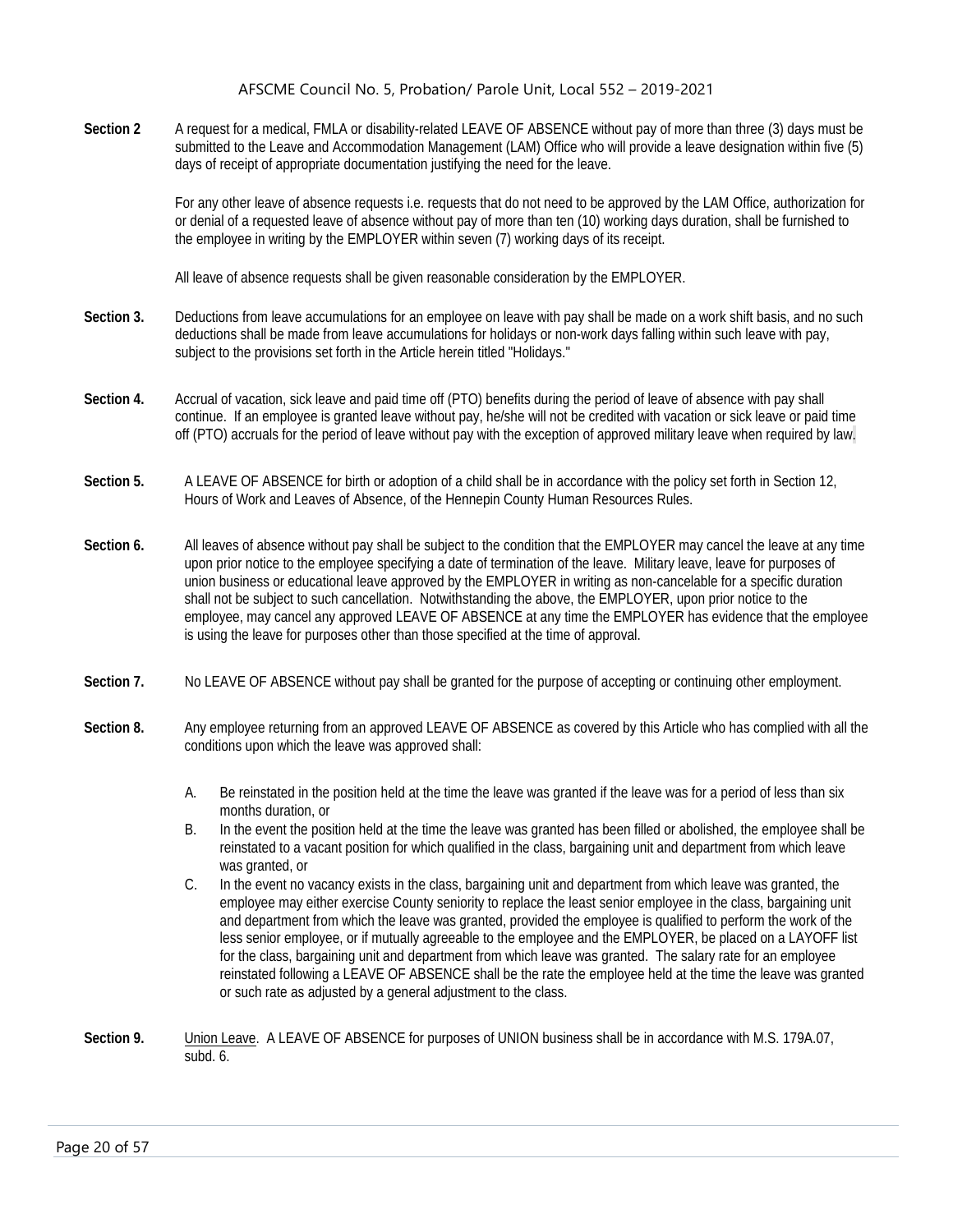**Section 10.** An employee acting in his/her official capacity within the limits of the authority established by the EMPLOYER who receives a disabling injury during the performance of assigned official duties wherein the injury is sustained through a physical assault by a client or a member of the public, and wherein the employee has not contributed to the cause of the injury through negligence or provocation, may be granted leave with pay for any period of disability up to ninety (90) calendar days. Request for such leave shall be presented to the EMPLOYER together with supporting documentation including appropriate physician(s) reports. Such leave, if granted, shall not be charged to normal sick leave and shall be subject to the provisions of the contractual Article herein titled "Leave Benefits and Worker's Compensation Benefits."

# <span id="page-21-0"></span>**ARTICLE 14 - ABSENCE WITHOUT LEAVE**

Any absence of an employee from scheduled duty that has not been previously authorized by the EMPLOYER may be deemed an absence without leave. Any employee absent without leave will be subject to disciplinary action, and any employee absent without leave for three (3) consecutive days may be deemed to have resigned his/her employment, provided that the EMPLOYER may grant approval for leave subsequent to the unauthorized absence if the employee can conclusively establish to the EMPLOYER that the circumstances surrounding the absence and failure to request leave were beyond the employee's control.

# <span id="page-21-1"></span>**ARTICLE 15 - LEAVE BENEFITS AND WORKER'S COMPENSATION BENEFITS**

Any employee who by reason of sickness or injury receives worker's compensation benefits may do either of the following:

- A. Retain the worker's compensation benefits and request to be placed on a medical LEAVE OF ABSENCE without pay, or
- B. Retain the worker's compensation benefit and receive from the EMPLOYER any available earned accumulated sick leave, vacation leave, paid time off (PTO) or other accumulated leave benefit. The total weekly compensation including leave and worker's compensation benefits shall not exceed the regular weekly BASE PAY RATE of an employee.

# <span id="page-21-2"></span>**ARTICLE 16 - BEREAVEMENT LEAVE**

When necessary, leave with pay will be granted in cases of death of the following: spouse, parent, parent-in-law, step-parent, children, step-children, grandchildren, brothers and sisters, son-in-law, daughter-in-law, brother and sister-in-law, aunts, uncles, nieces, nephews, grandparents, grandparents-in-law,or person regarded as a member of the employee's immediate family. Such leave shall be subject to approval by the EMPLOYER and limited to a maximum of twenty-four (24) working hours per occurrence not to exceed forty-eight (48) hours in any payroll year. (See also Attachment C).

# <span id="page-21-3"></span>**ARTICLE 17 - MILITARY LEAVE OF ABSENCE WITHOUT PAY**

In accordance with the requirements and provisions of state and federal laws, employees shall be entitled to military leaves of absence without pay for services in the armed forces of the United States and reinstatement at the expiration of such leave. Such leave shall be authorized only in cases where the employee has been officially called to active duty in the military service and shall be authorized only as long as the employee is in the service as required by the government.

# <span id="page-21-4"></span>**ARTICLE 18 - MILITARY RESERVE TRAINING**

In accordance with state and federal laws, any employee who is a member of any reserve component of the military forces of the United States required by official military orders or related authority to attend Military Reserve training shall receive full wages at his/her current BASE PAY RATE for the period of the active duty required for such training not to exceed fifteen (15) days per payroll year.

# <span id="page-21-5"></span>**ARTICLE 19 - COURT DUTY**

Section 1. After due notice to the EMPLOYER, employees subpoenaed to serve as a witness in cases arising from or during the performance of their official duties, or called and selected for jury duty, shall be allowed their regular compensation at their current BASE PAY RATE for the period the court duty requires their absence from work duty, plus any expenses paid by the court. Such employees, so compensated, shall not be eligible to retain jury duty pay or witness fees and shall turn any such pay or fees received over to the EMPLOYER. If an employee is excused from jury duty prior to the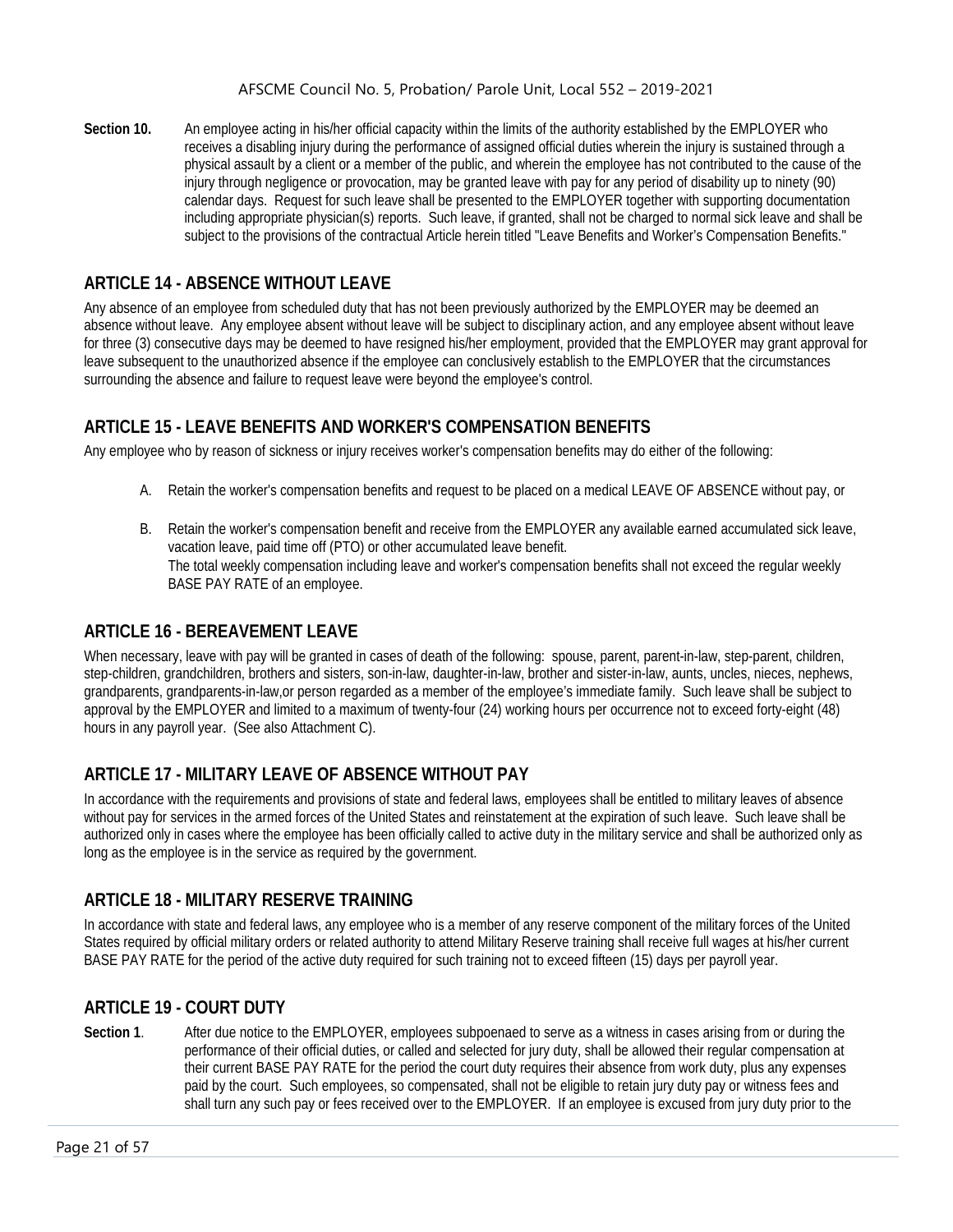end of his/her work shift, he/she shall return to work as directed by the EMPLOYER or make arrangement for a LEAVE OF ABSENCE.

**Section 2**. Any absence, whether voluntary or by legal order to appear or testify in private litigation, not in the status of an employee but as a plaintiff or defendant, shall not qualify for leave under this Article and shall be charged against accumulated leave or be without pay.

### <span id="page-22-0"></span>**ARTICLE 20 - ELECTION DAYS**

An employee who is entitled to vote in any election, as defined in M.S. 204C.04, subd 2, may absent himself/herself from his/her work for the purpose of voting during such election day for a period not to exceed two (2) hours without deduction from salary on account of such absence, provided the employee has made prior arrangements for the absence with the EMPLOYER. Any employee making claim for time off for voting and not casting a ballot or utilizing the time off for unauthorized purposes shall be subject to disciplinary action. <https://www.revisor.mn.gov/statutes/?id=204C.04>

#### <span id="page-22-1"></span>**ARTICLE 21 - TIME OFF FOR SELECTION**

- **Section 1.** Employees who have applied for PROMOTION or TRANSFER opportunity and are scheduled to participate in a selection process scheduled during the employee's work time will be granted time off for such purpose if the EMPLOYER determines its service will not be unduly affected by the employee's absence. Employees granted such time off will normally be scheduled to make up the time either before or after the absence provided the makeup time shall not qualify the employee for any premium compensation for which the employee would not otherwise have been eligible. If the EMPLOYER determines it is not practicable to arrange for the time to be made up, the employee shall use earned leave for the absence or, if not available, take it without pay.
- **Section 2.** Subject to the conditions set forth in Section 1 herein, and not more often than twice each calendar year, employees shall be compensated for a selection process administered during the employee's regularly scheduled working hours.

#### <span id="page-22-2"></span>**ARTICLE 22 - INSURANCE**

#### **Section 1. A. Employee Contributions toward Health Premiums**

#### **Standard Plan**

Employee contributions to the plan will be based on the percentage of the total premium per tier shown below for 2019, 2020 and 2021

| Employee only        | 11% |
|----------------------|-----|
| Employee + spouse    | 25% |
| Employee + child/ren | 25% |
| Family               | 24% |

#### **Advantage Plan – Fairview/North Memorial/HealthEast OR HealthPartners/Park Nicollet**

Employee contributions to the plan will be based on the percentage of the total premium per tier shown below for 2019, 2020 and 2021

| Employee only        | 7%  |
|----------------------|-----|
| Employee + spouse    | 21% |
| Employee + child/ren | 21% |
| Family               | 20% |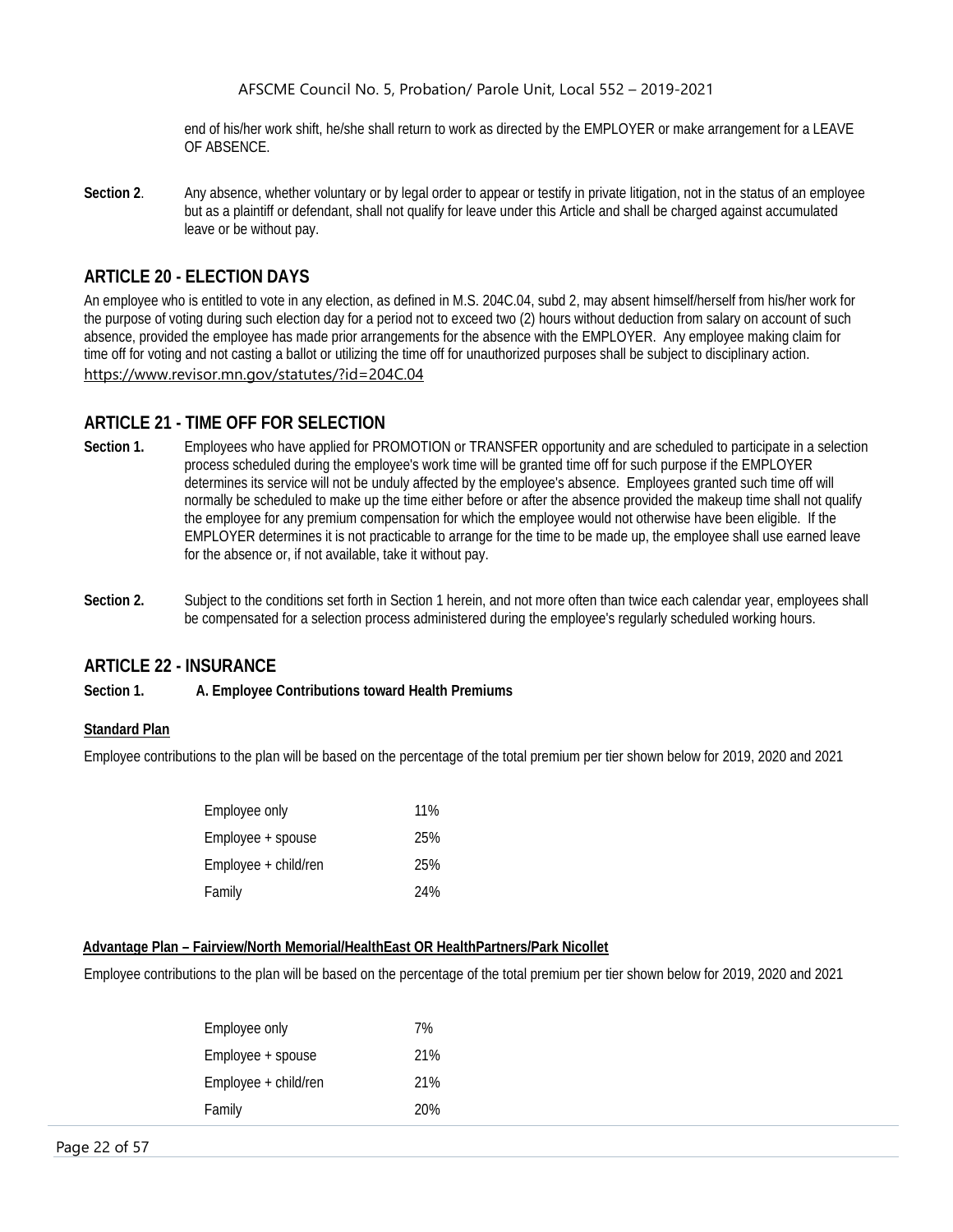#### **Advantage Plan – HCMC/NorthPoint**

Employee contributions to the plan will be based on the percentage of the total premium per tier shown below for 2019, 2020 and 2021

| Employee only        | 3%  |
|----------------------|-----|
| Employee + spouse    | 17% |
| Employee + child/ren | 17% |
| Family               | 15% |
|                      |     |

B. **Health Insurance Premium and Plan Design Changes, , 2020, 2021, 2022**

The parties agree to a consensus decision making model within the context of the existing Labor Management Health Care Committee (LMHCC) for the purpose of setting plan design and premium for the years 2020, 2021 and 2022 as described below, and subject to the consensus parameters agreed to by the parties and incorporated by reference as an extension to this AGREEMENT.

The LMHCC's consensus recommendations will be advisory to the EMPLOYER. If a consensus decision is reached by 8/31 of any given year of the contract, both the UNION and the EMPLOYER agree to be bound by the decision, pending County Administration approval. The consensus recommendation will be submitted to County Administration for final approval.

If a consensus decision is not reached by the LMHCC by 8/31 in any given year of the contract, the EMPLOYER will, in its sole discretion, set the health insurance premiums for each plan and implement plan design changes, if any, for that particular year, after consulting with the third party administrator, benefits consultants, and based on the discussions with and input from LMHCC.

During the last year of the contract, if a consensus decision on plan design and premium or continuation of the consensus model is not reached by the LMHCC by 8/31 of that year, the parties shall revert to the negotiation process as it has in the past. The EMPLOYER shall present their proposal for changes to plan design and premium in the traditional contract negotiation format, after consulting with the third party administrator, benefits consultants, and based on discussions with and input from the LMHCC. Employee contributions for the subsequent AGREEMENT will continue to be subject to negotiations between the parties.

The consensus model described herein will expire on 8/31 of the last year of this AGREEMENT, unless the LMHCC provides a consensus recommendation that it should be continued into the subsequent AGREEMENT.

#### **C. Health Insurance Provider Tiers for the Standard Plan, 2019, 2020, 2021, 2022**

As agreed to in prior contracts, the EMPLOYER will, in its sole authority, determine how many tiers and which providers are included in which tier for the Standard Plan. Any such changes will be shared with the LMHCC group with the driving reason for such change and the financial impact initiating the change.

NOTE: Consistent with previous rounds of bargaining, the health insurance plan design and the provider networks / tiers shall not appear in the labor agreement(s), but rather shall reside on the PreferredOne website (www.preferredone.com/hc).

#### **D. Health Care Plan Reserves Fund**

The EMPLOYER, in its sole discretion, will determine if and how many dollars from the Reserves Fund will be utilized.

#### **E***.* **Dependent Eligibility Verification Audit**

The parties understand that new employees and those adding dependents not previously audited will continue to be required to provide evidence to establish dependent status.

Page 23 of 57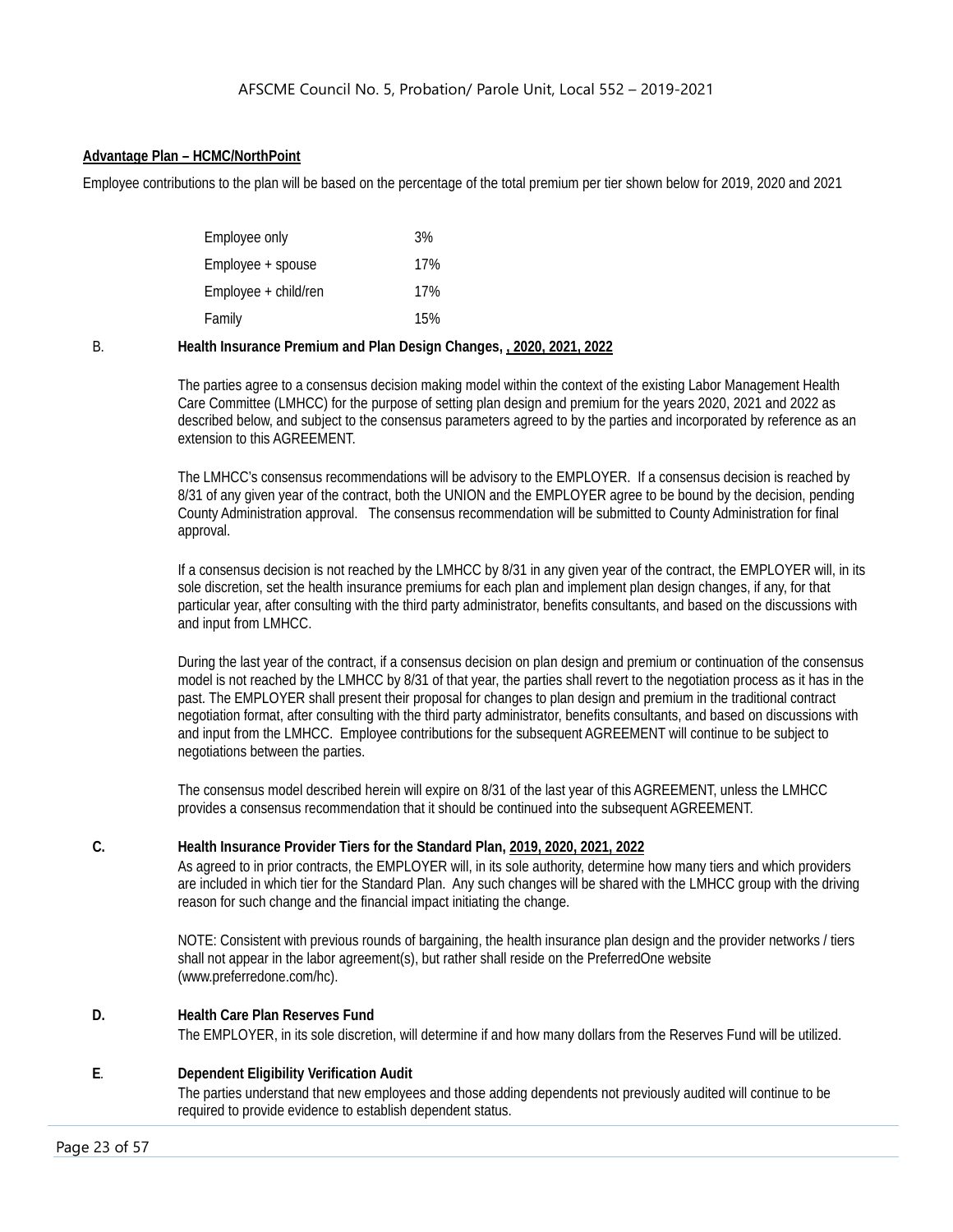**Section 2.** For the duration of the AGREEMENT, benefit-earning EMPLOYEES shall be entitled to participate in the benefits programs listed in this section 2, to the same extent and upon the same terms and conditions as are applicable to all similarly-situated Hennepin County benefit-earning EMPLOYEES. The EMPLOYER may at any time during the term of this Agreement unilaterally amend, modify, improve, discontinue or terminate any of these benefit plans or implement new plans or provisions provided those same changes are made for other similarly-situated benefit-earning EMPLOYEES throughout Hennepin County. The EMPLOYER shall have sole discretion and authority to exercise these rights without any obligation to bargain with the UNION regarding the impact upon EMPLOYEES covered by this AGREEMENT.

> Flexible Spending Account - Heath Care (optional) Flexible Spending Account - Dependent Care (optional) Flexible Spending Account - Adoption Assistance (optional) Flexible Spending Account – Parking (optional) Dental Insurance and 40% Subsidy Vision Insurance (optional) Basic Life Insurance of \$50,000 (EMPLOYER paid) Additional Life Insurance (optional) Spouse/Domestic Partner Life Insurance (optional) Dependent Life Insurance (optional) Short Term Disability Plan (optional) – requires standard hours of 30 or more/week Long Term Disability Plan (auto enrolled, Employer -paid) - requires standard hours of 30 or more/week Deferred Compensation (optional – does not require employee to be benefit earning) 529 MN College Savings Plan (optional – does not require employee to be benefit earning) Bus cards with 50% subsidy – (optional does not require employee to be benefit earning)

- **Section 3.** It is expressly understood that the EMPLOYER's obligation in this Article is limited to payment of the specified premium charges for the group insurance coverage as specified herein.
- **Section 4.** The EMPLOYER reserves the right to change insurance carriers or self-insure. If such change of carriers or selfinsurance is to result in a change in the level of employee benefits, the EMPLOYER agrees to meet and confer with the UNION on the change.
- **Section 5** Early Retiree Health Insurance Program (ERHIP) for employees hired before 1/1/08 (see eligibility below).
	- Subd. 1. Benefit. The EMPLOYER shall provide access to the County's group health insurance program for eligible employees until the end of the month in which the employee turns age 65. An eligible employee shall receive the same County contribution towards the health insurance continuation benefit provided for in the ERHIP as though the employee is actively working and has elected single coverage in the County's group health insurance program. An eligible employee may elect to continue coverage under the County's group health insurance program for dependents provided the employee pays 100% of the cost of dependent coverage in addition to any required share of the single premium. The EMPLOYER may establish appropriate policies and procedures to implement and administer the ERHIP that are not inconsistent with the requirements of this section. These include, but are not limited to, the application process and the time period required to apply for EHRIP benefits, the process for remitting premium payments, adding or deleting dependents from coverage or the termination of coverage for the non-payment of premiums.
	- Subd. 2 Eligibility. Only employees that have County group health insurance coverage in force on the date of employment termination and who were hired by the EMPLOYER before January 1, 2008, are eligible to participate in the ERHIP. Employees newly hired or re-hired on or after January 1, 2008, are ineligible to participate in the ERHIP. To receive the health insurance continuation benefit provided for in the ERHIP, the employee must meet at least one of the following three eligibility requirements: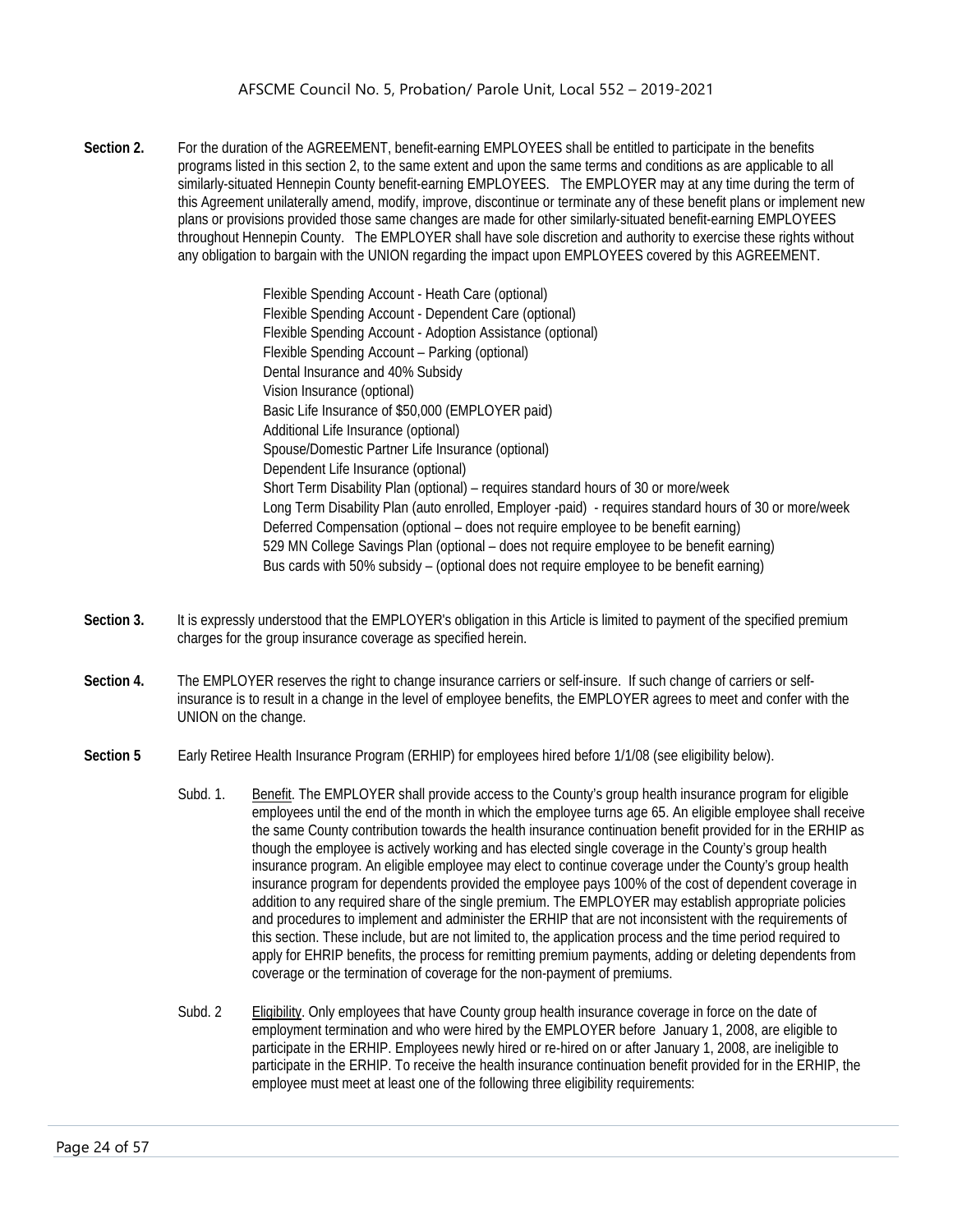A. The eligible employee meets one of the following age and years of service requirements:

| <u>Age</u>          | Non-Continuous Years of Service |
|---------------------|---------------------------------|
|                     |                                 |
| 55 but less than 62 | 20                              |
| 62 but less than 63 | 15                              |
| 63 but less than 64 | 14                              |
| 64 but less than 65 | 13                              |

- B. The eligible employee at the time of retirement qualifies for and applies for a full, unreduced retirement annuity (other than a deferred annuity), based on a minimum of ten (10) years of Hennepin County service, from an approved Minnesota public service retirement program.
- C. The eligible employee at the time of retirement qualifies for and applies for a retirement annuity (other than a deferred annuity), from an approved Minnesota public service retirement program with at least twenty-five ( 25) years of covered service, at least ten (10) of which must have been with Hennepin County.
- Subd. 3 Opt-out. Employees eligible to participate in the ERHIP may opt out of the program. Employees desiring to opt-out elected in writing prior to July 1, 2008, whether they would maintain their current retiree insurance benefit, or opt out of the ERHIP and participate in the Health Care Savings Plan (HCSP) option. This was a one-time, irrevocable election. Employees who did not make an election in writing prior to July 1, 2008, are deemed to have elected to retain their current retiree insurance benefit under the ERHIP. If an employee who is eligible for ERHIP based on hire date becomes part of the bargaining unit and has not previously had the opportunity to opt-out, such employee shall be given the opportunity at a time which is mutually agreed upon by the EMPLOYER and the UNION.
- Subd. 4. No Guarantee of Future Benefit. Nothing in this section shall be construed to be a guarantee of future retiree health insurance benefits beyond the expiration date of this AGREEMENT. The EMPLOYER and the Union (or in the case of an unit of essential employees, an interest arbitrator) reserve the right during subsequent negotiations to modify, amend, or terminate, in whole or in part, this ERHIP. In the event the union is decertified as the exclusive representative, the EMPLOYER may, at any time after the expiration of this AGREEMENT, modify, amend, or terminate, in whole or in part, this ERHIP.
- Section 6. Health Care Savings Plan (HCSP)
	- Subd. 1. Establishment of HCSP. A Health Care Savings Plan (HCSP) is established to enable Hennepin County employees to save money on a pre-tax basis to pay post-County employment medical, dental and vision expenses and/or insurance premiums. EMPLOYER and employee contributions designated below shall be deposited with a HCSP provider selected by the EMPLOYER. The EMPLOYER and the HCSP provider may establish appropriate policies and procedures to implement and administer the HCSP that are not inconsistent with the requirements of this section.
	- Subd. 2 Eligibility. Only regular and temporary Unclassied benefits-eligible employees are eligible to participate in the HCSP. Employees hired or re-hired on or after January 1, 2008, unrepresented employee newly hired, REHIRED between January 1, 2007, and December 31, 2007, who become part of the bargaining unit after December 31, 2007, and employees that exercised their right to opt-out of the ERHIP, are required to participate in the HCSP.
	- Subd. 3. Employee Contribution. Eligible employees shall contribute one percent (1%) of their salary on a per pay period basis to the HCSP.
	- Subd. 4. County Contribution The EMPLOYER shall make the following annual contributions to an eligible employee's HCSP account beginning in 2009. The EMPLOYER'S annual lump sum contribution shall be made the

Page 25 of 57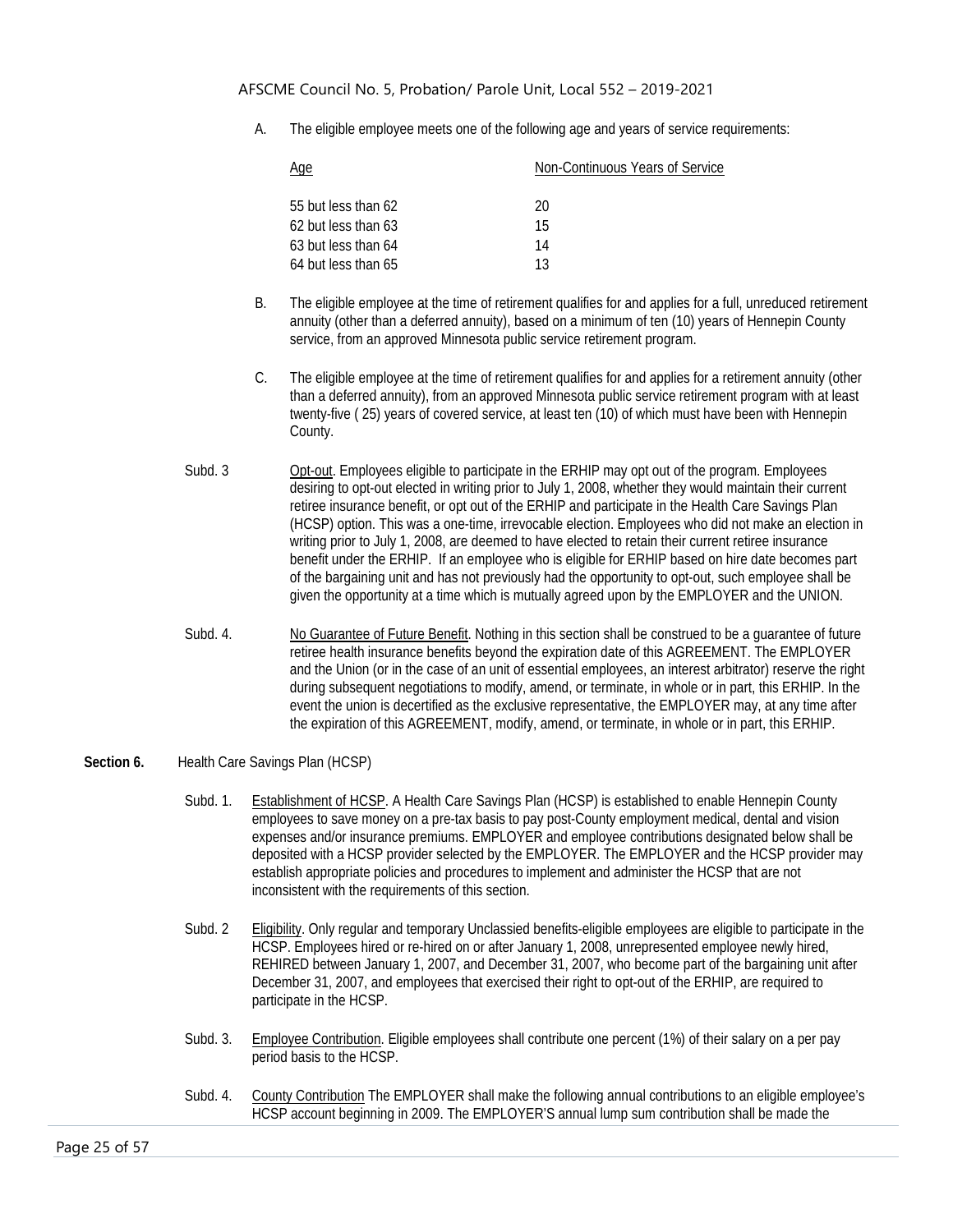second paycheck in February of each year in the amount determined by the service threshold as of December 31 of the same calendar year.

More than 5 years and less than 10 years of full-time equivalent service. \$500.00 per year More than 10 years and less than 15 years of full-time equivalent service. \$600.00 per year More than 15 years of full-time equivalent service.  $$300.00$  per year

Years of Service County Annual Contribution

**Section 7**. Pursuant to Article 22, Section 10, Subd. 1, the EMPLOYER shall apply the terms of Hennepin County Board Resolution 09-0339 to eligible employees covered by this AGREEMENT.

### <span id="page-26-0"></span>**ARTICLE 23 - SEVERANCE PAY**

**Section 1.** Severance pay shall be paid to REGULAR EMPLOYEES who have completely terminated their employment with the County in good standing and have completed eight (8) years of continuous service with the County. Any employee who has previously received severance pay upon termination of his/her employment shall not again be eligible to accrue any severance pay benefits upon re-employment with the County except for any hours accumulated in excess of the number for which he/she has been previously compensated. Such severance shall be based upon and measured by unused accumulated sick leave and unused accumulated vacation leave accruing to such employee during Hennepin County employment. Severance pay shall not exceed eight hundred (800) hours of the unused accumulated sick leave and unused vacation leave and/or the balance of PTO hours that have accrued to the employee at the date of severance of such employment. Severance pay shall be computed on the basis of the employee's BASE PAY RATE in effect on the date of termination. Severance pay of a deceased employee shall be paid to his/her estate or legal representative.

> Employees shall provide the EMPLOYER with two (2) weeks written notice in advance of the date the employee leaves. If an employee fails to provide the required two (2) week notice, the EMPLOYER shall exclude eighty (80) hours of sick leave severance pay to which the employee may be otherwise entitled in accordance with this AGREEMENT.

> If at any time during the life of this AGREEMENT, Local 34 representatives would like to convene a meeting the purpose of which is to explore and/or implement a Health Care Saving Plan administered by the Minnesota State Retirement System (MSRS), the EMPLOYER shall convene such a meeting.

- **Section 2.** All accumulated leave benefits expire upon the date of severance from County service.
- **Section 3.** The eligibility provisions of this Article regarding years of service shall not apply to REGULAR EMPLOYEES who die prior to achieving eight (8) years of service with the County
- **Section 4.** The eligibility provisions of this Article regarding years of service shall not apply to REGULAR EMPLOYEES who die prior to achieving eight (8) years of service with the County.

Employees who, for reasons other than layoff or death, are eligible to receive severance pay, shall have one hundred percent (100%) of severance pay as defined in Section 1 of this Article, deposited to an MSRS health care savings account in lieu of payment in cash. Employees who do not meet the requirements for the health care savings account, or whose portion of severance pay that is to be deposited in a health care savings account totals less than two hundred dollars (\$200), shall receive the entire severance payment in cash.

### <span id="page-26-1"></span>**ARTICLE 24 - RETENTION PAY**

**Section 1.** Consistent with the HR Rules, regular and unclassified benefit-earning employees with at least five years of continuous employment\* as of December 1 of the current year are eligible to receive retention pay in December.

Page 26 of 57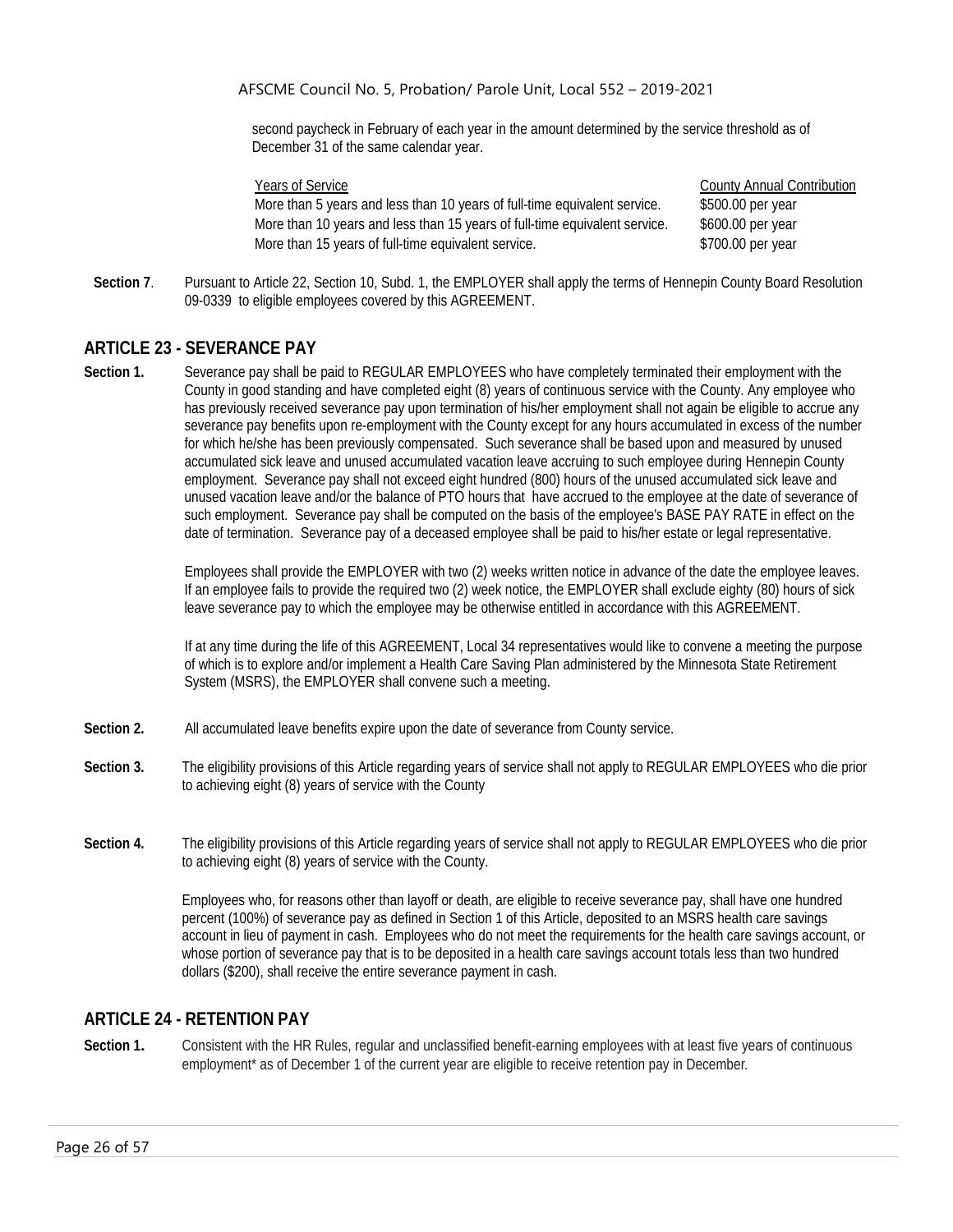| <b>Years of Employment</b> | <b>Retention Pay</b> |
|----------------------------|----------------------|
| 5                          | \$400                |
| 6                          | \$480                |
| 7                          | \$560                |
| 8                          | \$640                |
| 9                          | \$720                |
| 10                         | \$800                |
| 11                         | \$850                |
| 12                         | \$900                |
| 13                         | \$950                |
| 14                         | \$1000               |
| 15                         | \$1050               |
| 16                         | \$1100               |
| 17                         | \$1150               |
| 18 and over                | \$1200               |
|                            |                      |

\*Based on hire date as a regular or unclassified employee (or on hours of eligible service converted to a date in APEX if hired before October 11, 2009).

Federal and state taxes, FICA, Medicare and PERA are withheld from retention (stability) pay.

At the discretion of the EMPLOYER, time on authorized LEAVE OF ABSENCE for education may be included in computing retention compensation.

Such retention payment shall be paid in a lump sum on a December payroll.

- **Section 2.** Any employee who by reason of a work related injury receives worker's compensation benefits, shall receive credit for time spent on such medical leave for purposes of retention pay eligibility.
- **Section 3.** Any employee upon retiring from County service may be paid the retention payment as of the date of his/her retirement. However, such payment shall be prorated on the number of payroll periods worked during the calendar year in which such employee retired.
- **Section 4**. Retention pay may also be paid to survivors in the case of death while the individual is an employee of the County. Such payment shall be prorated on the number of payroll periods worked during the calendar year in which death occurred.

### <span id="page-27-0"></span>**ARTICLE 25 - WORK UNIT VACANCIES**

Section 1. Assignment of employees to designated departments shall be at the discretion of the EMPLOYER. When it is necessary for the EMPLOYER to assign/re-assign an employee to a different work assignment, the EMPLOYER will provide such employee with two (2) weeks advance notice when practicable.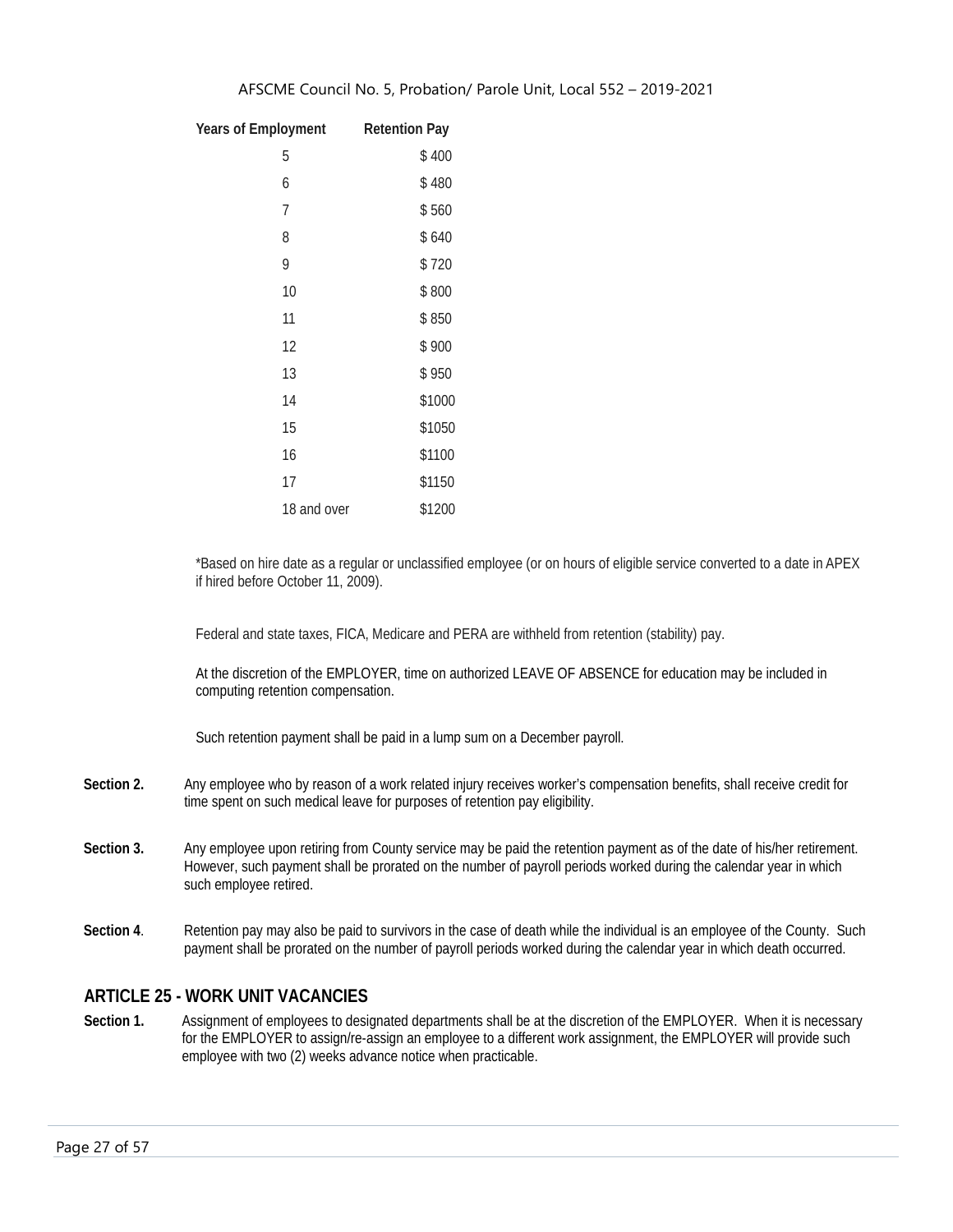A vacant position which is to be filled by the EMPLOYER will normally be posted for not less than seven (7) calendar days within the department where located. REGULAR EMPLOYEES within the same class and department may indicate to the EMPLOYER in writing, their interest in being considered for reassignment to fill the vacant position.

Prior to filling the vacancy, the EMPLOYER will give reasonable consideration to the senior qualified REGULAR EMPLOYEE who has requested reassignment to the vacant position, and will interview the seven most senior quallifed applicants/employees when a vacancy occurs.

When reassignment of a position is necessary due to a lack of work, lack of funds, or some other reasons without reference to incompetence, misconduct, or other behavioral considerations, and there are no volunteers, the EMPLOYER will give reasonable consideration to the least senior bargaining member for reassignment.

- A. The vacancy posting shall set forth the class title, salary range, nature and location of the work to be performed, the minimum qualifications, the place and manner of making application and the closing date that applications will be received.
- B. In departments where there is more than one work shift, the position vacancy posting will indicate which shift applies.
- C. The provisions of this Article shall apply to the initial vacancy and up to two sequential vacancies that may be created by reassignment within the department.
- D. Employees who are selected for reassignment under the provisions of this Article will again become eligible for consideration six (6) months following such reassignment.
- E. Departments for the purpose of this Article shall be those established by the EMPLOYER in its organizational structure.
- F. Seniority for purposes of this Article shall be as defined in the Article herein titled "Seniority."
- G. The provisions of this Article shall not apply to the following types of vacancies.
	- 1. Vacancies to be filled by recall from LAYOFF.
	- 2. Vacancies to be filled by reassignment of an employee whose position has been abolished due to lack of work, lack of funds or other reasons without reference to incompetence, misconduct, or other behavioral considerations.
	- 3. Vacancies to be filled by reassignment of an employee for reason of temporary disability or other healthrelated condition.

# <span id="page-28-0"></span>**ARTICLE 26 - WORK RULES**

The EMPLOYER may establish and enforce work rules that are not in conflict with this AGREEMENT. A copy of the EMPLOYER's formally established departmental work rules shall be available on or about the work site and during the work shift of employees subject to such rules. Upon request, such rules shall also be made available to the UNION. Revisions to such work rules will be labeled as new or amended and shall be posted or disseminated in advance of their effective date.

# <span id="page-28-1"></span>**ARTICLE 27 - PERFORMANCE EVALUATIONS**

- **Section 1.** The EMPLOYER shall determine whether an employee is to be granted an in-range salary rate adjustment on a normal performance review interval established by the EMPLOYER for the employee's class. An employee shall not experience loss of such salary increase because completion of the performance evaluation is delayed through no fault of the employee.
- Section 2. After an evaluation is completed, the employee will be given an (electronic) copy and provided an opportunity to respond to the evaluation in writing and have that response permanently attached to the evaluation. No changes may be made in the evaluation after the employee has received and signed his/her copy.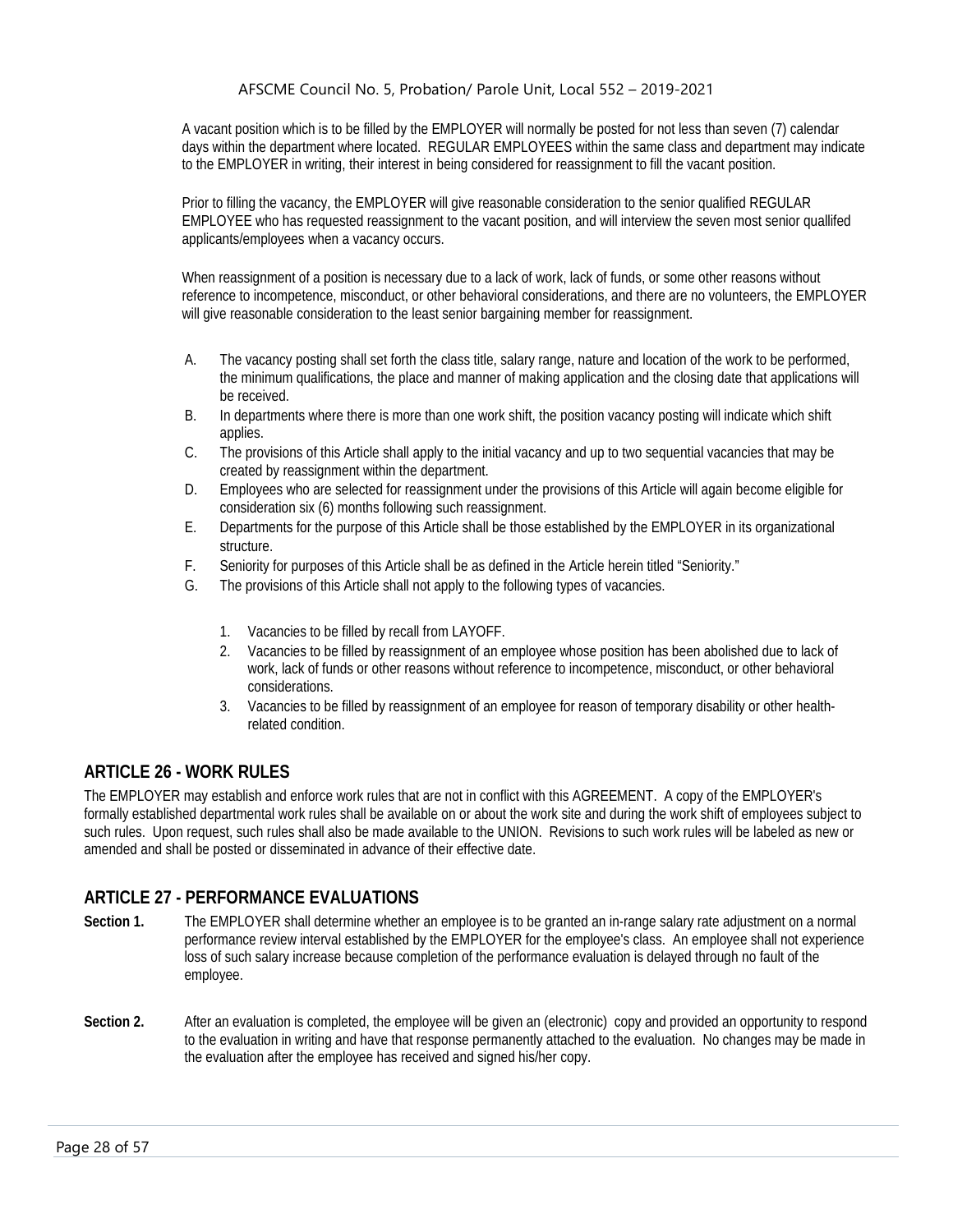**Section 3.** When an employee who is eligible for an in-range merit adjustment receives a performance evaluation which results in the employee's not receiving such increase, he/she may request review of this decision by the appointing authority or his/her designee. Such request must be made to the appointing authority within twenty-four (24) calendar days from the date the employee receives the evaluation. If the decision of the appointing authority does not resolve the matter within thirty (30) calendar days following the employee's request for review, the matter may be referred to the Director of Human Resources for review by the Director or his/her designee. Such time limits may be waived by agreement of the parties.

### <span id="page-29-0"></span>**ARTICLE 28 - EDUCATIONAL ASSISTANCE**

- **Section 1.** Tuition reimbursement shall be provided to employees covered by this collective bargaining AGREEMENT under the same terms and conditions, policies and procedures as the rest of Hennepin County and reflecting a county–wide pool for funding. See [Hennepin County Tuition Reimbursement Policy Frequently Asked Questions](https://hcconnect.hennepin.us/HR/_layouts/15/WopiFrame.aspx?sourcedoc=%7b0093CB30-B425-4200-9A0E-A4A739E630D1%7d&file=Tuition%20Reimbursement%20FAQs.docx&action=default&DefaultItemOpen=1)
- **Section 2.** Where courses are required and certified by the appointing authority as essential to current job performance, such appointing authority shall grant 100% reimbursement for tuition, required fees and required study materials.
- **Section 3.** At the request of an employee, an Individual Development Plan shall be established. Any employee making the request shall be provided with paid time to work with their Supervisor or Human Resources to develop a training plan for career development within Hennepin County. Human Resources will be a source of career information, and postings, in which the employee may have an interest. Time allotted for this activity and the training plan adopted shall be subject to mutual agreement of the Employee and Supervisor.

### <span id="page-29-1"></span>**ARTICLE 29 - FITNESS FOR DUTY**

When question exists related to appropriate leave administration or work safety to individuals, co-workers or others, the EMPLOYER may require employees to undergo a medical evaluation that will enable the EMPLOYER to determine the employee's fitness for performance of his/her duties. When the EMPLOYER requires an evaluation or report from a medical authority, either the employee's personal or treating authority or the medical authority of the EMPLOYER's selection, the EMPLOYER shall:

- A. Pay the fee charged for such evaluation or report if such is not covered through the health insurance program made available to employees by the EMPLOYER, and
- B. Compensate the employee at his/her BASE PAY RATE for regularly scheduled work time the employee was unable to work due to obtaining the evaluation if the evaluation result is that the employee is found fully fit to perform his/her work duties and responsibilities.

#### <span id="page-29-2"></span>**ARTICLE 30 - MEET AND CONFER**

- **Section 1.** Upon the request of either party, the EMPLOYER and UNION agree that the EMPLOYER and not more than six (6) representatives and not more than six (6) EMPLOYER representatives will participate in a Meet and Confer session each month to discuss issues of concern to either or both of the parties. See also Article 4, Section 3D regarding pay status of union representatives at Meet and Confer.
	- A. The parties will Meet and Confer in regards to health of the workforce issues including but not limited to physical, psychological, ergonomics or public health concerns and safety items which are neither negotiable nor subject to the grievance procedure. (See also Attachment D).
	- B. The parties will Meet and Confer in regards to workloads/caseloads issues to identify ideal workload or caseload sizes and methods of achieving or working towards ideal workloads/caseloads. It is specifically understood that actual assigned workloads may differ from ideal workloads. The EMPLOYER agrees that ideal or appropriate workloads/caseloads will be a significant consideration when assessing employee work performance.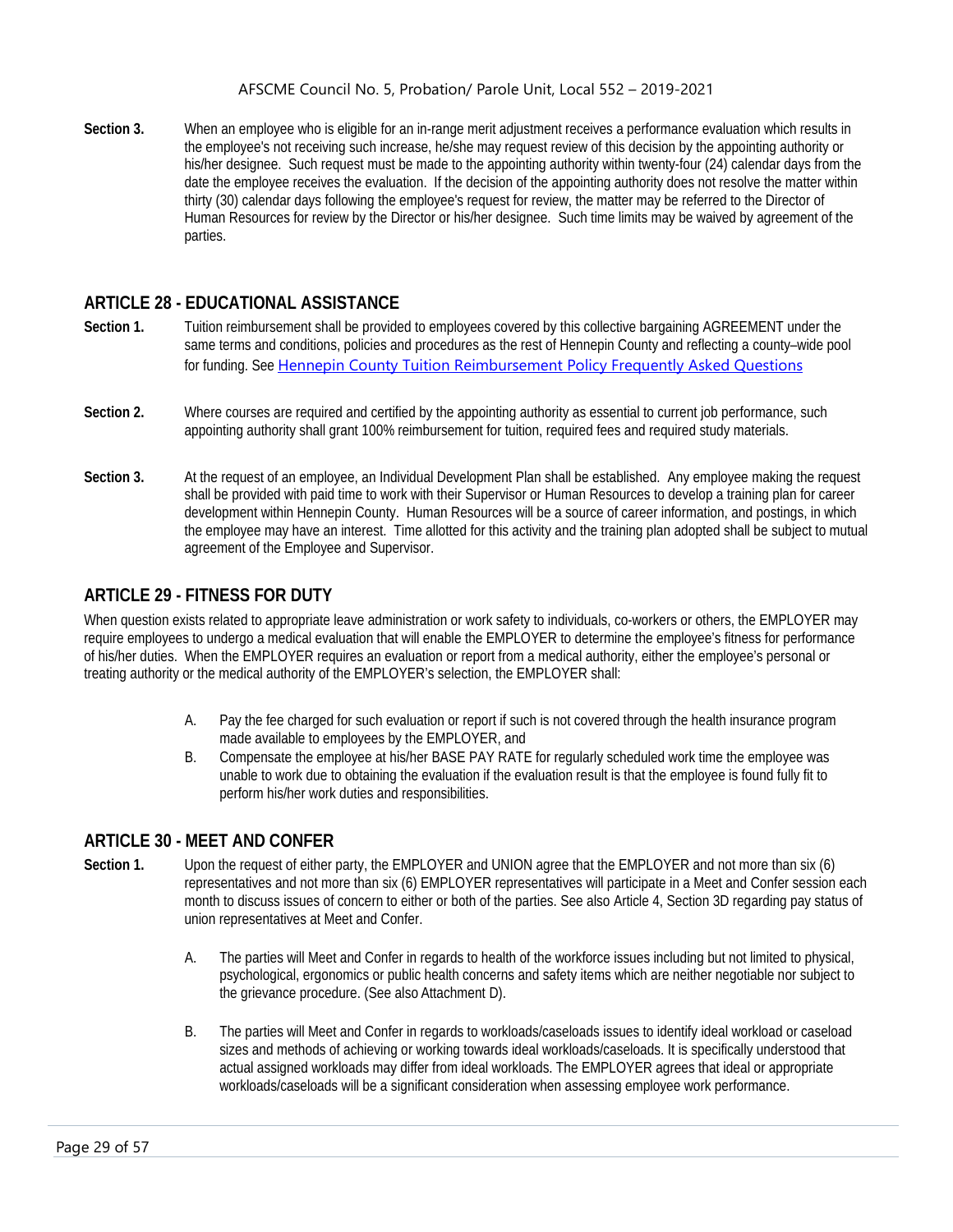- C. The parties will use the Meet and Confer process to establish a forum to address dignity and respect in the workplace on an ongoing basis.
- **Section 2.** The parties may agree to conduct additional Meet and Confer sessions within individual departments or divisions. The number, frequency, length, scope and size of such meetings will be determined by AGREEMENT.
- **Section 3.** Upon AGREEMENT of the parties, a Meet and Confer session may include additional representatives from other employee organizations or other outside parties with information to offer that is relevant to a proposed Meet and Confer topic.
- **Section 4.** The parties agree that a specific Meet and Confer session will be scheduled for the purpose of discussing county-wide planning/change initiatives with County Administration. The Labor/Management meetings between County Administration and AFSCME Field Representatives and Local Presidents could be used for this purpose.
- **Section 5.** Attachment D, entitled ARTICLE 31 Meet and Confer Issues, will be placed at the end of the contract and will serve as a reference list of specific topics the EMPLOYER and the UNION agree to discuss during the term of this AGREEMENT. Each agreed-upon item placed on the list will be dated. The list will include active/ongoing Meet and Confer topics as well as inactive topics, including dates of inception where possible.

The Attachment D list will be reviewed and updated as needed during future contract negotiations to assist the parties with accountability for the issues that have been listed for Meet and Confer discussion during the term of a particular AGREEMENT. If the parties agree that a topic placed on the list at an earlier date no longer requires discussion, that topic will be placed on the "inactive list" in attachment D. However, the inactive list remains on Attachment D from contract to contract as a historical record.

**Section 6.** Nothing in Section 5 regarding Attachment D is intended as a limit upon the parties' ability to introduce any mutually agreed upon topic for discussion at any future Meet and Confer session.

#### <span id="page-30-0"></span>**ARTICLE 31 - DISCIPLINE**

Section 1. The EMPLOYER will discipline employees in the classified service only for just cause.

**Section 2**. Discipline, when administered, will be in one or more of the following forms and normally in the following order:

- A. Oral Reprimand
- B. Written Reprimand
- C. Suspension
- D. Discharge or disciplinary DEMOTION
- **Section 3.** If the EMPLOYER has reason to reprimand any employee, it shall normally not be done in the presence of other employees or the public.
- **Section 4.** Written reprimands, disciplinary suspensions, disciplinary DEMOTIONS or discharge of REGULAR EMPLOYEES are appealable up to and through the arbitration step of the grievance procedure contained in this AGREEMENT.
- **Section 5.** Upon the request of either party*,* the EMPLOYER and UNION shall make available to each other all information and evidence that will be used to support a written reprimand*,* suspension or discharge or defense against such action at least seven (7) days prior to the Step 2 meeting of the grievance procedure.

**Section 6.** Human Resources Employee File

Page 30 of 57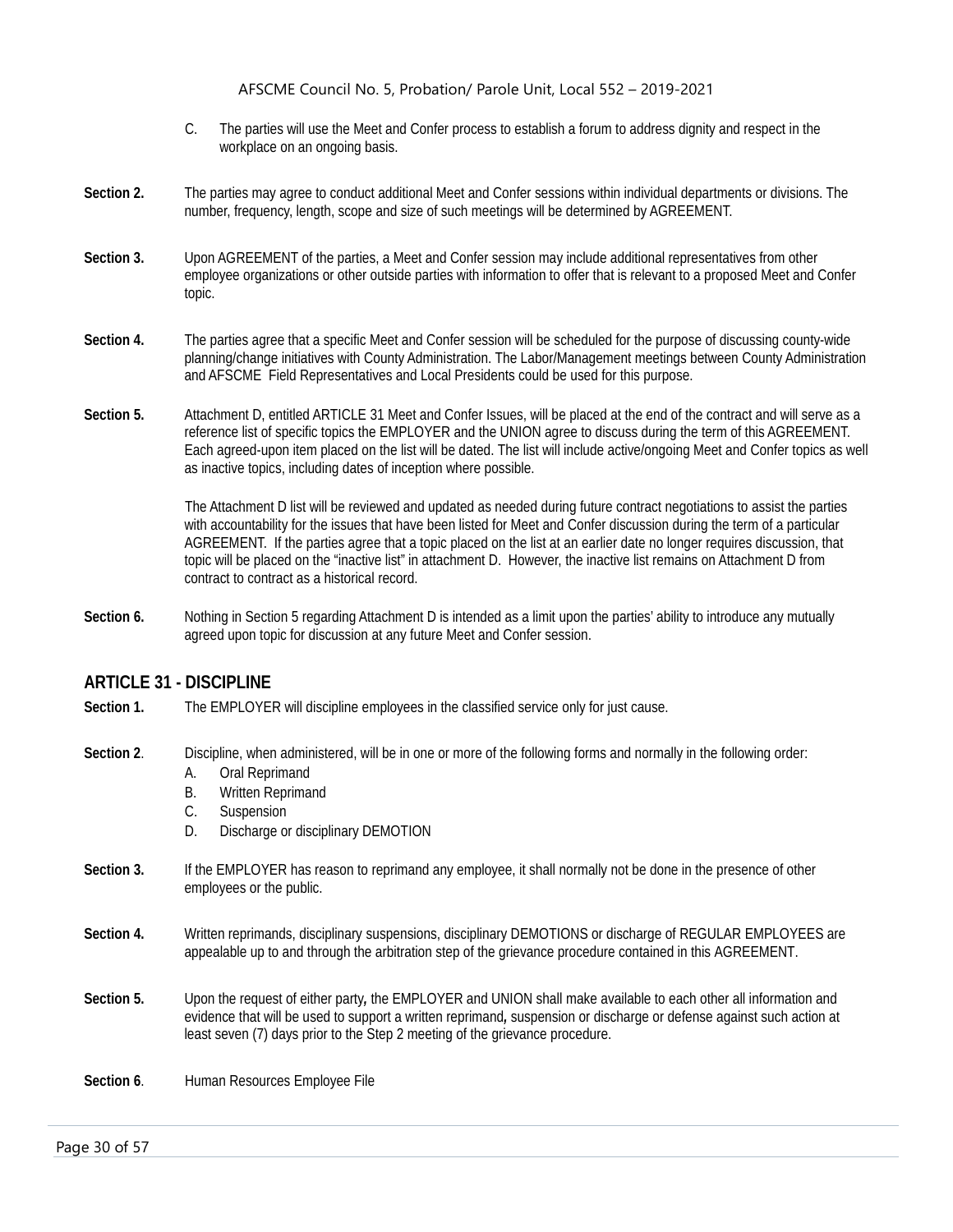- A. Investigations which do not result in disciplinary actions shall not be entered into the employee's Human Resources employee file. A written record of all disciplinary actions other than oral reprimands shall be entered into the employee's Human Resources employee file. All disciplinary entries in the Human Resouces employee file shall normally state the corrective action expected of the employee.
- B. An employee who is reprimanded in writing, suspended, disciplinarily demoted, or discharged shall be furnished with a copy of notice of such disciplinary action.
- C. Upon written request of the employee, a written reprimand shall be removed from the employee's Human Resources employee file if no further disciplinary action has been taken against the employee within two (2) years following the date of the reprimand, or if no disciplinary action has been taken against the employee for the same or related offenses within three (3) years following the date of the reprimand.
- D. Employees shall have access to information contained in their Human Resources employee file in accordance with the provisions of the Data Practices Act, as amended.
- **Section 7.** Union Representation.

Employees will not be questioned concerning an administrative investigation of disciplinary action unless the employee has been given an opportunity to have a union representative present at such questioning. When mutually agreeable, the UNION shall have the right to take up a suspension, DEMOTION, and/or discharge as a grievance at the second step of the grievance procedure, and the matter shall be handled in accordance with this procedure through the arbitration step if deemed necessary.

<span id="page-31-0"></span>**Section 8.** Disciplinary action shall be taken in a timely manner.

# **ARTICLE 32 - EMPLOYEE ASSISTANCE**

The EMPLOYER shall make available to employees covered by this AGREEMENT the Employee Assistance Program it establishes for County employees and shall provide employees covered by this AGREEMENT with the information distributed to County employees familiarizing them with the program.

# <span id="page-31-1"></span>**ARTICLE 33 - NON-DISCRIMINATION**

In accordance with applicable city, state and federal law, all provisions of this AGREEMENT shall be applied equally by the EMPLOYER and the UNION to all employees without discrimination based on race, color, creed, religion, age, sex, disability, marital status, affectional preference, public assistance status, criminal record or national origin. In the event that any of the pertinent antidiscrimination laws are changed during the term of the AGREEMENT to include or exclude a protected class or classes, this AGREEMENT will be applied so as to include or exclude that class or classes within the provisions of this section. In addition, all provisions of this AGREEMENT shall be applied equally by the EMPLOYER and the UNION to all employees without discrimination as to political or organizational affiliation or membership in the UNION.

# <span id="page-31-2"></span>**ARTICLE 34 - SCOPE OF AGREEMENT**

This AGREEMENT shall represent the complete agreement between the UNION and EMPLOYER. The parties acknowledge that during the negotiations which resulted in this AGREEMENT each had the unlimited right and opportunity to make requests and proposals with respect to any subject or matter not removed by law from the area of collective bargaining, and that the complete understandings and agreements arrived at by the parties after the exercise of that right and opportunity are set forth in this AGREEMENT.

Therefore, the EMPLOYER and the UNION, for the life of this AGREEMENT each voluntarily and unqualifiedly waives the right and each agrees that the other shall not be obligated to bargain collectively with respect to any subject or matter referred to or covered in this AGREEMENT or with respect to any subject or matter not specifically referred to or covered in this AGREEMENT, even though such subject or matter may not have been within the knowledge or contemplation of either or both of the parties at the time that they negotiated or signed this AGREEMENT.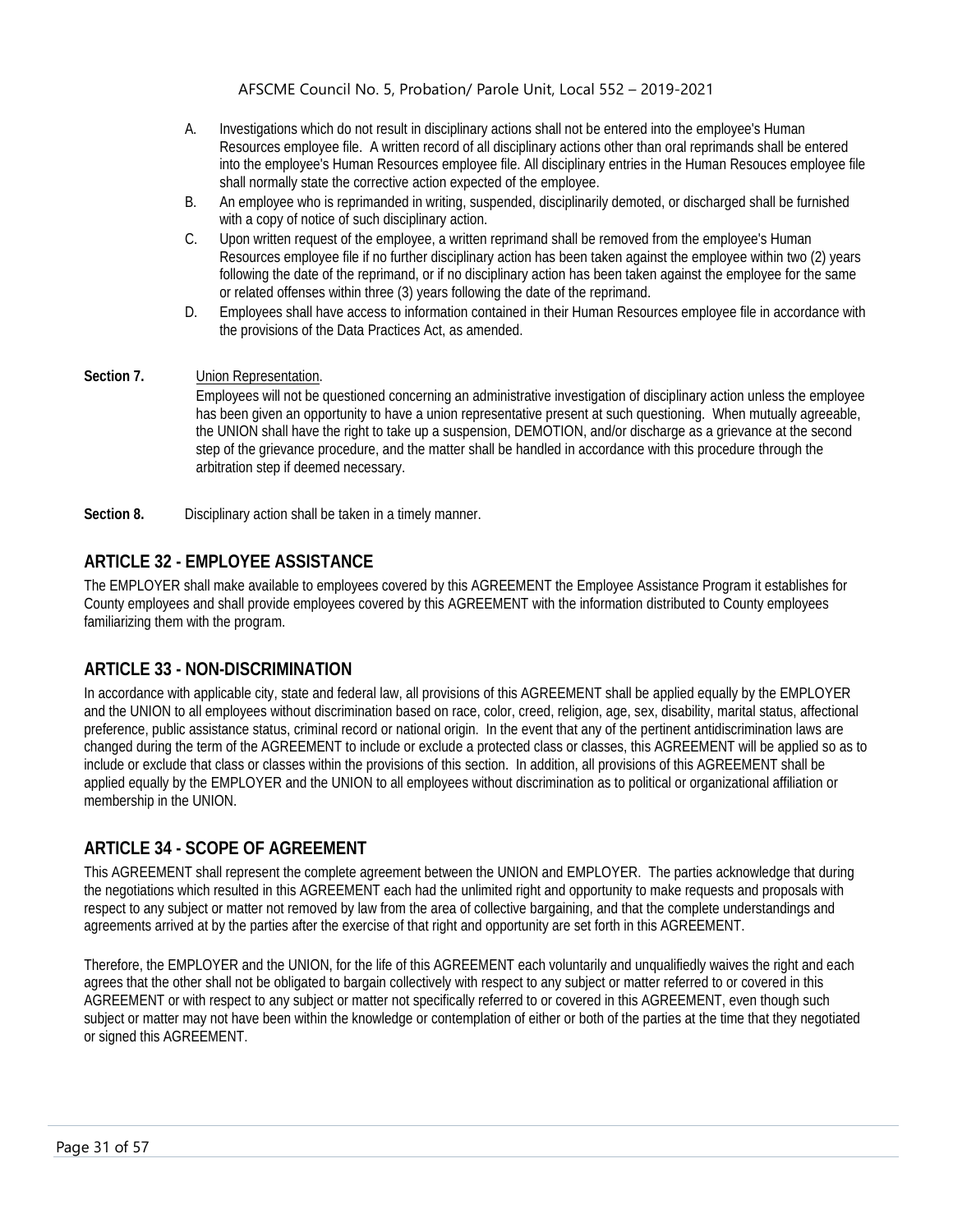# <span id="page-32-0"></span>**ARTICLE 35 - SAVINGS CLAUSE**

This AGREEMENT is subject to the laws of the United States, the State of Minnesota, and Hennepin County. In the event any provision of this AGREEMENT shall be held to be contrary to law by a court of competent jurisdiction from whose final judgment or decree no appeal has been taken within the time provided, such provision shall be voided. All other provisions shall continue in full force and effect. Upon written request of either party, the parties shall meet and negotiate on a substitute provision for the voided provision.

# <span id="page-32-1"></span>**ARTICLE 36 – SPECIAL LEAVE WITHOUT PAY**

- **Section 1.** Employees may participate in a Special Leave Without Pay Program as established by the Hennepin County Board of Commissioners. The Special Leave Without Pay Program period is from date of County Board Approval through December 31, 2021.
- **Section 2.** Upon the request of either party, the EMPLOYER and the UNION shall meet and confer on the extension of this Special Leave Without Pay Program each year through 2021.
- **Section 3.** The EMPLOYER's policy on use of Special Leave Without Pay (SLWOP) provides that employees may use SLWOP in cases where they would otherwise not take the leave. The EMPLOYER will therefore interpret its policy on SLWOP to allow SLWOP for Union Leave and Parenting Leave in cases where the employee would not otherwise take the leave.

# <span id="page-32-2"></span>**ARTICLE 37 - AUTOMOBILE TRAVEL EXPENSES**

- **Section 1.** When employees are required by the EMPLOYER to use their private automobiles while engaged in County business, the employee shall be entitled to reimbursement at the rate established by the IRS for actual mileage incurred. In the unlikely event the IRS does not provide advance notice of a rate change, the EMPLOYER shall execute such change within two (2) payroll periods.
- **Section 2.** Reimbursement shall be made for reasonable parking expenses actually incurred by the employee but not to exceed the levels outlined in the County's Administrative Manual. Parking reimbursement shall be in accordance with the policy stated in the County Administrator's current memorandum. Parking reimbursement rates may be increased by action of the County Administrator.
- **Section 3.** If an employee is requested by the EMPLOYER to have his/her personal automobile available for business use on an ongoing basis, the employee shall be eligible for "car available" reimbursement as provided for in the County's Administrative Manual.
- **Section 4.** To obtain reimbursement the employee shall submit a claim at the end of each calendar month on a form prescribed by the EMPLOYER.

# <span id="page-32-3"></span>**ARTICLE 38 - SALARY RATES**

- **Section 1.** Employees covered by this AGREEMENT as follows shall be compensated for each hour of service in accordance with the schedules in the back of this AGREEMENT.
- **Section 2.** The EMPLOYER shall determine the rate of compensation for each employee within the established salary range for his/her CLASS based upon tenure and quality of performance provided that the EMPLOYER shall have the discretion to grant compensation in excess of the maximum rates shown when the EMPLOYER determines that the performance of any employee warrants any such additional compensation.
- **Section 3.** Any salary adjustment provided for in this AGREEMENT shall commence on the beginning of the first payroll period after which the employee(s) becomes qualified and authorized to receive the adjustment.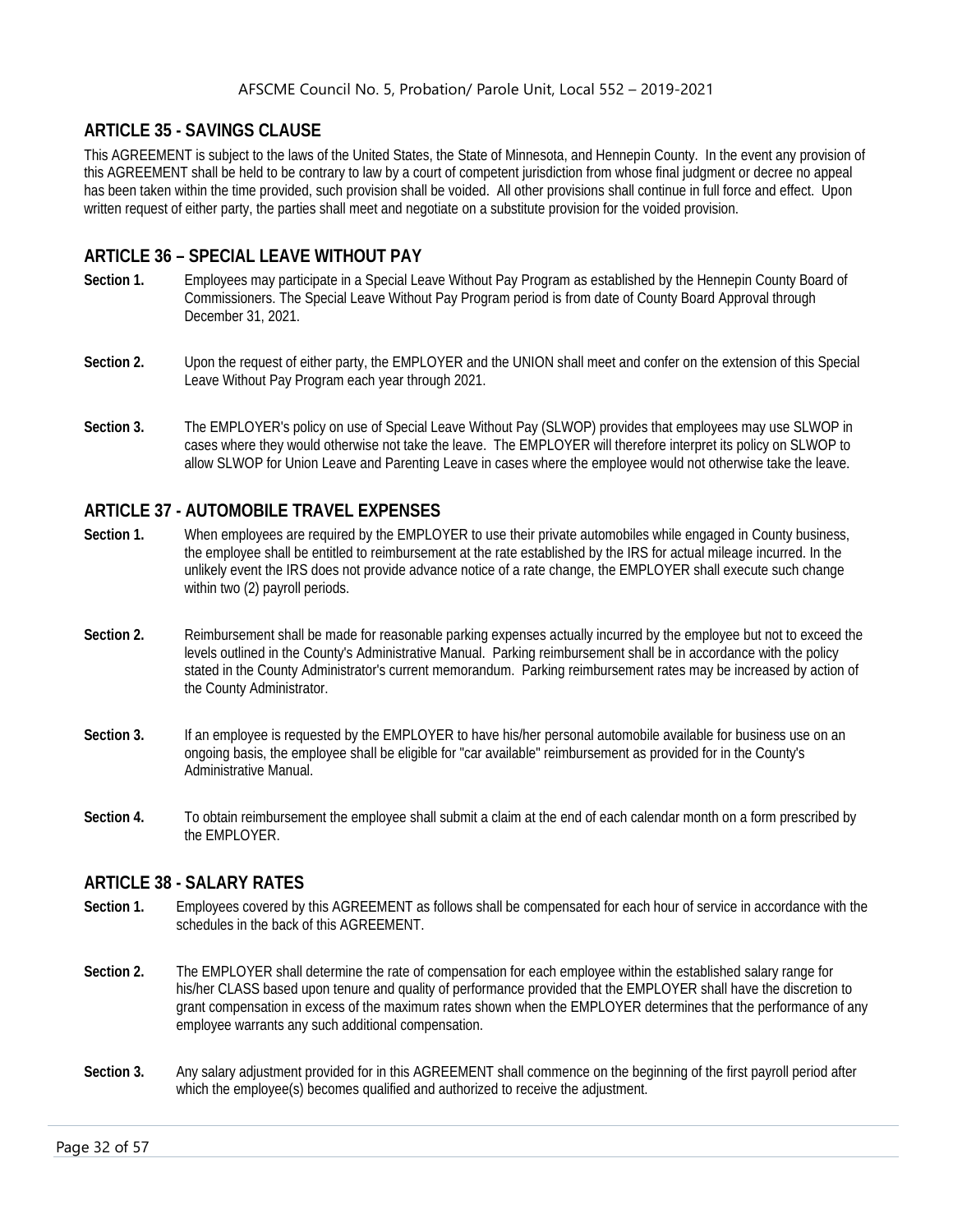- **Section 4.** Employees who have 18 or more years continuous service with the EMPLOYER as of January 1 of the current year shall have \$0.073/hour added to their BASE RATE OF PAY.
- **Section 5**. At the discretion of the EMPLOYER and in the event the EMPLOYER encounters difficulty with respect to attraction and/or retention of qualified staff in a particular job classification, the parties by mutual agreement, may negotiate a modified salary schedule or other compensation matters for such classification.

# <span id="page-33-0"></span>**ARTICLE 39 - RIGHT OF CONTRACTING SERVICES**

- **Section 1**. Nothing in this AGREEMENT shall prohibit or restrict the EMPLOYER from exercising its right to contract with vendors or others for materials or services.
- Section 2. In the event that the work regularly performed by a bargaining unit employee(s) is transferred to a vendor pursuant to a purchase of service contract, such employee(s) shall not suffer loss of employment or reduc¬tion in salary as a result of such contract. The provi-sions of this section shall expire as of December 31, 2021.

# <span id="page-33-1"></span>**ARTICLE 40 - HEALTH AND SAFETY**

One representative appointed by AFSCME Council #5 shall have an opportunity to participate on the EMPLOYER's Environmental Health and Safety Committee. In addition, AFSCME Council #5 shall appoint one representative to each department's Health and Safety team. Such representative shall be an employee of the respective department..

The Deputy County Administrator shall be designated ombudsperson for matters relating to Environmental Health and Safety.

#### Hand-Held Chemical Irritant Projector Devices -

Before authorization to carry hand-held chemical irritant projector devices is granted to field staff, the officer must have completed department-approved training in the proper use of these devices. A department approved training course will be available to officers who request authorization to carry such devices. Department will provide chemical irritant devices for officers who are required to carry such devices. Officers in other assignments who request and receive authorization will be responsible for providing their own devices.

# <span id="page-33-2"></span>**ARTICLE 41 - TERM OF AGREEMENT**

This AGREEMENT shall be in full force and effect from January 1, 2019, through December 31, 2021, and shall be automatically renewed from year to year thereafter unless either party shall notify the other, in writing, by June 1 prior to the anniversary date that it desires to modify or terminate this AGREEMENT. In witness thereof the parties have caused this AGREEMENT to be executed this  $\_\_$  day of  $\_\_$ 2018.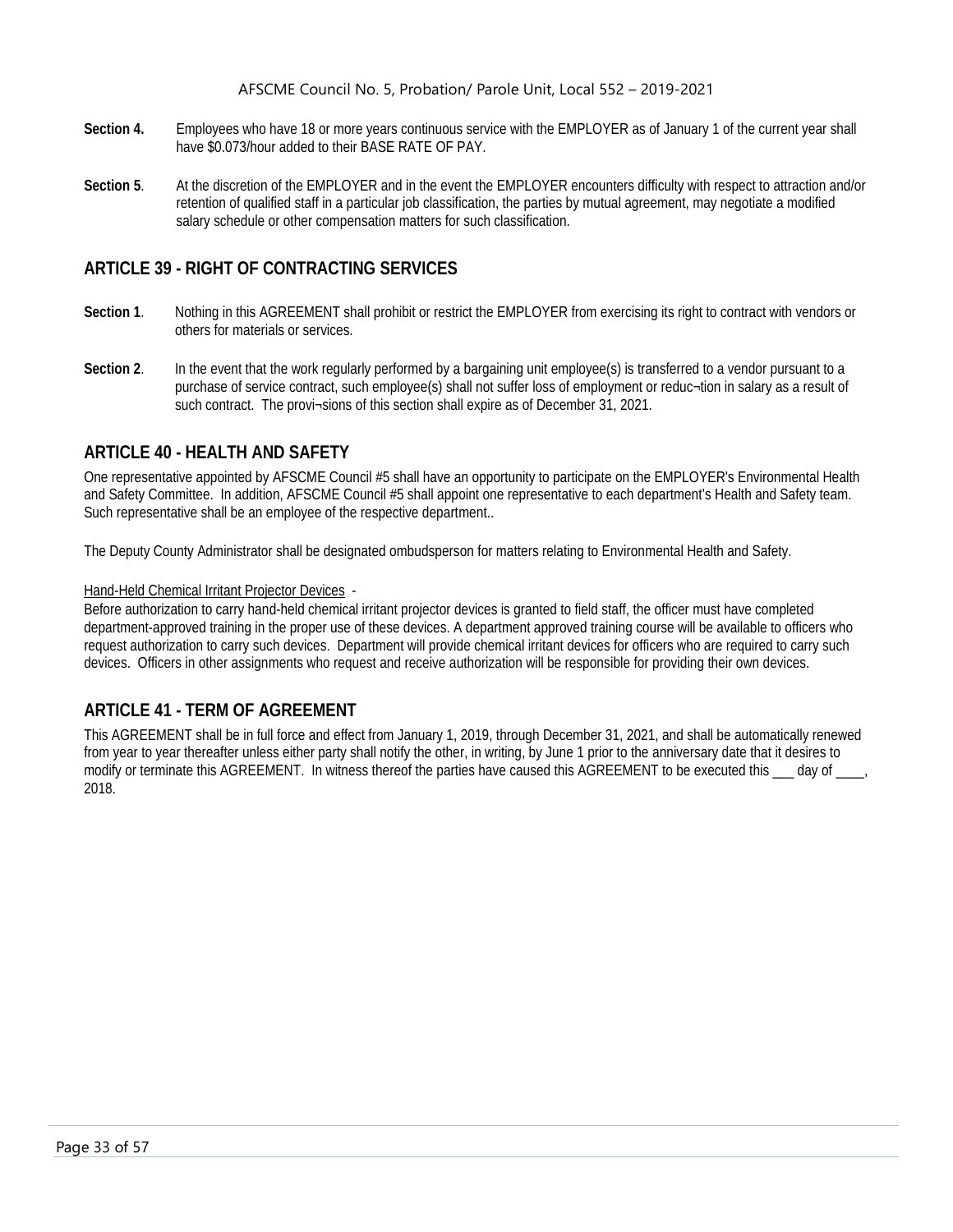

# <span id="page-34-0"></span>**ATTACHMENT A - Hennepin County Map – Geographical areas related to layoff language**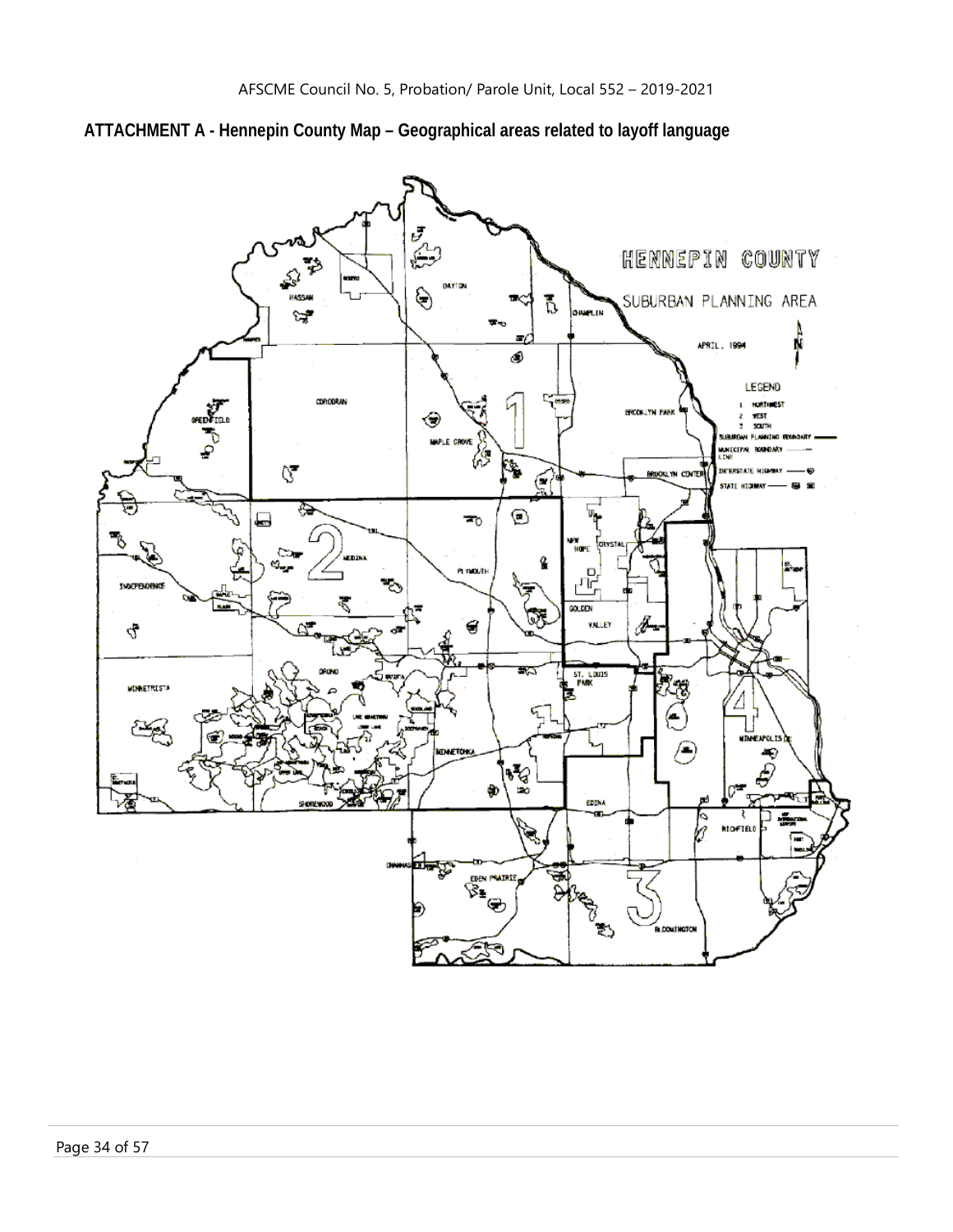# <span id="page-35-0"></span>**ATTACHMENT B**

<https://hcconnect.hennepin.us/Pages/Departments.aspx>

#### **As Of AUGUST 2018**

#### **The current list of Hennepin Departments is as follows:**

DEPARTMENTS are subject to change by the EMPLOYER as changes in its organization structure occur.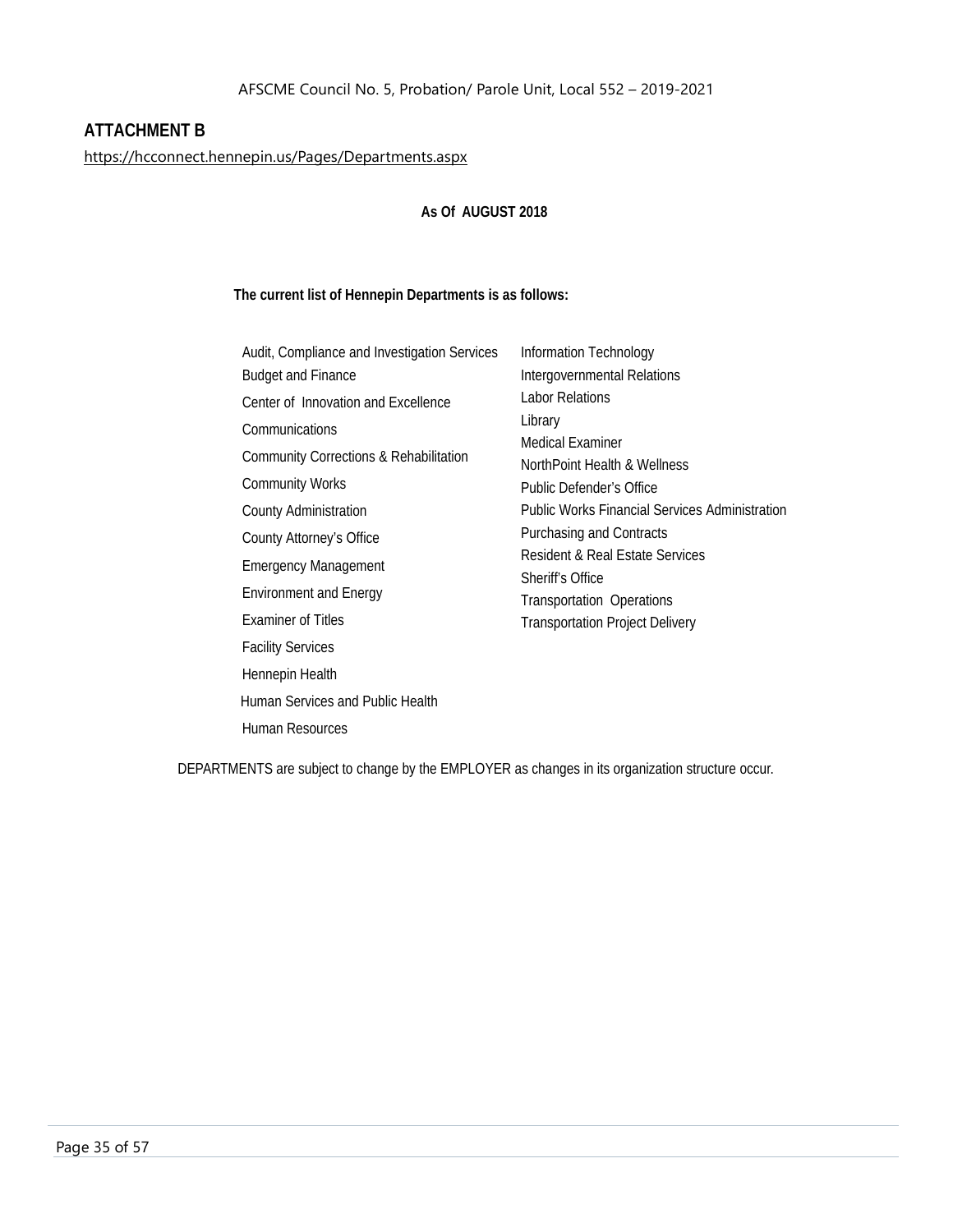# <span id="page-36-0"></span>**ATTACHMENT C**

#### **BEREAVEMENT LEAVE ADMINISTRATION UNDER THE AFSCME CONTRACT**

The "Bereavement Leave" Article (Article 16) of the labor agreement between Hennepin County and AFSCME Council #5 provides that EMPLOYEES can receive paid leave to make necessary funeral arrangements and to attend funeral services in the event of a death in the EMPLOYEE'S "immediate family." Article 16 defines "immediate family" for this purpose as comprising the following family members:

"...spouse, parent, step-parent, parent-in-law, children, stepchildren, brothers, brothers-in-law, sisters, sisters-inlaw, aunts, uncles, nieces, nephews, grandparents, grandparents-in-law grandchildren, or person regarded as a member of the EMPLOYEE'S immediate family.'' (Emphasis added.)

The bolded part of the provision cited above first appeared in the 1994-95 labor agreement. The intent of this new provision was to recognize "non-traditional" family relationships that EMPLOYEES might have with persons who do not meet the literal definitions enumerated above, but who fulfill the same roles for the EMPLOYEE. For example, the funeral of an EMPLOYEES's domestic partner would qualify for paid leave under this language, if the domestic partner's relationship to an unmarried EMPLOYEE is comparable to that of a married EMPLOYEE's spouse. Similarly, such a domestic partner's parents would be analogous to parents-in-law, and the domestic partner's children would be analogous to the EMPLOYEE's children or stepchildren. Another type of qualifying relationship could be the parent of the EMPLOYEE's children (if the parents are not married).

Because the criteria relate to the definition of "immediate family" found in the labor agreement, application of the term must be consistent with the definition found in the agreement. An EMPLOYEE's qualifying "non-traditional" family relationship should virtually be the equivalent of a qualifying "traditional" relationship. There should be a history to the relationship that establishes such equivalency.

It would be inappropriate, for example, for an EMPLOYEE to decide that any funeral qualifies for paid leave under this article, because all humanity is a "family." It would also be inconsistent with the intent of the language for the EMPLOYEE to decide that a friend is the equivalent of a brother or sister (although a friend might qualify as a "brother" if he and the EMPLOYEE grew up together in the same household). Friendship alone is not a defining characteristic of either traditional or nontraditional relationships.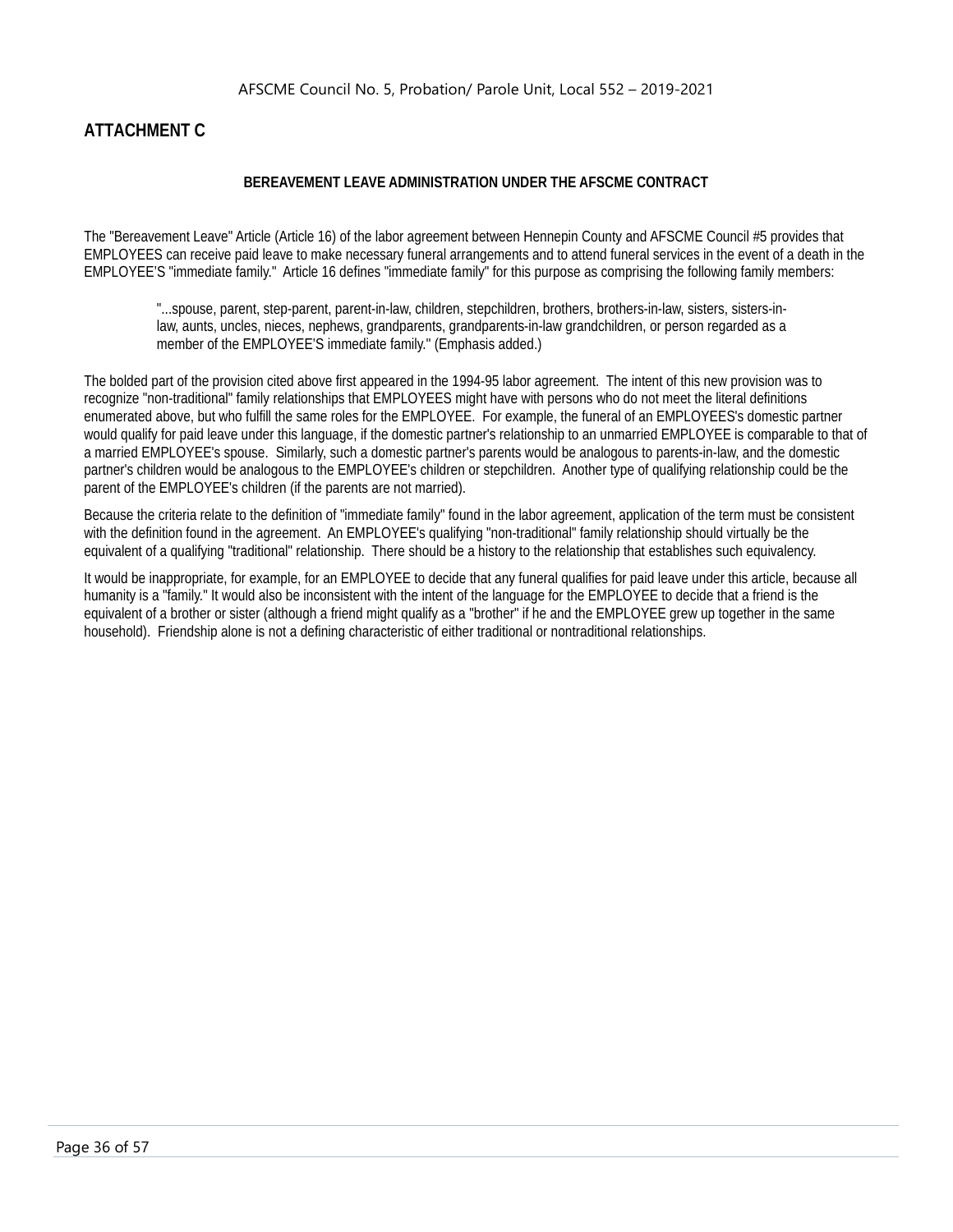# <span id="page-37-0"></span>**ATTACHMENT D**

#### **Meet and Confer Topics include but are not limited to:**

#### Active:

- 1. Job Class Flexibility/Service Integration and Productivity
- 2. Training and education expense reimbursement procedures
- 3. Use of limited duration employees discussion with HR Director
- 4. ROWE
- 5. Health Insurance (current employees and during potential lay-off's)
- 6. Pay equity
- 7. Sick leave
- 8. Health care cost containment
- 9. Budget impacts
- 10. Technology changes and resulting impact
- 11. Parenting leave policies and/or child care and elder care concerns
- 12. Work week schedules
- 13. Impact of possible legislation on workplace polices, conditions of employment or as needed by a change in law relative to the work of the County.
- 14. Impact of possible legislation involving the death penalty and/or Roe v. Wade.
- 15. Family Medical Leave Act
- 16. Environmental Health and Safety
- 17. ADA/Workers Compensation
- 18. Job class flexibility/service integration and productivity (this could include the merging of certain job classes during the life of this agreement)
- 19. Budget impacts
- 20. Employee automobile travel expense reimbursement procedures
- 21. Adequate resources, supplies and tools to support workers in a mobile and regionalized work environment for all staff at all work sites including but not limited to sanitizing wipes; paper towels; wrist rests; monitors; forms; MFD's; phones; etc.
- 22. Respectful Workplace Internal Audit Team, process and utilization
- 23. Workloads and performance standards for employees who provide services to clients who use sign language or languages other than English. These discussions shall include the topic of adjusting workload or performance standards to accommodate any difficulties unique to this type of work.
- 24. January 2016 shift bid in EHM

Inactive: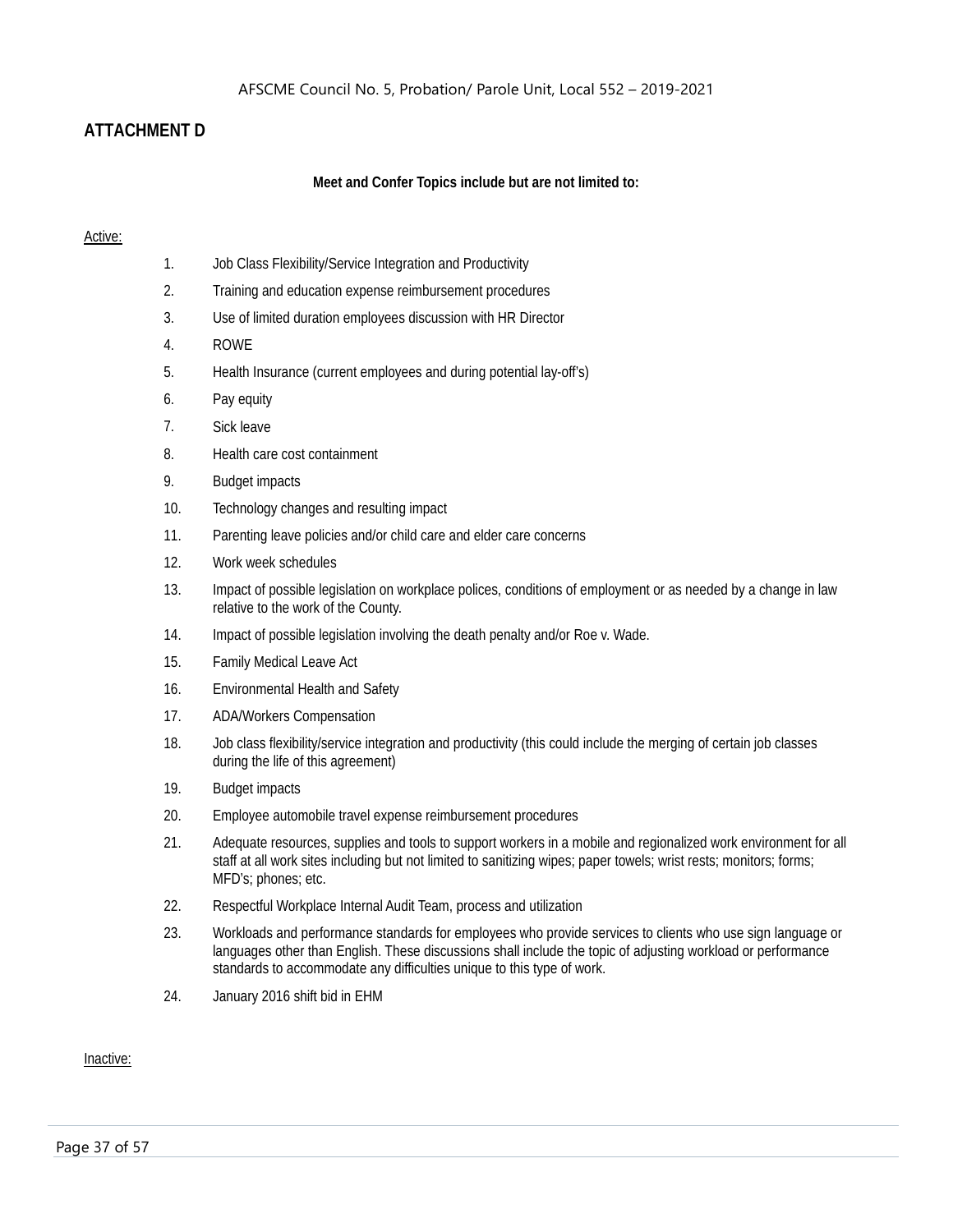# <span id="page-38-0"></span>**Clarification of Seniority Letter**

March 8, 1994

Mr. Steve Marincel Business Representative AFSCME Council #14 267 Lafayette Frontage Road South St Paul, MN 55107-1683

#### Dear Mr. Marincel:

The purpose of this letter is to clarify how the parties shall interpret and administer the Seniority article of our Labor Agreement which reads as follows:

"Employees on layoff will be recalled to fill vacancies in other classes and departments for which qualified, provided they may not exercise seniority rights to create such vacancies. Such employees may waive the recall if the salary rate offered by the EMPLOYER for the position to which recalled is more than twenty (20%) percent below the salary rate of the employee when laid off. The name of an employee so recalled will remain on the layoff list for the class from which laid off, subject to the conditions and limitations set forth in this AGREEMENT."

An employee laid off pursuant to Article 6, Section 4 will be recalled via Section 9 to fill vacancies in other classes and departments for which qualified. The employee must accept such recall unless the pay for the job class to which he/she is recalled is more than 20% below that of the job class from which laid off.

The Employer will first recall such laid off employees to vacancies covered by the Bargaining Unit in question. If no vacancy is available within the bargaining unit, the Employer will recall such employees to a vacancy outside the bargaining unit, if available.

If the vacancy to which an employee is recalled via Section 9 is in a different class than that from which he/she was laid off (either within bargaining unit or outside bargaining unit), the employee will remain on a layoff list for the job class and bargaining unit from which laid off. When a vacancy occurs anywhere in the bargaining unit in the job class from which the employee was laid off, the employee shall be recalled to fill such vacancy subject to seniority provisions. Upon such recall, the employee will be removed from the layoff list.

If after recalling an employee to a vacancy in a different job class from which laid off (via Section 9), a vacancy becomes available in the job class from which the employee was laid off, but such vacancy is outside the bargaining unit, it shall be the Employer's option to assign the employee to such vacancy. If the employee is so assigned, he/she shall remain on a layoff list for the job class from which laid off in the bargaining unit.

If this interpretation is consistent with your understanding of Article 6, Section 9, please so signify by signing below.

Sincerely, William P. Peters Labor Relations Representative

Signed by: Steve Marincel AFSCME Council #14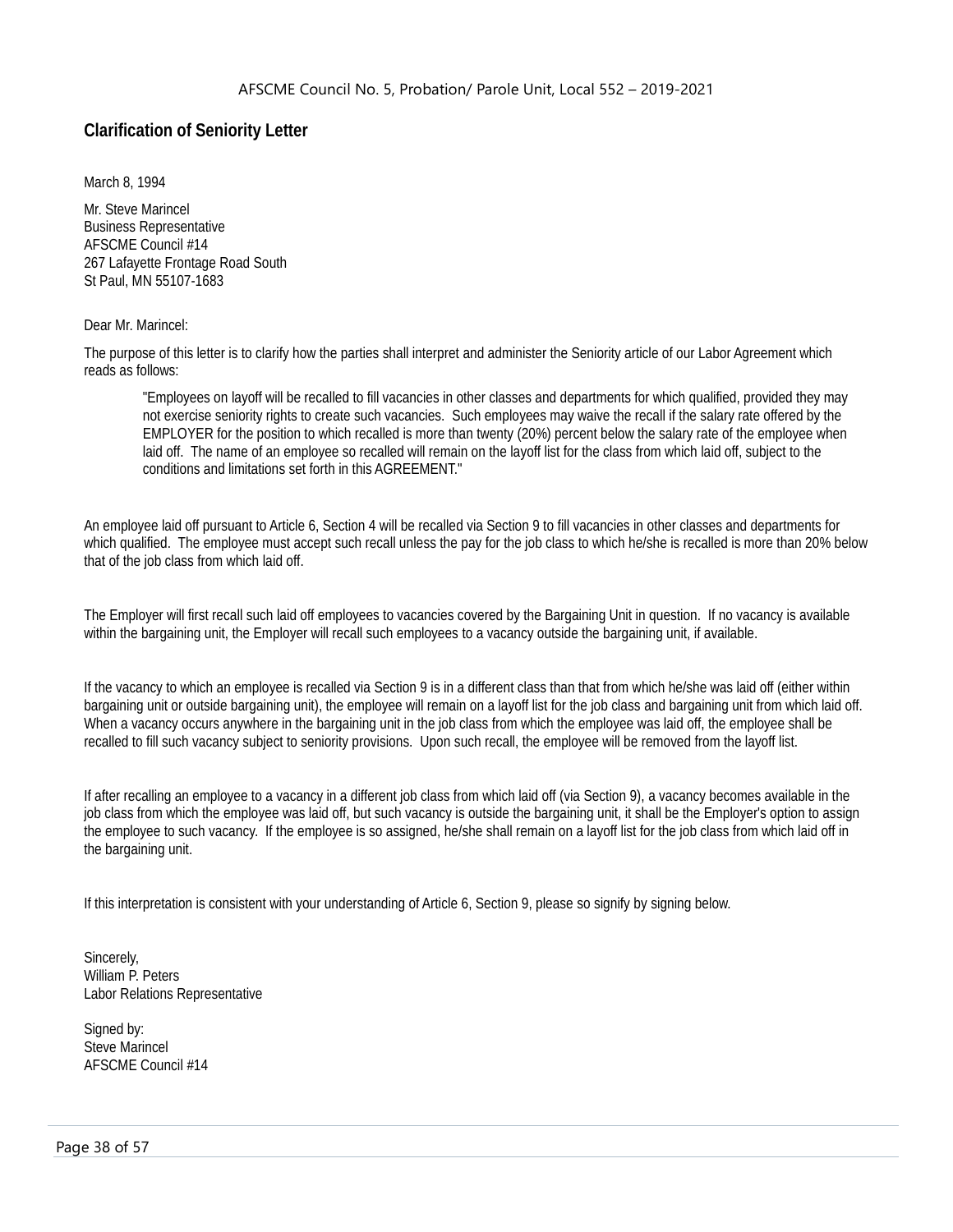#### <span id="page-39-0"></span>**Clarification of Health Insurance Article**

December 1, 1995

#### TO WHOM IT MAY CONCERN:

This letter is to clarify the interpretation of Section 7 of Article 22, Insurance, contained in the collectively bargained agreement between Hennepin County and AFSCME Council 14 for the period January 1996 through December 1997.

The parties to this Agreement acknowledge that there is a mutual duty to bargain regarding a change in the level of health insurance benefits unless such change occurs as a result of a change in insurance carriers or self insurance.

The parties further acknowledge that, pursuant to existing Minnesota Statutes, the aggregate level of benefits provided by a group insurance contract may not be reduced unless the parties to the collective bargaining agreement agree to the reduction in benefits. Under existing statutes, therefore, if a change in insurance carriers or self insurance will result in a reduction in the aggregate level of benefits for employees, such change may not occur without agreement of the parties to the collective bargaining agreement.

\_\_\_\_\_\_\_\_\_\_\_\_\_\_\_\_\_\_\_\_\_\_\_\_\_\_\_\_\_\_ \_\_\_\_\_\_\_\_\_\_\_\_\_\_\_\_\_\_\_\_\_\_\_\_\_\_\_\_\_\_\_\_\_\_

Signed by:

John Shabatura **Stephen Marincel** for HENNEPIN COUNTY **for AFSCME Council 14** 

Date Signed Date Signed December 13, 1995 December 14, 1995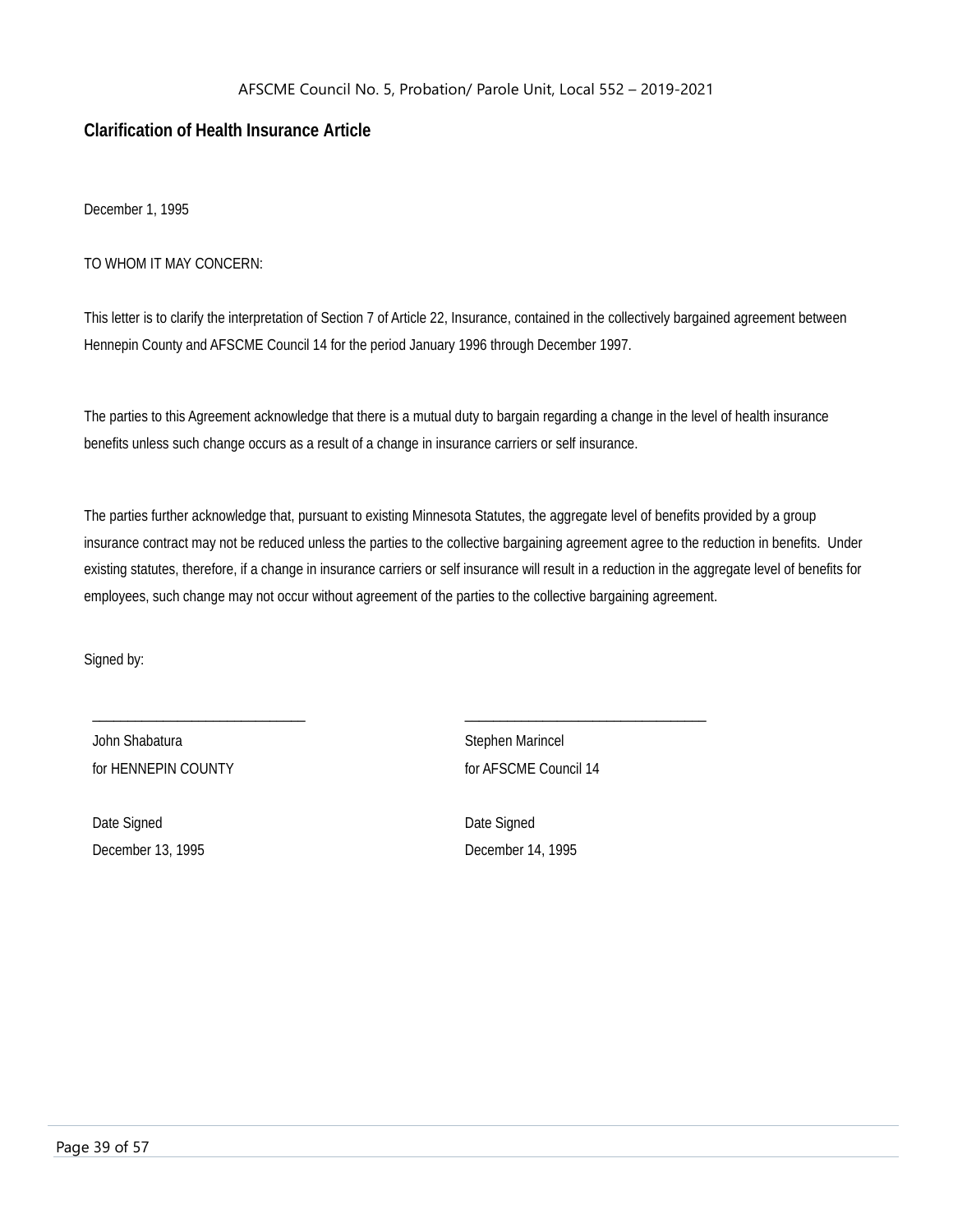<span id="page-40-0"></span>**Letter of Understanding Classification Study**

# **LETTER OF UNDERSTANDING BETWEEN HENNEPIN COUNTY AND AFSCME COUNCIL #14 LOCALS 34, 552, 977, 1719, 2822, 2938**

Hennepin County understands AFSCME's concern that classification studies requested by employees it represents be processed in a timely manner. Further, that AFSCME has an interest in periodically knowing the status of such studies.

In order to provide AFSCME with information regarding the status of particular classification studies, Hennepin County agrees to meet and confer once each calendar quarter for this purpose. Upon making a request for such meet and confer sessions AFSCME agrees to identify the particular classification studies of interest at least two weeks in advance of the meet and confer sessions. Such advance notice will enable Hennepin County to arrange for the presence of staff who possess the knowledge sought by AFSCME.

\_\_\_\_\_\_\_\_\_\_\_\_\_\_\_\_\_\_\_\_\_\_\_\_\_\_\_\_\_\_\_\_\_\_\_ \_\_\_\_\_\_\_\_\_\_\_\_\_\_\_\_\_\_\_\_\_\_\_\_\_\_\_\_\_\_\_\_\_\_\_

Roland C. Toenges Cynthia M. Nelson

for Hennepin County **for AFSCME** Council 14

Date Signed: December 12, 1997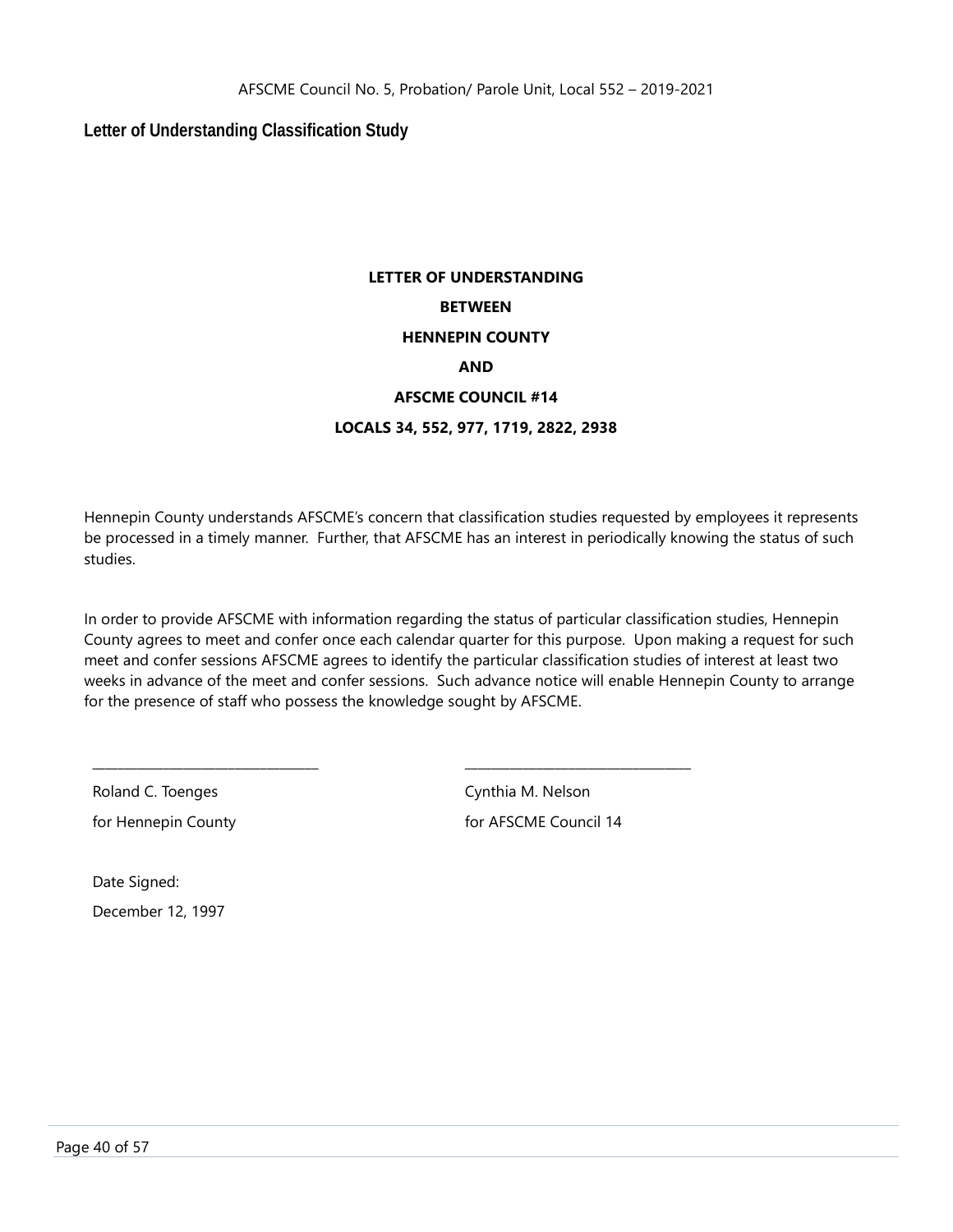### <span id="page-41-0"></span>**Letter of Understanding – Workload/Caseloads**

# **LETTER OF UNDERSTANDING BETWEEN HENNEPIN COUNTY AND AFSCME COUNCIL NO. 14, Locals 34 and 552**

In the above-referenced labor agreements, the provision set forth below is found in Article 31, Meet and Confer:

"In addition, the parties mutually agree to conduct additional meet and confer sessions within individual departments or divisions. The number, frequency, length, scope and size of such meetings shall be determined by mutual agreement."

The parties have reached the following understanding with respect to the interpretation and application of this language:

- 1. The Employer agrees to meet and confer with Union representatives on issues related to workloads/caseloads in specific departments and divisions.
- 2. The objective of such meet and confer processes is to identify ideal workload or caseload sizes and methods of achieving or working towards ideal workloads/caseloads. It is specifically understood that actual assigned workloads may differ from ideal workloads. The goal of the parties is to conclude this meet and confer process within nine months of the Union's contract ratification date.
- 3. The Employer agrees that ideal or appropriate workloads/caseloads will be a significant consideration when assessing employee work performance.

This Letter of Understanding executed this 14 day of December, 1995,

\_\_\_\_\_\_\_\_\_\_\_\_\_\_\_\_\_\_\_\_\_\_\_\_\_\_\_\_\_\_\_\_ \_\_\_\_\_\_\_\_\_\_\_\_\_\_\_\_\_\_\_\_\_\_\_\_\_\_\_\_\_\_\_\_

by: Stephen Marincel and by John A Shabatura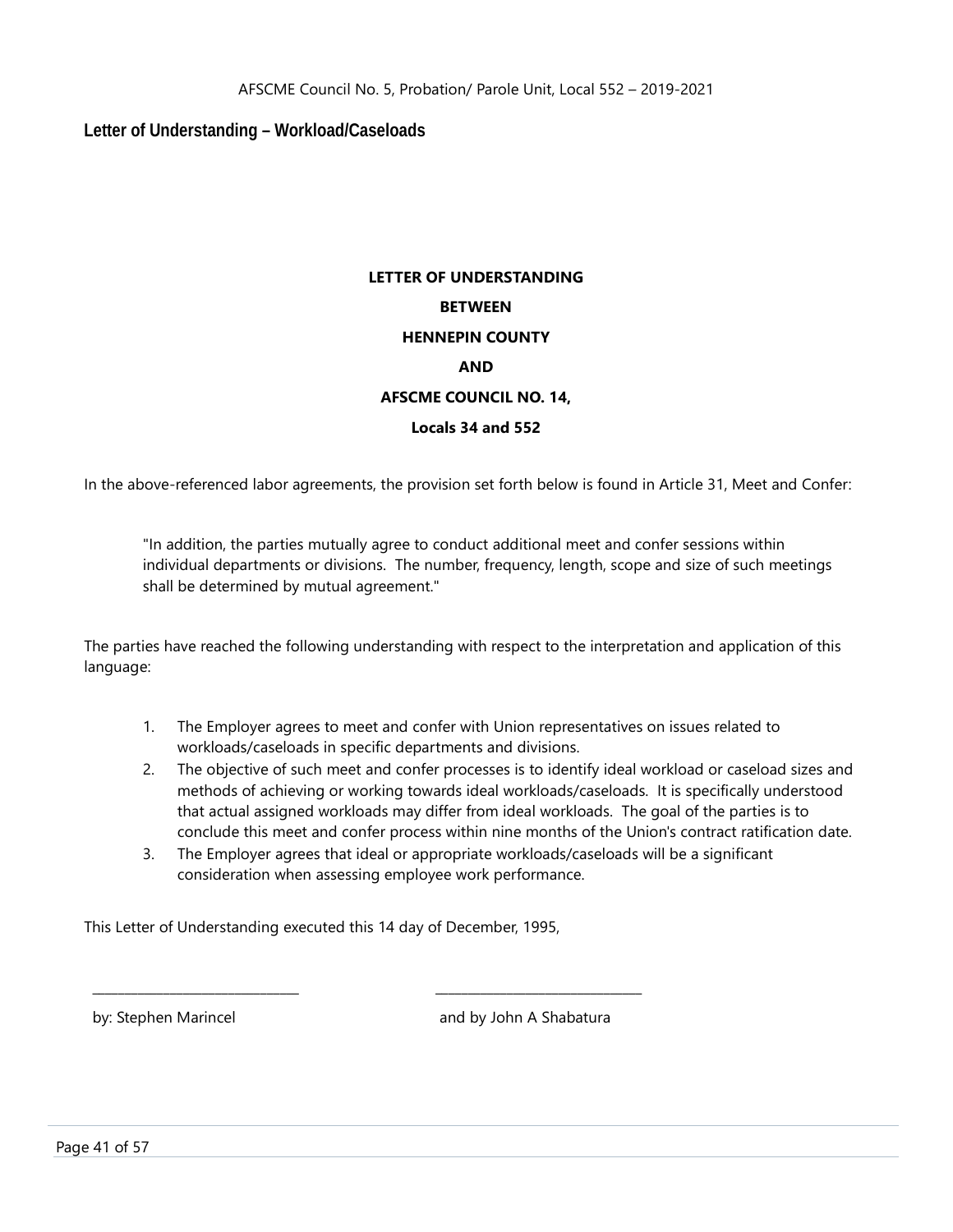<span id="page-42-0"></span>

Subject: Issue Clarifications

During the course of our Hennepin County/AFSCME Local #552 bargaining sessions, management was asked to clarify a number of issues as follows: (1) **Required Travel On Weekends (Juvenile Probation );** (2) **Coverage Responsibility During Approved Vacations;** and, (3**) Current Safety Equipment Authorizations and Related Training.**

#### (1) **Required Travel on Weekends (Juvenile Probation)**

Certain probation officers in the Juvenile Probation Division are responsible for supervising clients who are in outof–home placements in other states. Periodically, these officers travel to these out-of-home placement locations for the purpose of attending/participating in client staffings. In some instances, travel to these locations result in the need for these officers to be traveling on weekends in order to qualify for Saturday night "stay overs" which thus result in substantially reduced air fares which represent overall cost savings for the County. For officers whose travel requirements result in them being away from home on weekends, management will allow them to earn comp time credit for up to eight hours for each weekend day. (Please Note: The last sentence of this section will be incorporated into Article 9 of the contract as a new Section within that Article.)

#### (2) **Coverage Responsibility During Approved Vacations (All Divisions)**

There have been some isolated instances of confusion regarding responsibility for providing "coverage" for an officer's work duties/caseload responsibilities when the officer requests and is granted vacation time. With one exception, the officer's supervisor is responsible for providing the necessary coverage of work duties/caseload responsibilities for a probation officer who has been authorized to use vacation time---that coverage may be provided in a number of ways but the individual officer is not responsible for making that decision or assuring that such coverage is provided---that is the responsibility of the supervisor . The one exception to this practice is, if during the period of time an officer is to be on vacation and that individual has Officer-of-the-Day (OD) responsibility at some point during the vacation, the common practice is that the officer is expected to find a colleague who is willing to "trade" OD responsibilities. If the officer is not successful in effecting such a trade, the officer should notify their supervisor who then will be responsible for arranging for OD coverage.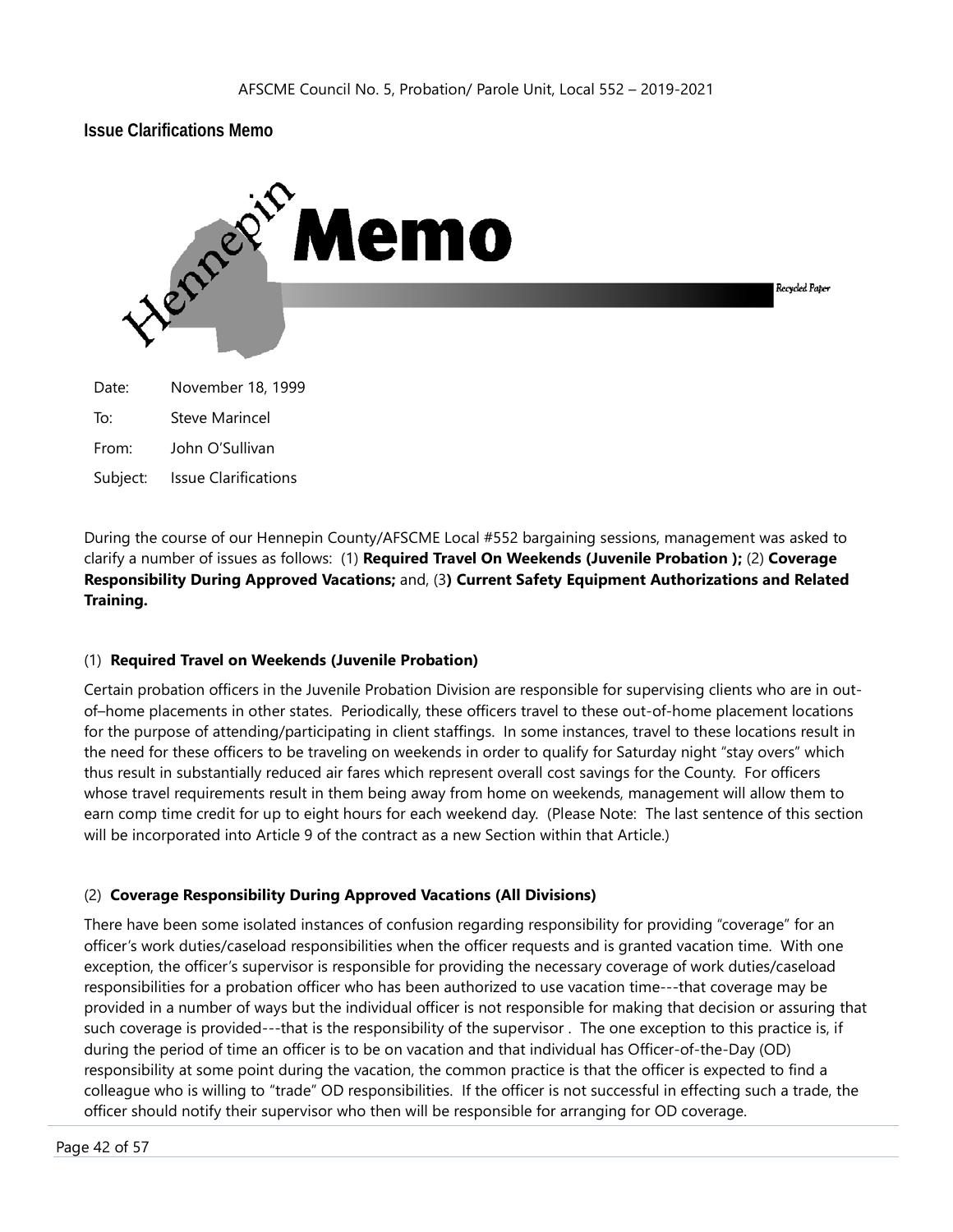#### (3) **Current Safety Equipment Authorizations and Related Training\*\*\***

The following is a summary of probation officer assignments/functions wherein management has authorized the use of certain safety equipment and training specifically related thereto.

> • JDC Electronic Home Monitoring. Officers assigned to this unit are authorized to use bullet resistant vests, cuffs and mechanical restraints, pepper spray, Sheriff's radios and Nortel Phones. These same officers are first required to receive the 16 hour general safety training as well as specific training related to the use of the safety equipment. Annually thereafter, they are required to attend the JDC's regular Restraint Training that covers, among other things, the use of cuffs/mechanical restraints and pepper spray.

> • Minneapolis Anti-Violence Initiative. Officers volunteer to work in this special collaborative with county law enforcement agencies, principally with the Minneapolis Police Department. These officers are authorized to use bullet resistant vest, cuffs and pepper spray. Related equipment such as cell phones and flashlights are also available. Pre-deployment, officers are required to attend 16 hours of special safety training that includes the proper use of the safety equipment, especially cuffs and pepper spray. Annually thereafter, those officers are required to attend an eight-hour refresher, which may be conducted simultaneously within a sixteen-hour special safety training for new volunteers.

> • Juvenile Probation EJJ Supervision and Locator Program. Officers assigned to these two programs areas are authorized to use cuffs and cell phones are specifically assigned to them. These officers are required to first attend the 16-hour general safety training and then an advanced 14-hour safety training. Thereafter, the officers are required to annually attend a 3-hour general safety training refresher as well as 12 hours of advanced refresher in three 4-hour modules.

> • Adult Probation Fugitive Apprehension and ICS/ISR Units. Officers assigned to these specialty units are authorized to use cuffs, pepper spray, bullet resistant vests, Sheriff's and Minneapolis PD radios and cell phones. Pre-deployment, these officers receive special safety training in the use of this equipment from sources such as the Minnesota Department of Corrections, the Minneapolis Police Department, the Hennepin County Sheriff's Department, the Adult Corrections Facility and our own department. Minnesota DOC requires some annual refresher safety training for ICS/ISR officers. In terms of general safety training, these officers are required to complete the initial 4 hour general safety training available through the Adult Probation Division and now have available on an elective basis a 16 hour general safety training that is identical to the one required in the Juvenile Probation Division.

\*\*\*The Department will be addressing initial and annual safety training requirements relative to both specialty unit assignments as well as all other probation officer assignments.

#### CC: DOCC Managers and Supervisors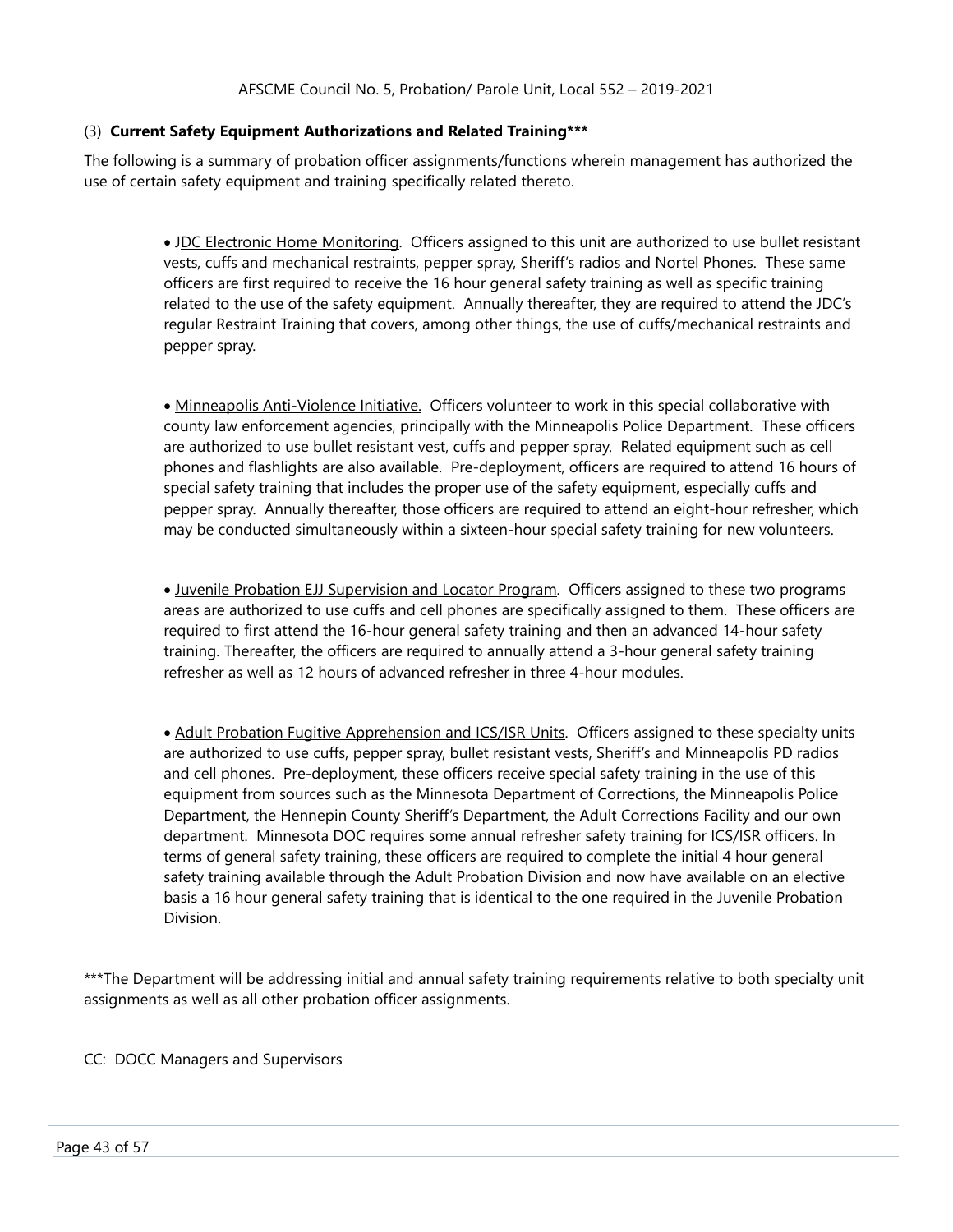# <span id="page-44-0"></span>**LINKS**

Diversity and Inclusion Complaint Procedures: [https://hcconnect.hennepin.us/IA/Pages/NDRW\\_how\\_to\\_file\\_complaint.aspx](https://hcconnect.hennepin.us/IA/Pages/NDRW_how_to_file_complaint.aspx)

Link to Health Plan Design Information[: https://www.hennepin.us/employees/insurance](https://www.hennepin.us/employees/insurance)

Percentage calculator: <http://payraisecalculator.com/>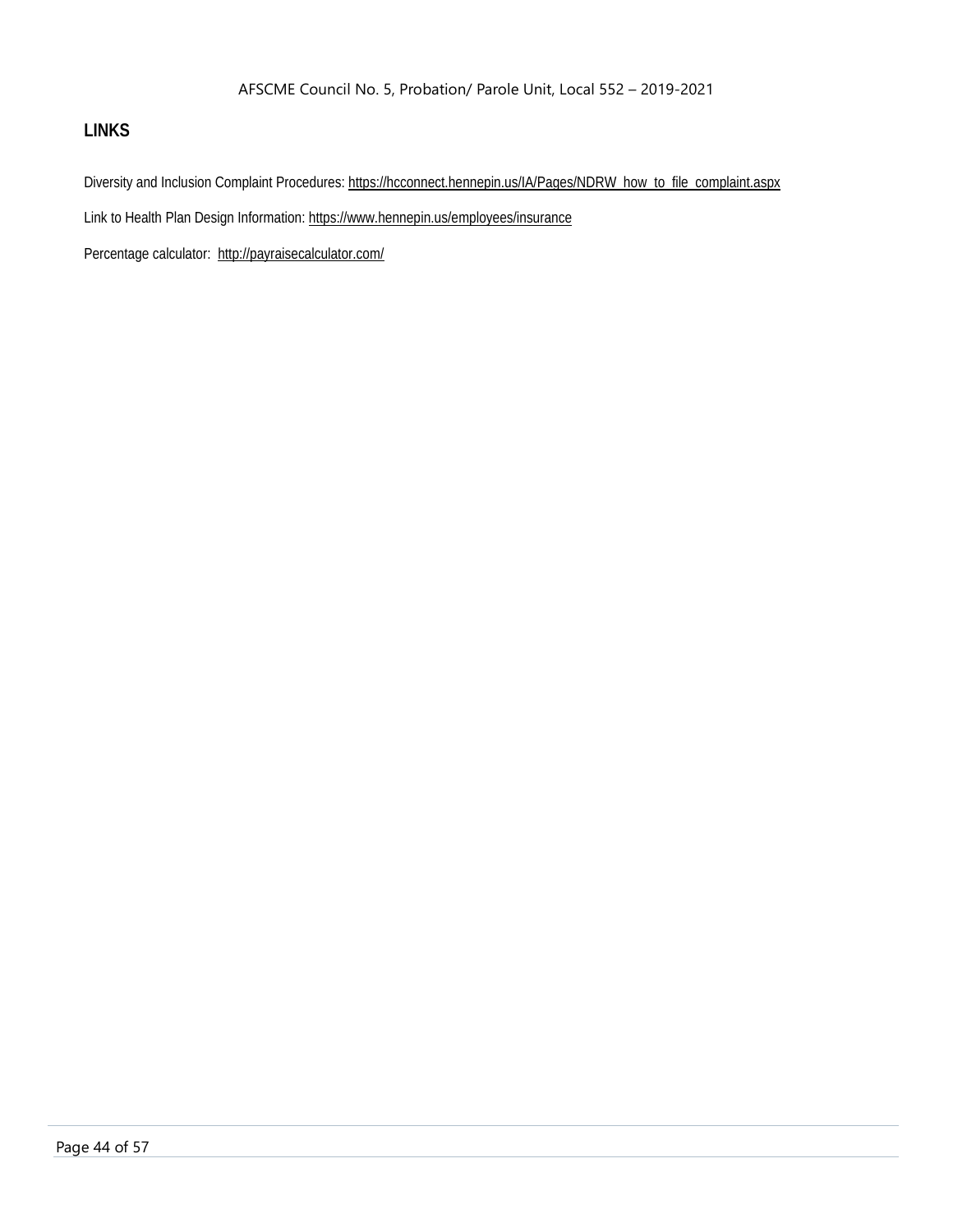#### <span id="page-45-0"></span>**Consensus Model and LMHCC Structure**

#### Consensus Parameters:

- 1. For the term of this contract, the scope of the current LMHCC will expand to include consensus decision-making on the topics of plan design and premium, consistent with the consensus parameters established by the parties below.
- 2. It is understood that the LMHCC will continue to operate as an educational and conversation vehicle year-round, with the consensus process only utilized for decisions related to plan design and premium. While these decisions may come up at any time during the year, it is expected that most of the decisions requiring a consensus will occur late in the summer each year.
- 3. The parties will engage in a good faith effort to reach a consensus decision on premiums and plan design and realize that this may take several additional meetings in late summer of each year.
- 4. Attendance at the LMHCC remains available to all current attendees, but each bargaining unit will identify one "consensus representative" (and an alternate) who will be responsible to speak for their bargaining unit on the two consensus issues of premium and plan design. The consensus representative will be polled and must indicate whether or not his/his bargaining unit can support consensus on a plan design or premium issue (or, in the last year of the contract, the continuation of the consensus model into the future contract). In all cases, if a consensus decision is reached, both the union and the county agree to be bound by the decision, pending County Administration approval.
- 5. There will be a total of 17 eligible "consensus representatives," one representing each bargaining unit, and 8 management members from County Benefits and Labor Relations staff who will also be considered eligible "consensus representatives".
- 6. One Business Agent or Field Representative/ attorney representative from each unit, as well as a Council 5 staff member may attend LMHCC meetings and may be the consensus representative/ alternate for a particular local if that is the desire of the particular union/local.
- 7. Representatives (or alternates) to LMHCC must be present at multiple meetings, particularly during July/August of each year, to provide their bargaining unit's opinion on any consensus decision. If a representative/ alternate is not present, the LMHCC will proceed without their input.
- 8. Early in each year if determined necessary by the parties, a mediator will be asked to train the LMHCC on the concepts of facilitation and to explain how the consensus process differs from a negotiations or a voting process. The parties may also choose to continue to call upon the mediator as a facilitator if needed.
- 9. All Union representatives and County representatives must be in consensus to reach a decision. The parties understand that a representative's consent to a decision indicates a willingness to accept the decision, not necessarily full endorsement.
- 10. A consensus decision must be reached by August  $31st$ , to allow for appropriate timing of open enrollment.
	- i. If full consensus on premium amount and plan design is reached by August  $31<sup>st</sup>$  of any year 2019, 2020, 2021, the consensus plan will be submitted to County Administration for final approval.
	- ii If full consensus on premium amount and plan design is not reached by 8/31 of any year 2019, 2020, 2021, the decision on premium and plan design for that year will revert back exclusively to County Administration. The Labor Relations Director will present to the County any potential items/topics on which consensus was reached as well as the items/topics in dispute.
- 11. In addition, during the last year of the contract, the LMHCC will attempt to reach a consensus recommendation regarding the premium amount and plan design for the first year of the new contract, as well as a consensus decision regarding whether or not to recommend continuation of the LMHCC consensus model.
	- i. If consensus on plan design and premium amount is not reached by 8/31 of the negotiations year, the parties shall revert to the negotiation process as they have in the past. The employer shall present their proposal for changes to plan design and premium in the traditional contract negotiation format.
	- ii. If a consensus on whether or not to continue the consensus model is not reached by 8/31 of the negotiations year, the parties will revert to the negotiation process as they have in the past.
	- iii. In all cases the amount of employee contribution under the new contract remains subject to negotiations.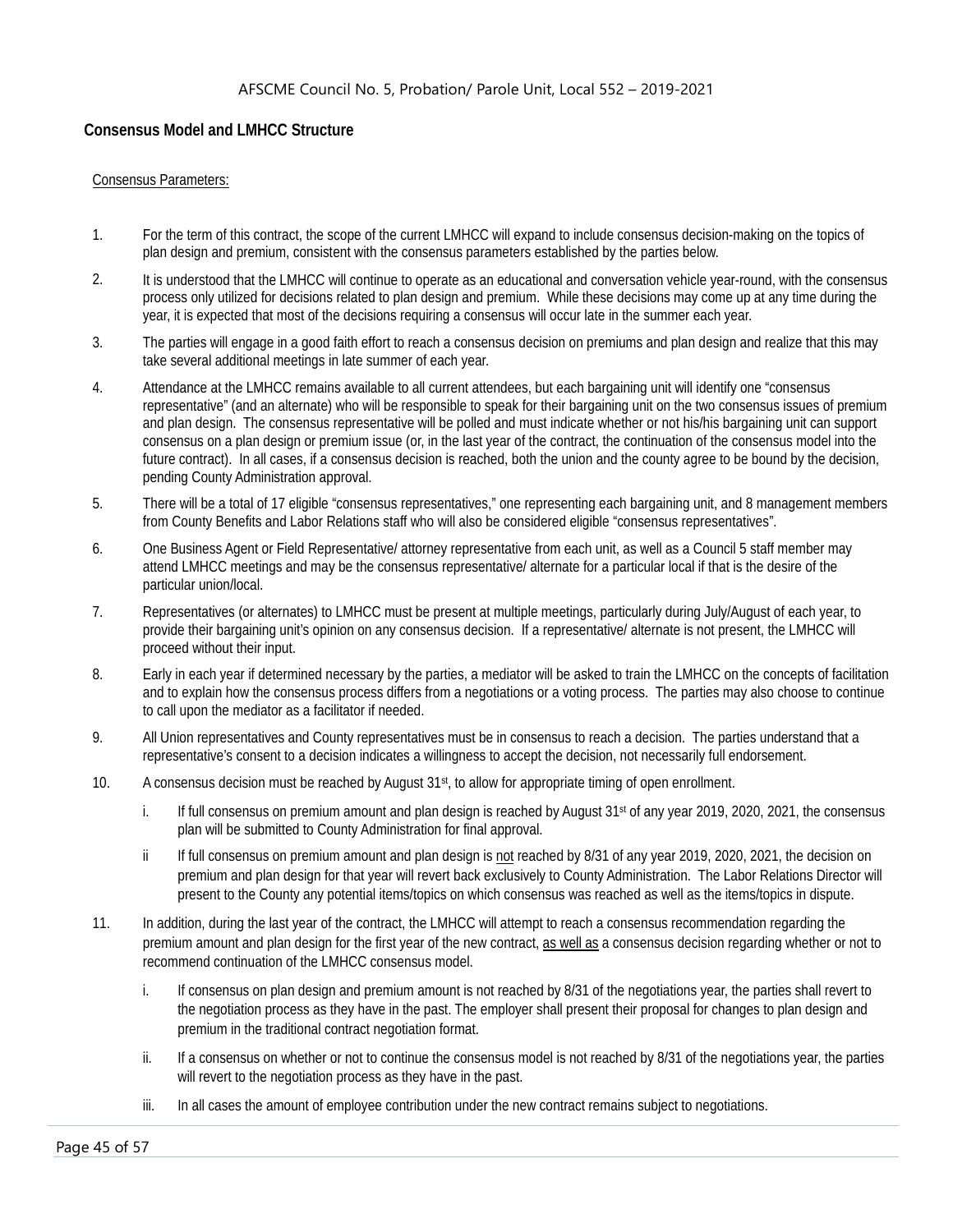- 12. It is understood that the County's recommended rate need for the health plan, as well as the County's assessment of the plan's status vis-a-vis the Cadillac tax is determined in consultation with actuaries and is not subject to the consensus process outlined below.
- 13. Use of the County's reserves or other financial assets is not an appropriate topic for the consensus discussions. The LMHCC is charged with finding a consensus recommendation regarding premium and plan design that does not include the use of reserves. The LMHCC may choose to submit a separate recommendation (or not) regarding the reserves, which County Administration may consider with no obligation to agree. In all cases, the County Administration retains sole discretion on any decision regarding the reserves. Any decision by the County to use reserves in the future will be timely shared with the LMHCC in order to incorporate such information into discussions leading to consensus.
- 14. Neither the consensus process nor a negotiations process will be used for changes mandated by law or a vendor. However, the parties will negotiate the effects of any such changes.
- 15. The county reserves any and all rights with regard to benefit plan administration and policy unless specifically identified in this document or in the collective bargaining agreement. Nothing herein waives, expressly or implied, the Union's right to negotiate any mandatory subject of bargaining.
- 16. There is no implied commitment by either party to the consensus process beyond the term of this contract. Prior to August 31 of the last year of the contract, the LMHCC will determine any continuation terms as described above.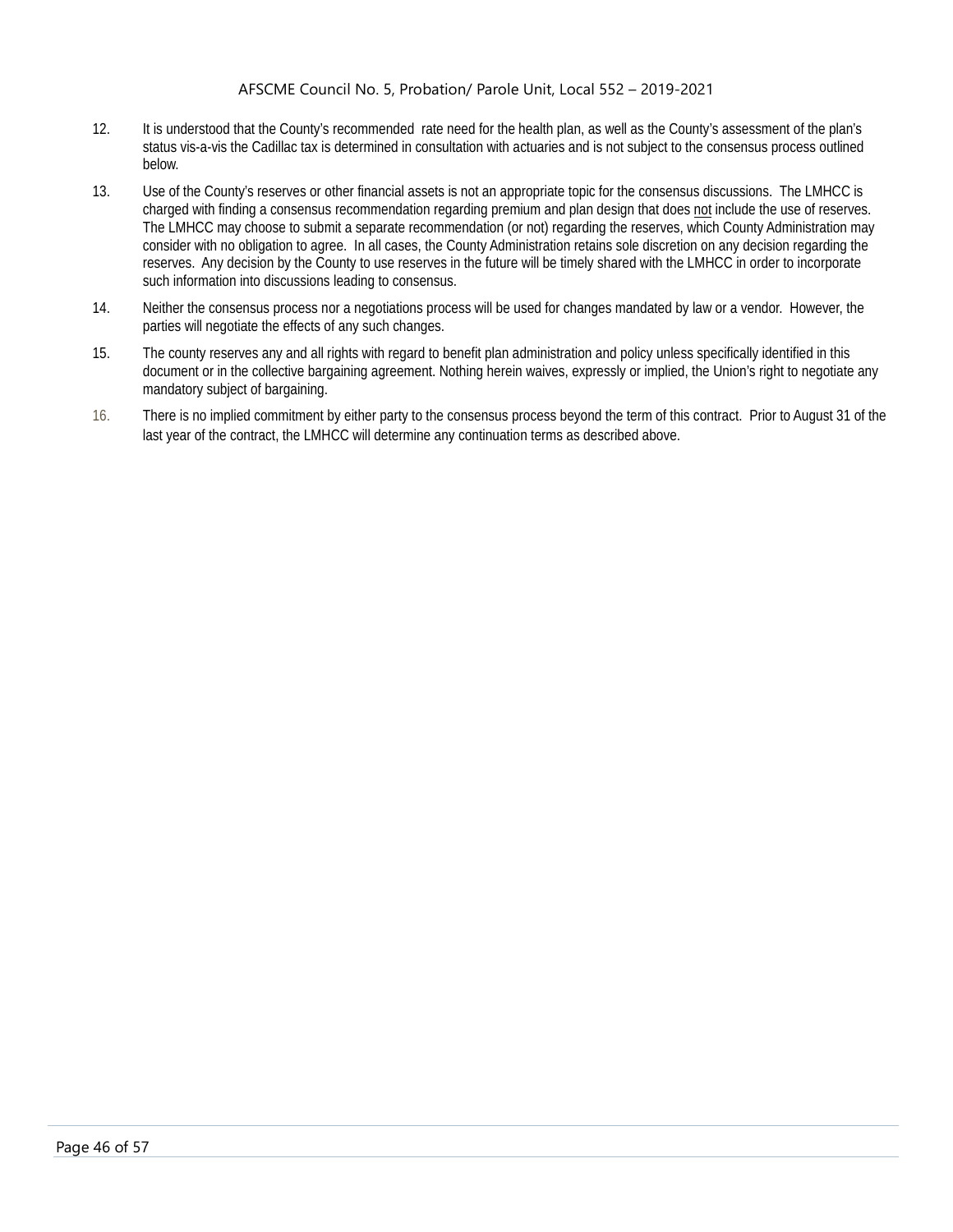<span id="page-47-0"></span>**Letter of Understanding Training Coworkers**

8/29/18

Joe Broge Kate Black Jolene Catudio AFSCME Council 5

Dear Joe, Kate, Jolene,

During the course of contract negotiations in the summer of 2018, the parties had conversations about employees who provide training to their coworkers. The union expressed a concern that providing such training could potentially impact an employee's productivity statistics.

As part of those conversations, the parties confirmed that managers and supervisors will keep in mind the amount of training an employee provides their coworkers when evaluating their productivity statistics.

Sincerely,

Katherine L. Megarry Chief Labor Relations Officer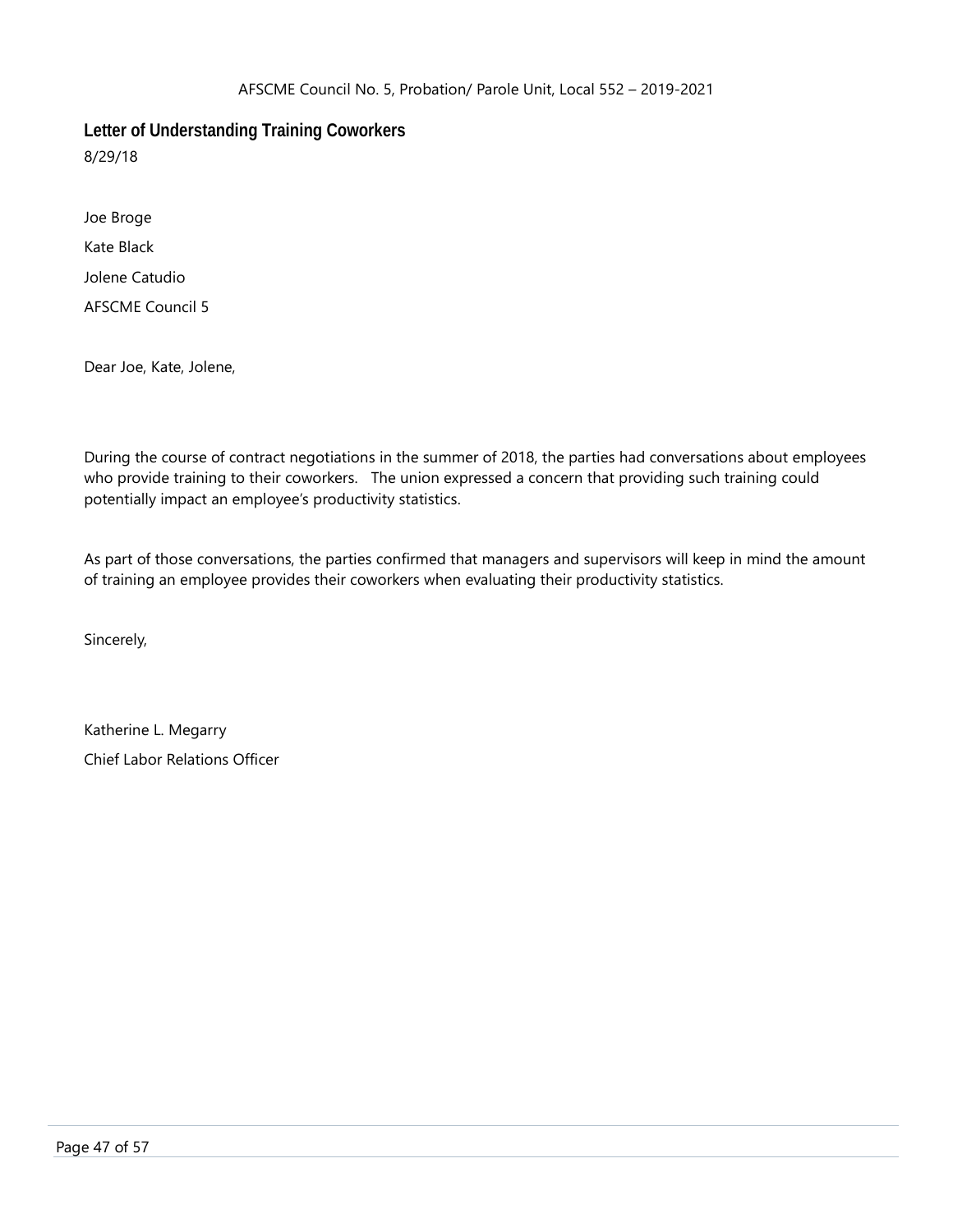<span id="page-48-0"></span>**Letter of Understanding Traumatic Incidents**

8/29/18

Joe Broge Kate Black Jolene Catudio AFSCME Council 5

Dear Joe, Kate, Jolene,

During the course of contract negotiations in the summer of 2018, the parties had extensive conversations about traumatic incidents that occur at the workplace and the impact those incidents have on our employees.

As part of those conversations, the parties confirmed that, upon employee request, managers/supervisors have the ability to allow employees to use sick leave, vacation/PTO and/or SLWOP to take time away from work to recover from a traumatic incident that is above and beyond what is expected as part of their normal work day.

Sincerely,

Katherine L. Megarry Chief Labor Relations Officer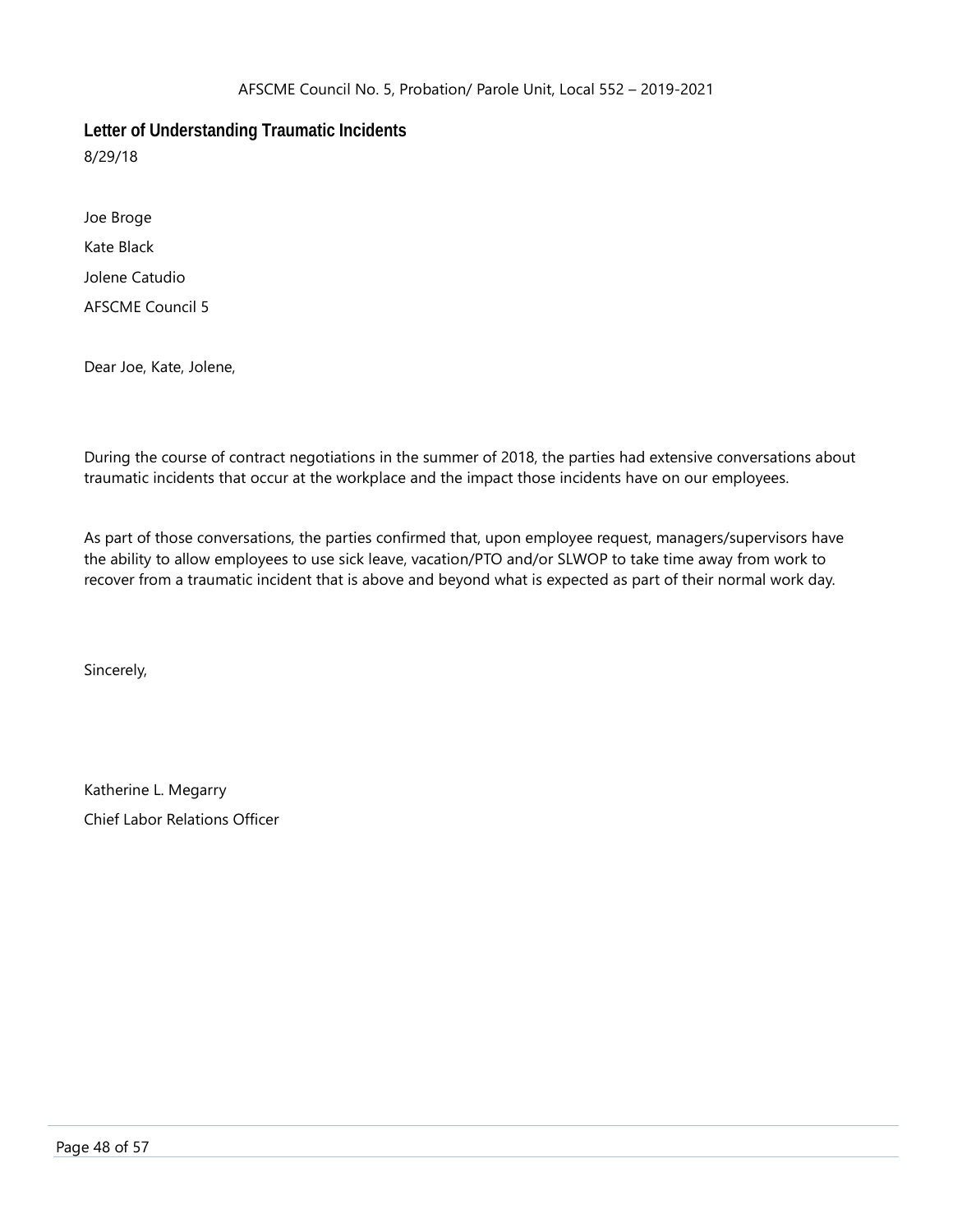# <span id="page-49-0"></span>**Memorandum of Understanding – Seniority**

This document shall serve to memorialize the agreement between Hennepin County (Employer) and AFSCME Council 5, Local 552 regarding the definition of seniority for the purposes of shift bidding in the Adult Field Services (AFS) and Community Offender Management (COM) divisions.

It is understood and agreed that this Memorandum of Understanding is non-precedent setting and will not be interpreted as having permanently altered any rights or terms outlined in the Labor Agreement, unless otherwise stated herein.

This letter may not be introduced by either the Employer or the Union as evidence in any subsequent arbitration proceeding unless the subject of the grievance is the interpretation of this Memorandum of Understanding.

#### **Definition of Seniority**

For purposes of shift bidding in AFS and COM employees' seniority will be measured by the most recent date of employment, reemployment, or reinstatement into the bargaining unit. Only employees who are active in the unit at the time of the bid will participate.

The undersigned express their commitment to the above agreement. Signed this  $20<sup>th</sup>$  day of June, 2016.

 $X$ 

For the employer Fred Bryan, Area Director

 $x$ 

Todd Olness Labor Relations Representative, Hennepin County

 $X_{-}$ 

For the Union Alison Kelly, Business Agent, AFSCME Council 5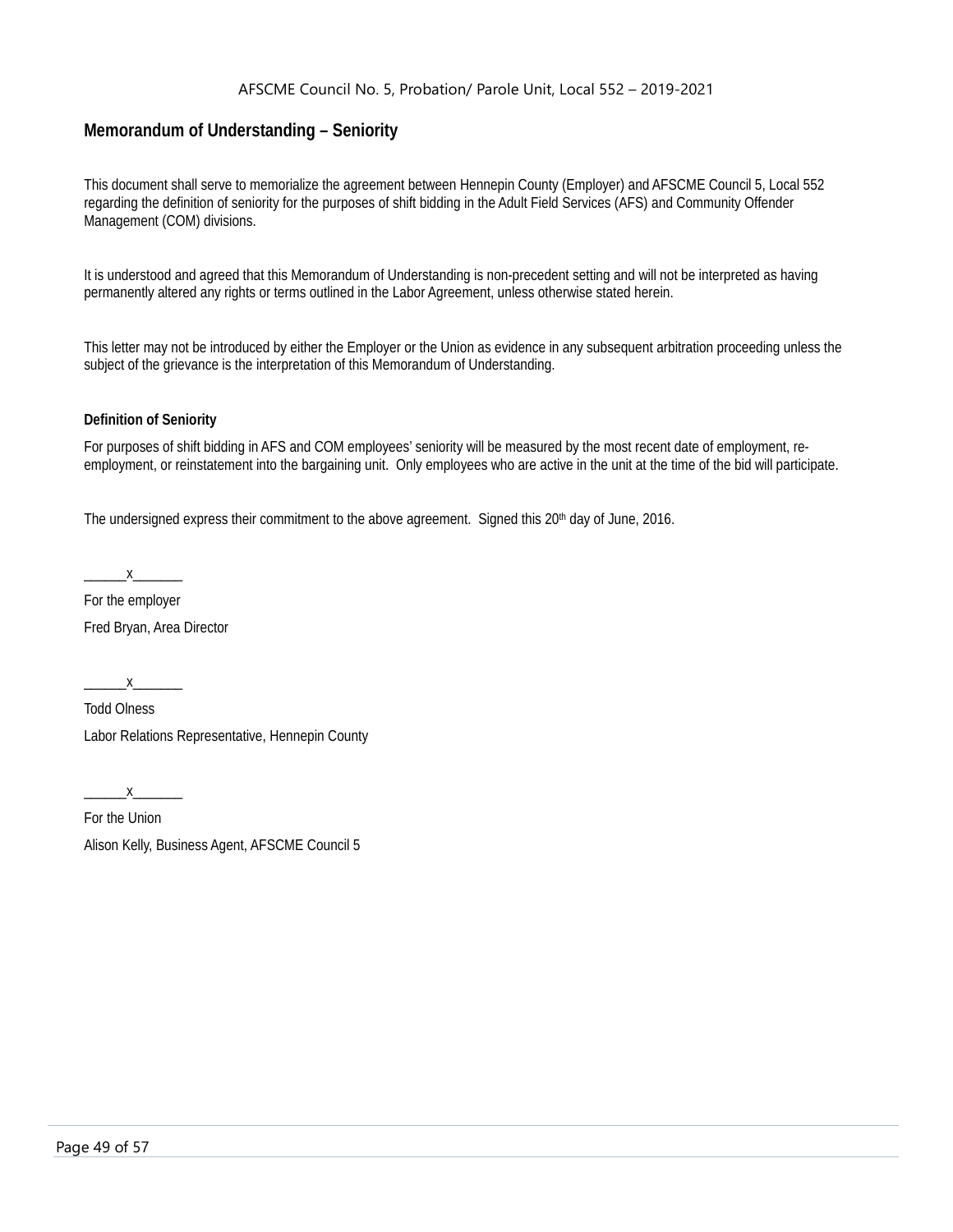<span id="page-50-0"></span>**Letter of Understanding – Intensive Supervised Release**

Monday, December 10, 2018

Kate Black Joe Broge Jolene Catudio AFSCME Council 5

Dear Kate, Joe, and Jolene,

During the course of supplemental negotiations on Local #552 during the summer of 2018, the parties discussed (1) criteria around expanding ISR pay to the EJJ and (2) the Local's proposal to limit mandatory training hours for probation officers.

As part of those conversations, the parties agreed to move these discussion topics to working groups beginning in the first quarter of 2019. In regards to training hours for probation officers, the parties agreed to limit discussion to ISR, Sex Offender, EJJ, and Supervised Release.

Sincerely,

Todd P Olness Labor Relations Representative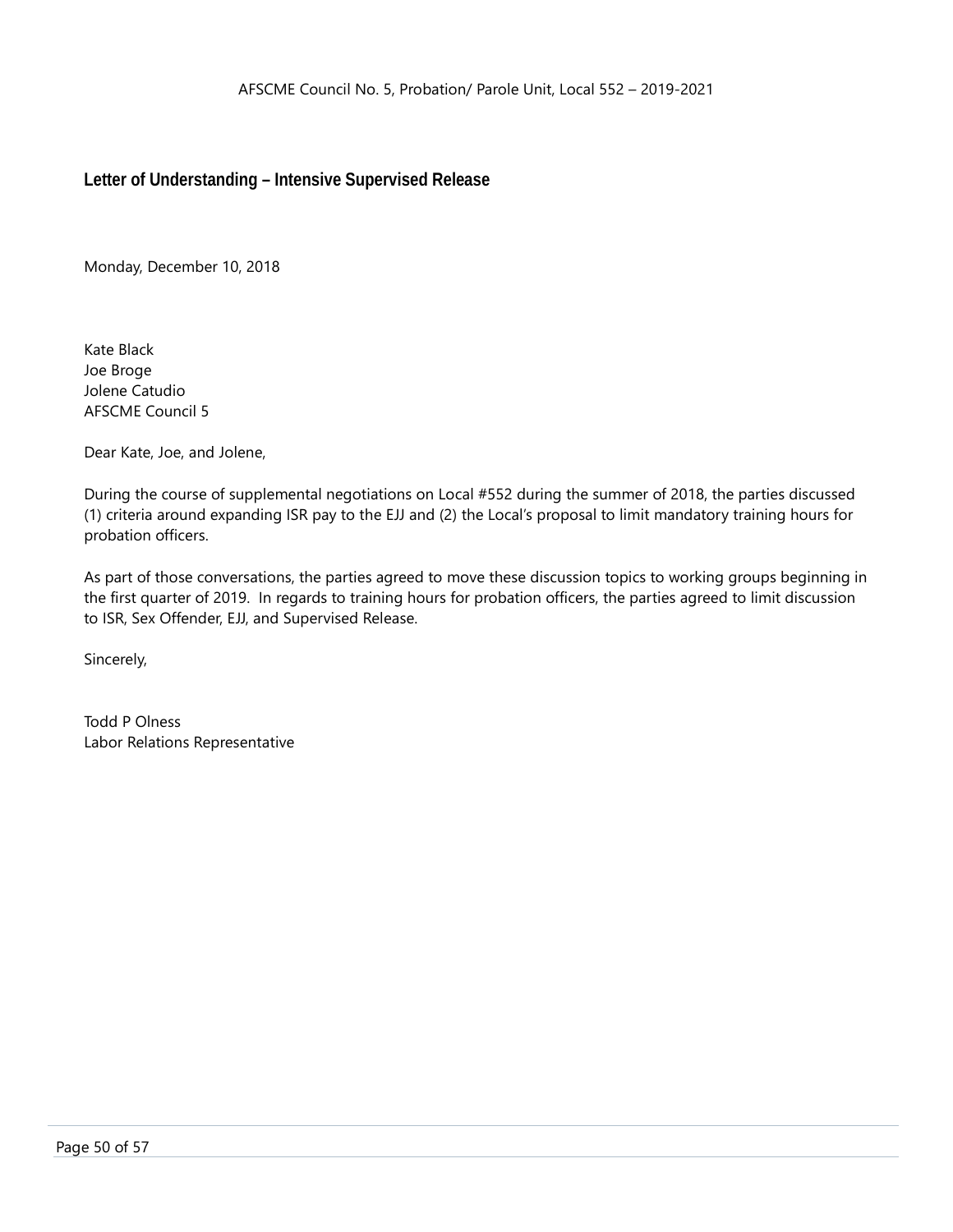# **Salary Chart**

# **2019 Rates**

| <b>Job Class</b>                      | <b>EFFECTIVE</b><br><b>DATE</b> | <b>2019 HOURLY RATE</b><br><b>MINIMUM</b> | <b>2019 ANNUAL RATE</b><br><b>MINIMUM</b> | <b>2019 HOURLY RATE</b><br><b>MAXIMUM</b> | <b>2019 ANNUAL RATE</b><br><b>MAXIMUM</b> |
|---------------------------------------|---------------------------------|-------------------------------------------|-------------------------------------------|-------------------------------------------|-------------------------------------------|
| <b>Community Corrections Spec</b>     | 1/6/2019                        | \$<br>19.518050                           | 40,597.44<br>S                            | 34.376450                                 | Ŝ<br>71,502.08                            |
| Probat/Parole Officer                 | 1/6/2019                        | \$<br>19.518050                           | 40,597.44<br>$\varsigma$                  | 34.376450                                 | 71,502.08                                 |
| Probat/Parole Officer, Career         | 1/6/2019                        | \$<br>21.894000                           | 45,539.52                                 | 42.640000                                 | 88,691.20<br>Ŝ                            |
| Probat/Parole Officer, Senior         | 1/6/2019                        | \$<br>20.922300                           | 43,517.76<br>S                            | Ś<br>40.363475                            | 83,955.04<br>S                            |
| <b>SCOPE Community Correc Spec</b>    | 1/6/2019                        | \$<br>17.599250                           | 36,605.92<br>S                            | 30.938600                                 | Ś.<br>64,353.12                           |
| SCOPE Probat/Parole Officer, Sr       | 1/6/2019                        | \$<br>18.832325                           | 39,170.56                                 | 36.327025                                 | 75,560.16                                 |
| <b>SCOPE Probation/Parole Officer</b> | 1/6/2019                        | \$<br>17.599250                           | 36,605.92                                 | 30.938600                                 | Ŝ<br>64,353.12                            |
| <b>Trainee Community Correc Spec</b>  | 1/6/2019                        | \$<br>17.622825                           | 36,655.84                                 | 30.938600                                 | 64,353.12<br><sup>\$</sup>                |
| Trainee Probat/Parole Officer         | 1/6/2019                        | Ś.<br>17.622825                           | 36,655.84                                 | 30.938600                                 | 64,353.12                                 |

# <span id="page-51-0"></span>**2020 Rates**

| <b>Job Class</b>                      | <b>EFFECTIVE</b><br><b>DATE</b> | <b>2020 HOURLY RATE</b><br><b>MINIMUM</b> | <b>2020 ANNUAL RATE</b><br><b>MINIMUM</b> | <b>2020 HOURLY RATE</b><br><b>MAXIMUM</b> | <b>2020 ANNUAL RATE</b><br><b>MAXIMUM</b> |
|---------------------------------------|---------------------------------|-------------------------------------------|-------------------------------------------|-------------------------------------------|-------------------------------------------|
| <b>Community Corrections Spec</b>     | 1/5/2020                        | \$<br>20.006001                           | Ś<br>41,612.48                            | 35.235861                                 | Ś<br>73,288.80                            |
| Probat/Parole Officer                 | 1/5/2020                        | \$<br>20.006001                           | S<br>41,612.48                            | 35.235861                                 | Ś<br>73,288.80                            |
| Probat/Parole Officer, Career         | 1/5/2020                        | \$<br>22.441350                           | Ś<br>46,677.28                            | 43.706000                                 | Ś<br>90,908.48                            |
| Probat/Parole Officer, Senior         | 1/5/2020                        | \$<br>21.445358                           | \$<br>44,605.60                           | 41.372562                                 | 86,053.76                                 |
| <b>SCOPE Community Correc Spec</b>    | 1/5/2020                        | Ś<br>18.039231                            | 37,521.12<br>\$                           | 31.712065                                 | 65,960.96                                 |
| SCOPE Probat/Parole Officer, Sr       | 1/5/2020                        | \$<br>19.303133                           | Ś<br>40,150.24                            | 37.235201                                 | Ś<br>77,448.80                            |
| <b>SCOPE Probation/Parole Officer</b> | 1/5/2020                        | \$<br>18.039231                           | 37,521.12<br>Ś                            | 31.712065                                 | Ś<br>65,960.96                            |
| <b>Trainee Community Correc Spec</b>  | 1/5/2020                        | \$<br>18.063396                           | Ś<br>37,573.12                            | 31.712065                                 | 65,960.96                                 |
| Trainee Probat/Parole Officer         | 1/5/2020                        | \$<br>18.063396                           | 37,573.12<br>Ś                            | 31.712065                                 | 65,960.96                                 |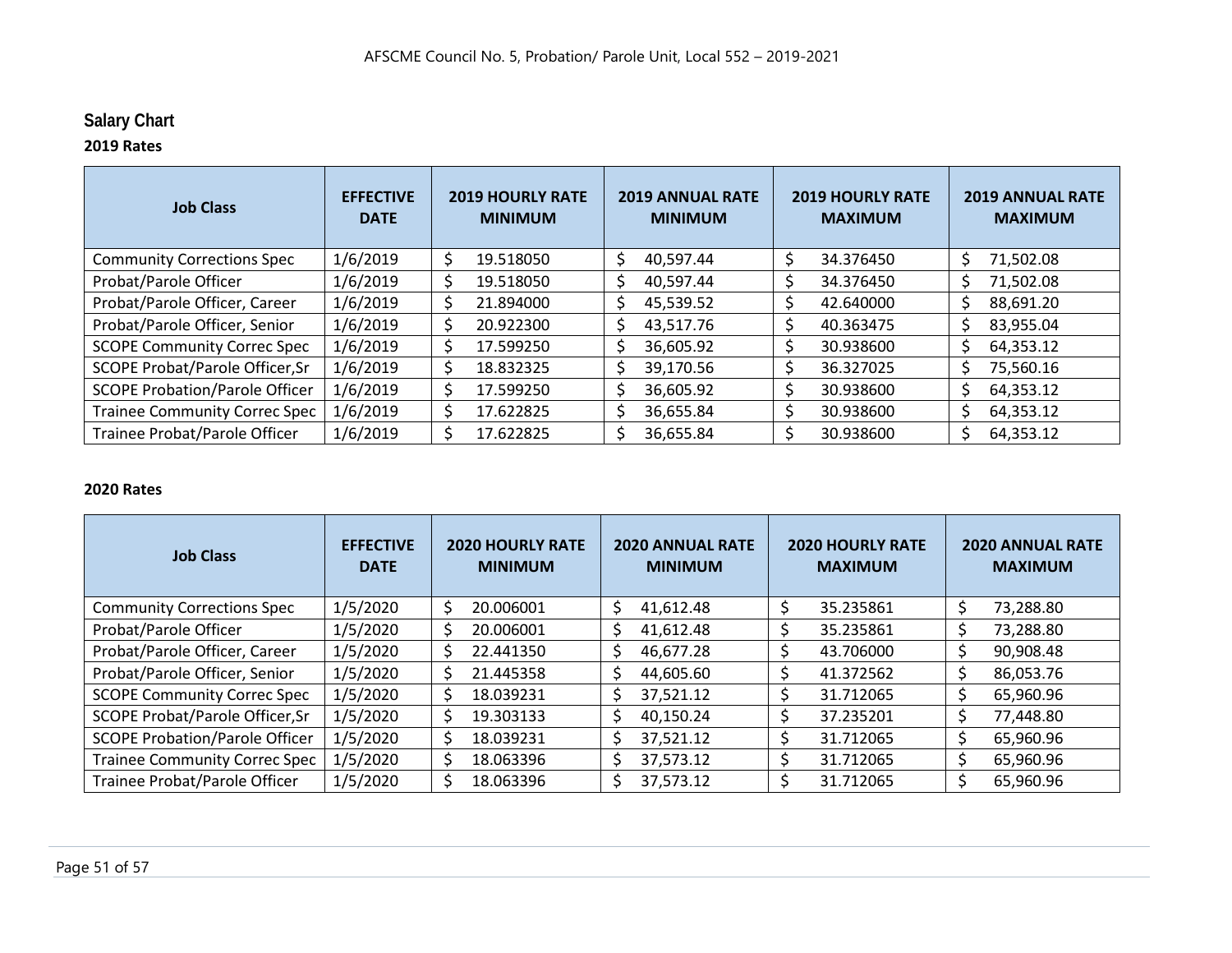# **2021 Rates**

| <b>Job Class</b>                       | <b>EFFECTIVE</b><br><b>DATE</b> | <b>2021 HOURLY RATE</b><br><b>MINIMUM</b> | <b>2021 ANNUAL RATE</b><br><b>MINIMUM</b> | <b>2021 HOURLY RATE</b><br><b>MAXIMUM</b> | <b>2021 ANNUAL RATE</b><br><b>MAXIMUM</b> |
|----------------------------------------|---------------------------------|-------------------------------------------|-------------------------------------------|-------------------------------------------|-------------------------------------------|
| <b>Community Corrections Spec</b>      | 1/3/2021                        | 20.406121<br>\$                           | 42,444.48                                 | 35.940578                                 | 74,755.20                                 |
| Probat/Parole Officer                  | 1/3/2021                        | 20.406121<br>\$                           | <sup>\$</sup><br>42,444.48                | 35.940578                                 | 74,755.20                                 |
| Probat/Parole Officer, Career          | 1/3/2021                        | 22.890177<br>\$                           | 47,611.20<br><sup>\$</sup>                | 44.580120                                 | 92,726.40                                 |
| Probat/Parole Officer, Senior          | 1/3/2021                        | \$<br>21.874265                           | 45,497.92<br><sup>\$</sup>                | 42.200013                                 | 87,773.92<br>S                            |
| <b>SCOPE Community Correc Spec</b>     | 1/3/2021                        | \$<br>18.400016                           | 38,272.00<br><sup>\$</sup>                | 32.346306                                 | 67,279.68                                 |
| <b>SCOPE Probat/Parole Officer, Sr</b> | 1/3/2021                        | \$<br>19.689196                           | 40,953.12<br><sup>S</sup>                 | 37.979905                                 | 78,998.40                                 |
| <b>SCOPE Probation/Parole Officer</b>  | 1/3/2021                        | \$<br>18.400016                           | 38,272.00                                 | 32.346306                                 | 67,279.68                                 |
| <b>Trainee Community Correc Spec</b>   | 1/3/2021                        | \$<br>18.424664                           | 38,324.00<br>Ŝ                            | 32.346306                                 | 67,279.68                                 |
| Trainee Probat/Parole Officer          | 1/3/2021                        | 18.424664<br>\$                           | 38,324.00                                 | 32.346306                                 | 67,279.68                                 |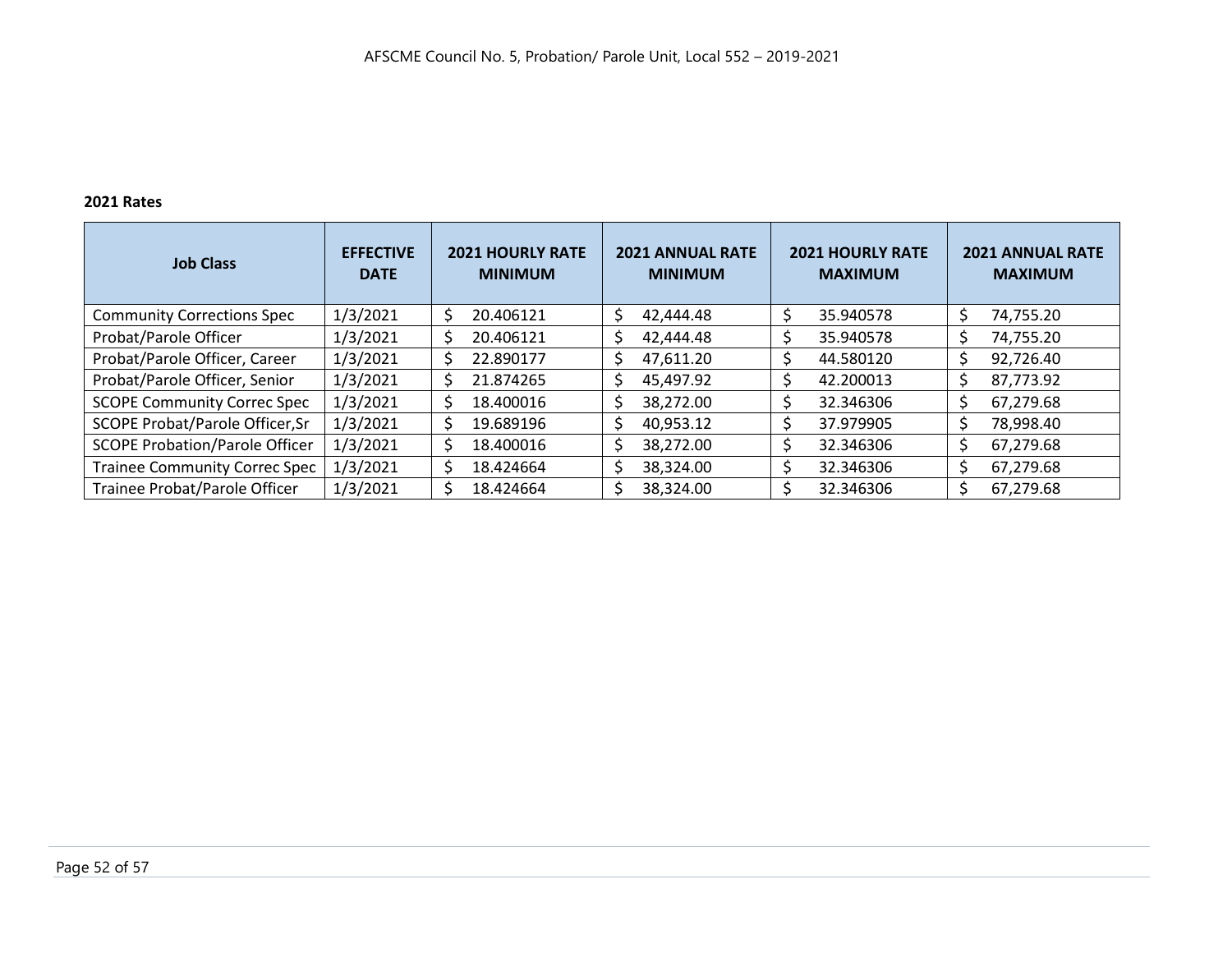# <span id="page-53-0"></span>**Index**

| ABSENCE WITHOUT LEAVE       | Article 14 - Page 21                                                                                                                                                                                                                                                                                                                                                                                                                                                                                                                                                                                                                |                                                                                                                                                                              |
|-----------------------------|-------------------------------------------------------------------------------------------------------------------------------------------------------------------------------------------------------------------------------------------------------------------------------------------------------------------------------------------------------------------------------------------------------------------------------------------------------------------------------------------------------------------------------------------------------------------------------------------------------------------------------------|------------------------------------------------------------------------------------------------------------------------------------------------------------------------------|
| ADOPTION                    |                                                                                                                                                                                                                                                                                                                                                                                                                                                                                                                                                                                                                                     | Article 13.5 - Page 20                                                                                                                                                       |
| ARBITRATION                 |                                                                                                                                                                                                                                                                                                                                                                                                                                                                                                                                                                                                                                     | Article 7.4 - Page 10                                                                                                                                                        |
| <b>ATTACHMENTS</b><br>Links | A - Hennepin County Map<br>B - Current County Departments Organized under PELRA<br>C - Bereavement Leave Administration Under AFSCME Contract<br>D - Meet & Confer Topics<br>Clarification of Seniority Letter<br>Clarification of Health Insurance Article<br>Letter of Understanding Classification Study<br>Letter of Understanding Workload/Caseloads<br><b>Issue Clarifications memo</b><br><b>Consensus Model and LMHCC Structure</b><br>Letter of Understanding Training Coworkers<br>Letter of Understanding Traumatic Incidents<br>Memorandum of Understanding - Seniority<br>Intensive Supervised Release<br>Salary Chart | Page 34<br>Page 35<br>Page 36<br>Page 37<br>Page 38<br>Page 39<br>Page 40<br>Page 41<br>Page 42<br>Page 44<br>Page 45<br>Page 47<br>Page 48<br>Page 49<br>Page 50<br>Page 51 |
|                             | <b>AUTOMOBILE TRAVEL EXPENSES</b>                                                                                                                                                                                                                                                                                                                                                                                                                                                                                                                                                                                                   | Article 37 - Page 32                                                                                                                                                         |
| <b>BEREAVEMENT LEAVE</b>    |                                                                                                                                                                                                                                                                                                                                                                                                                                                                                                                                                                                                                                     | Article 16 - Page 21                                                                                                                                                         |
| <b>BIRTH OF A CHILD</b>     |                                                                                                                                                                                                                                                                                                                                                                                                                                                                                                                                                                                                                                     | Article 13.5 - Page 20                                                                                                                                                       |
| <b>BULLETIN BOARDS</b>      |                                                                                                                                                                                                                                                                                                                                                                                                                                                                                                                                                                                                                                     | Article 4.7 - Page 7                                                                                                                                                         |
| <b>BUMPING RIGHTS</b>       |                                                                                                                                                                                                                                                                                                                                                                                                                                                                                                                                                                                                                                     | Article 6.4.C - Page 8                                                                                                                                                       |
| CALL BACK PAY               |                                                                                                                                                                                                                                                                                                                                                                                                                                                                                                                                                                                                                                     | Article 9.10 - Page 12                                                                                                                                                       |
|                             | CONTRACTING FOR SERVICES                                                                                                                                                                                                                                                                                                                                                                                                                                                                                                                                                                                                            | Article 39 - Page 33                                                                                                                                                         |
| <b>COURT DUTY</b>           | Article 19 - Page 21                                                                                                                                                                                                                                                                                                                                                                                                                                                                                                                                                                                                                |                                                                                                                                                                              |
| <b>DEFINITIONS</b>          | Article 3 - Page 4                                                                                                                                                                                                                                                                                                                                                                                                                                                                                                                                                                                                                  |                                                                                                                                                                              |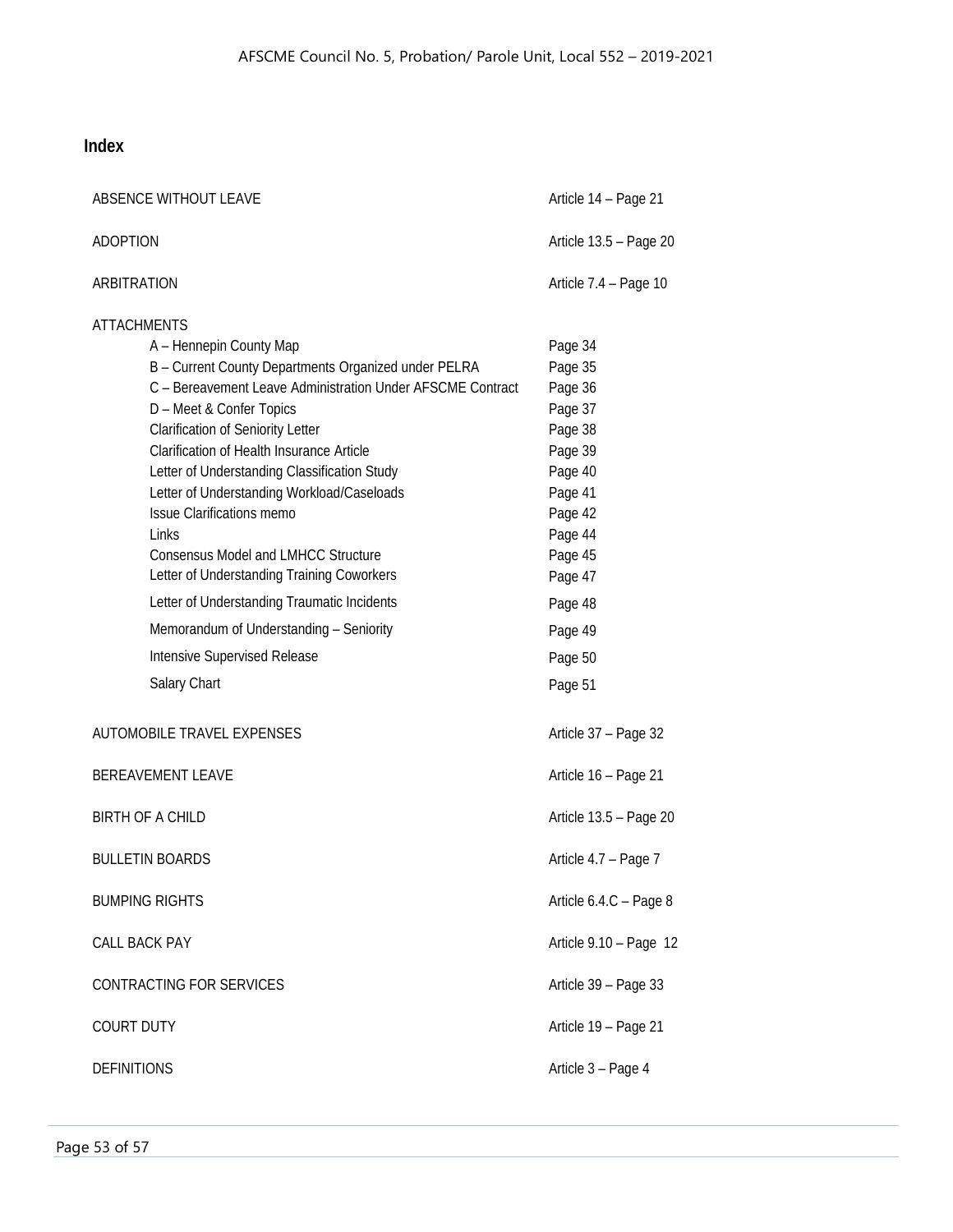| <b>DISCIPLINE</b>                                  |                                                |  |  |
|----------------------------------------------------|------------------------------------------------|--|--|
| Administrative Investigations<br><b>Just Cause</b> | Article 31.7 - Page 30<br>Article 31 - Page 30 |  |  |
| Human Resources Employee File                      | Article 31.6 - Page 30                         |  |  |
| EDUCATIONAL ASSISTANCE                             | Article 28 - Page 29                           |  |  |
|                                                    |                                                |  |  |
| <b>EFFECTIVE DATES</b>                             | Article 41 - Page 33                           |  |  |
| <b>ELECTION DAYS</b>                               | Article 20 - Page 22                           |  |  |
| <b>EMPLOYEE ASSITANCE</b>                          | Article 32 - Page 31                           |  |  |
| <b>EMPLOYER AUTHORITY</b>                          | Article 5 - Page 8                             |  |  |
| FITNESS FOR DUTY                                   | Article 29 - Page 29                           |  |  |
| FOREIGN/ SIGN LANGUAGE STIPENDS                    | Article 9.11 - Page 12                         |  |  |
| <b>GRIEVANCE PROCEDURE</b>                         | Article 7 - Page 9                             |  |  |
| <b>HEALTH AND SAFETY</b>                           | Article 40 - Page 33                           |  |  |
| HEALTH CARE SAVINGS PLAN                           | Article 22.6 - Page 25                         |  |  |
| <b>HOLIDAYS</b>                                    | Article 10 - Page 13                           |  |  |
| <b>INSURANCE</b>                                   | Article 22 - Page 22                           |  |  |
| JOB CLASS IN BARGAINING UNIT                       | Article 2 - Page 3                             |  |  |
| <b>LAYOFFS</b>                                     | Article 6.4.A, 6.5 - Page 8                    |  |  |
| LEAVE BENEFITS AND WORKERS' COMPENSATION BENEFITS  | Article 15 - Page 21                           |  |  |
| <b>LEAVE OF ABSENCE</b>                            | Article 13 - Page 19                           |  |  |
| Military Leave                                     | Article 17 - Page 21                           |  |  |
| <b>Union Leave</b>                                 | Article 13.9 - Page 20                         |  |  |
| Workers' Compensation                              | Article 15 - Page 21                           |  |  |
| <b>LUNCH AND BREAKS</b>                            | Article 9.4 - Page 12                          |  |  |
| <b>MANAGEMENT RIGHTS</b>                           | Article 5 - Page 8                             |  |  |
| MEDICAL LEAVE OF ABSENCE                           |                                                |  |  |
| Sick Leave                                         | Article 12A.8 - Page 18                        |  |  |
| MEET AND CONFER                                    | Article 30 - Page 29                           |  |  |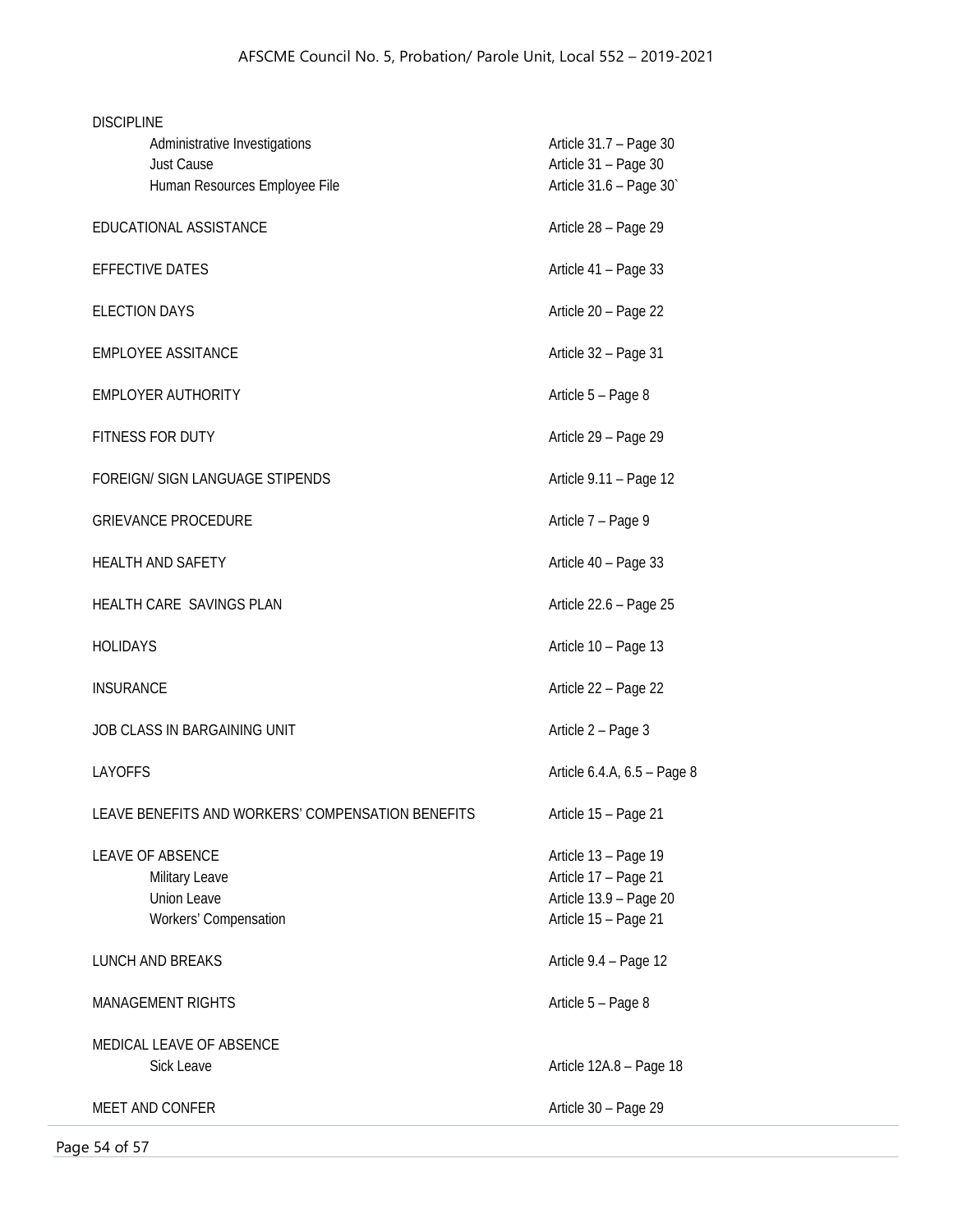| MILITARY LEAVE                                          | Article 17 - Page 21                                                                          |
|---------------------------------------------------------|-----------------------------------------------------------------------------------------------|
| MILITARY RESERVE TRAINING                               | Article 18 - Page 21                                                                          |
| NO STRIKE - NO LOCKOUT                                  | Article 8 - Page 11                                                                           |
| NON-DISCRIMINATION                                      | Article 33 - Page 31                                                                          |
| OUT OF CLASS PAY                                        | Article 9.7 - Page 12                                                                         |
| <b>OVERTIME</b><br>Calculation                          | Article 9.3 - Page 11                                                                         |
| PAID TIME OFF                                           | Article 11B - Page 16                                                                         |
| PERFORMANCE EVALUATIONS                                 | Article 27 - Page 28                                                                          |
| PREAMBLE                                                | Article 1 - Page 3                                                                            |
| PROBATIONARY EMPLOYEES<br>Grievances                    | Article 7.6, 7.7 - Page 10                                                                    |
| <b>RECALL</b>                                           | Article 6.4B, 6.5, 6.9 - Page 8                                                               |
| <b>RECOGNITION</b>                                      | Article 2 - Page 3                                                                            |
| <b>RETENTION PAY</b>                                    | Article 24 - Page 26                                                                          |
| <b>SALARY RATES</b>                                     | Article 38 - Page 32; Page 51                                                                 |
| <b>SAVINGS CLAUSE</b>                                   | Article 35 - Page 32                                                                          |
| <b>SCOPE OF AGREEMENT</b>                               | Article 34 - Page 31                                                                          |
| <b>SENIORITY</b>                                        | Article 6 - page 8                                                                            |
| <b>SENIORITY LISTS</b>                                  | Articles 6 - Page 8                                                                           |
| SEVERANCE PAY<br>Sick Leave<br><b>Vacation Balances</b> | Article 23 - Page 26<br>Article 12A.4, 12B.3 - Page 18 - 19<br>Article 11A.6, 11B.7 - Page 15 |
| SHIFT DIFFERENTIAL                                      | Article 9.8 - Page 12                                                                         |
| <b>SICK LEAVE</b>                                       | Article 12A, 12B - Page 18-19                                                                 |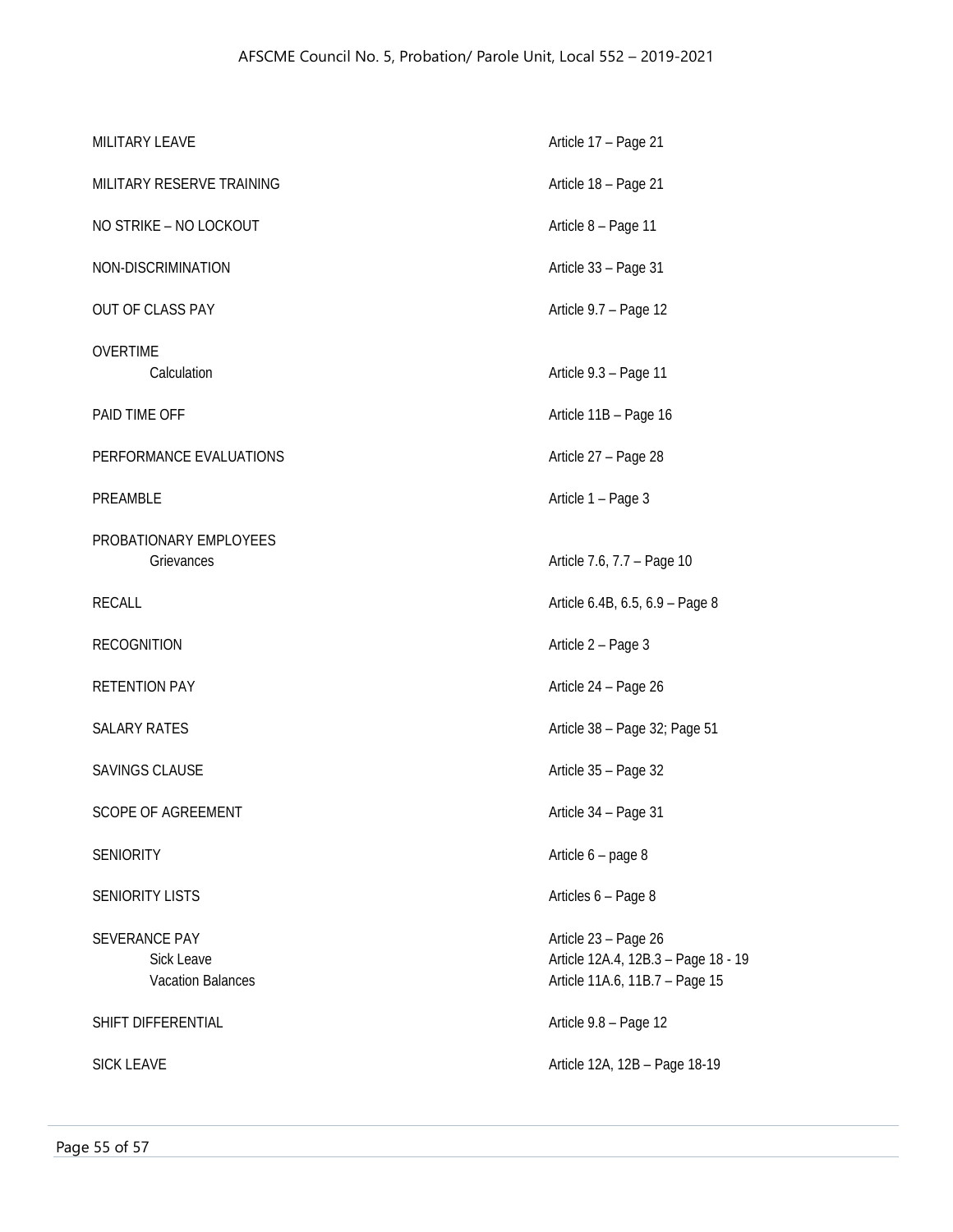| <b>STEWARDS</b>   |                                     |                        |
|-------------------|-------------------------------------|------------------------|
|                   | Number of                           | Article 4.3.A - Page 7 |
|                   | <b>TERM OF AGREEMENT</b>            | Article 41 - Page 33   |
|                   | TIME OFF FOR SELECTION              | Article 21 - Page 23   |
|                   | <b>TUITION REIMBURSEMENT</b>        | Article 28 - Page 29   |
|                   | <b>UNION SECURITY</b>               | Article 4 - Page 6     |
| <b>VACANCIES</b>  |                                     | Article 25 - Page 27   |
| <b>VACATION</b>   |                                     | Article 11A - Page 15  |
|                   | VOLUNTARY LEAVE WITHOUT PAY (SLWOP) | Article 36 - Page 32   |
| <b>WAGE RATES</b> |                                     | Page 51                |
|                   | <b>WEEKEND DIFFERENTIAL</b>         | Article 9.9 - Page 12  |
| <b>WORK RULES</b> |                                     | Article 26 - Page 28   |
|                   | WORK SCHEDULES/PREMIUM PAY          | Article 9 - Page 11    |
|                   | <b>WORK UNIT VACANCIES</b>          | Article 25 - Page 27   |
|                   | WORKERS COMPENSATION                | Article 15 - Page 21   |